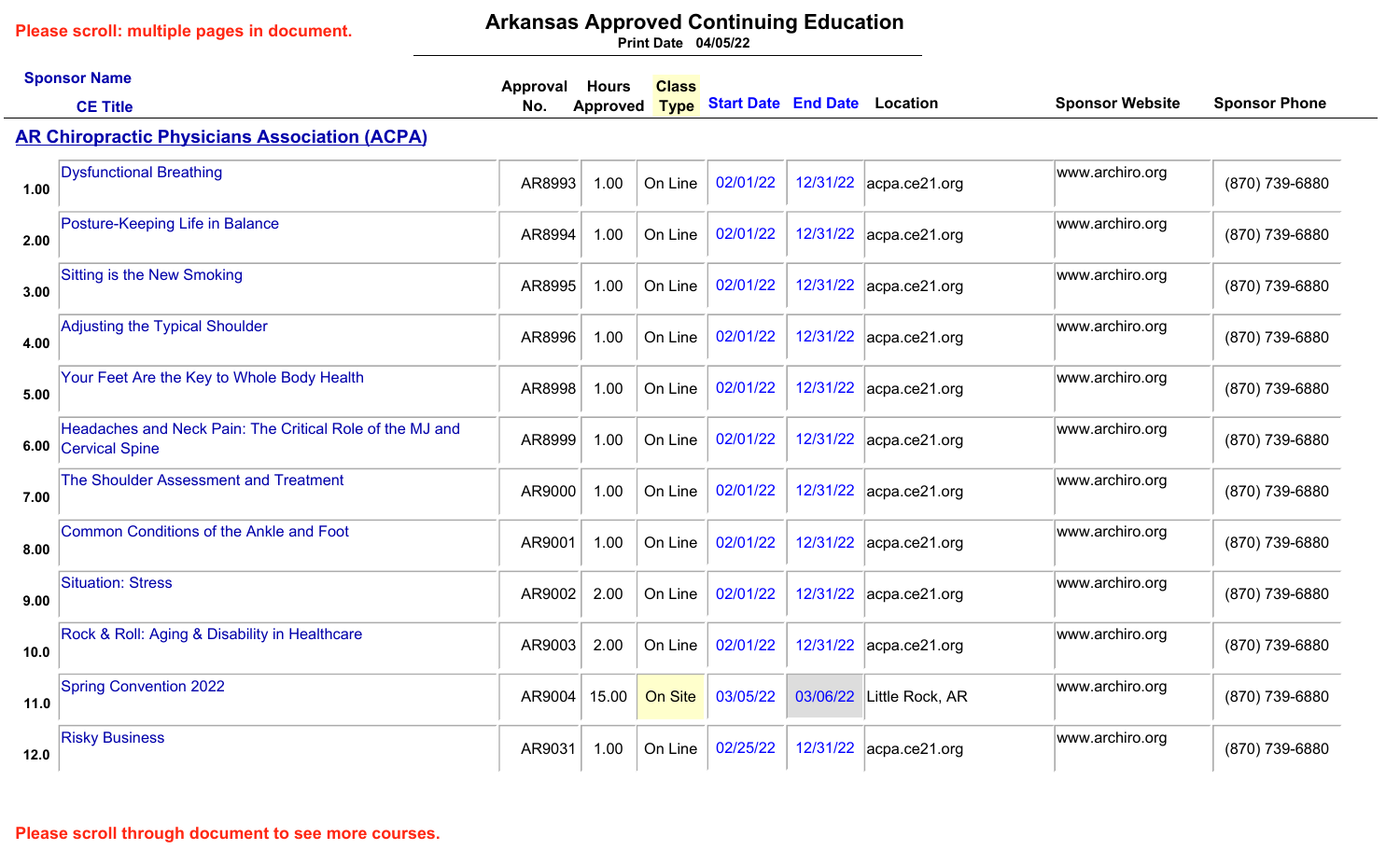## **Arkansas Approved Continuing Education**

|      | <b>Sponsor Name</b><br><b>CE Title</b>     | Approval<br>No. | <b>Hours</b> | <b>Class</b> |                             | Approved Type Start Date End Date Location                      | <b>Sponsor Website</b> | <b>Sponsor Phone</b> |
|------|--------------------------------------------|-----------------|--------------|--------------|-----------------------------|-----------------------------------------------------------------|------------------------|----------------------|
| 13.0 | Wherre You Fit in this New World           | AR9032          |              |              | 2.00   On Line   $02/25/22$ | $12/31/22$ acpa.ce21.org                                        | www.archiro.org        | (870) 739-6880       |
| 14.0 | <b>From Pain to Brain</b>                  | AR9033          |              |              | 1.00   On Line   02/25/22   | $\vert$ 12/31/22 $\vert$ acpa.ce21.org                          | www.archiro.org        | (870) 739-6880       |
| 15.0 | Do You Remember Why Chiropractic Chose You | AR9034          | $1.00 +$     |              |                             | On Line $\vert$ 02/25/22 $\vert$ 12/31/22 $\vert$ acpa.ce21.org | www.archiro.org        | (870) 739-6880       |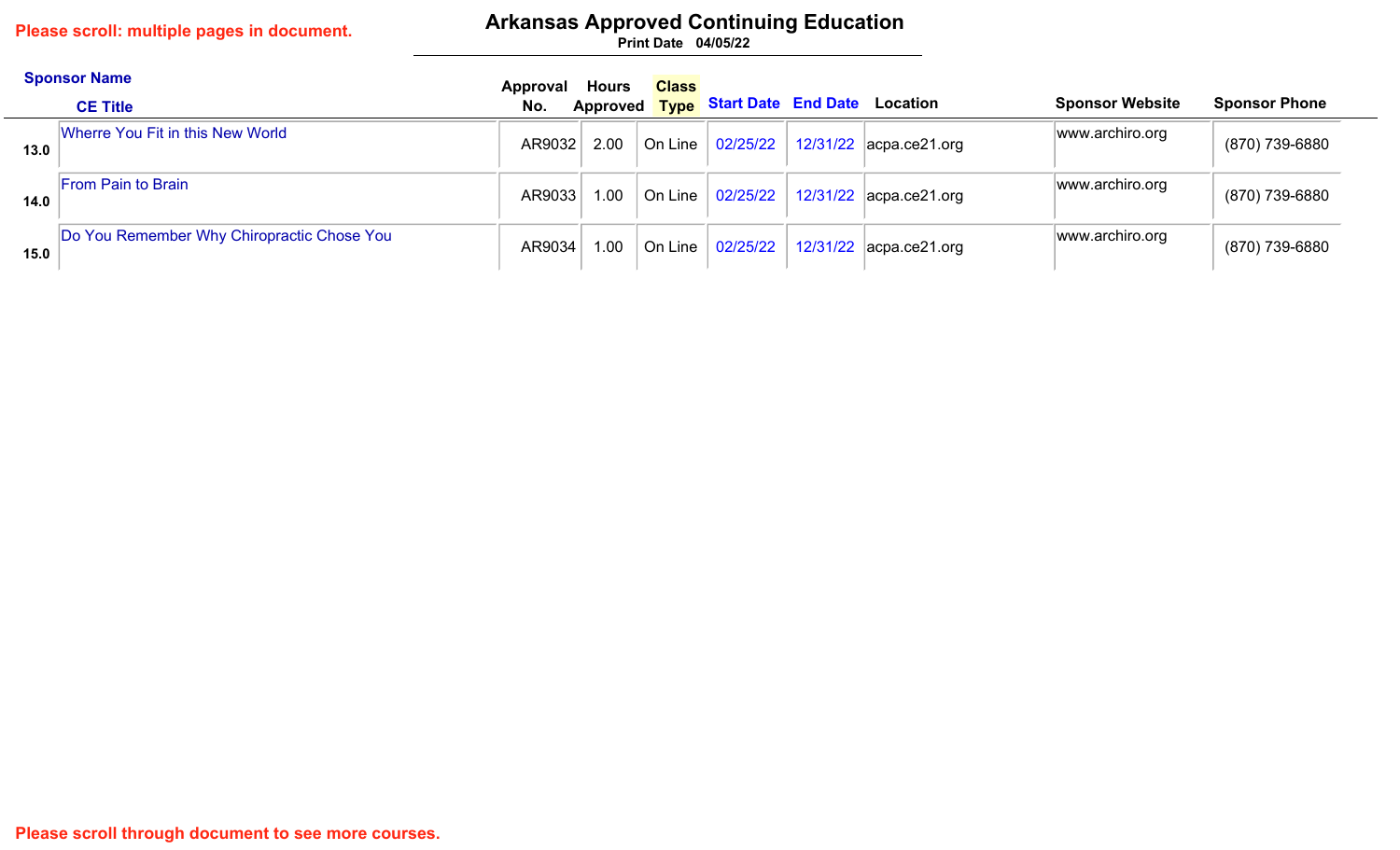### **Arkansas Approved Continuing Education**

|      | <b>Sponsor Name</b>                                                               | Approval | <b>Hours</b> | <b>Class</b> |  |                                                |                            |                      |
|------|-----------------------------------------------------------------------------------|----------|--------------|--------------|--|------------------------------------------------|----------------------------|----------------------|
|      | <b>CE Title</b>                                                                   | No.      |              |              |  | Approved Type Start Date End Date Location     | <b>Sponsor Website</b>     | <b>Sponsor Phone</b> |
|      | <b>AR Chiropractic Society (ACS)</b>                                              |          |              |              |  |                                                |                            |                      |
|      | The Integrative Practitioners' Approach/Chiropractic<br>16.0 Radiography/Criteria |          | AR8946 24.00 |              |  | On Site   02/19/22   02/20/22   Fort Smith, AR | www.archirosociety.<br>com | (479) 806-1138       |
| 17.0 | Advance Pediatric Practice/Performance Optimization                               |          | AR9035 24.00 |              |  | On Site 04/01/22 04/03/22 Fayetteville, AR     | www.archirosociety.<br>com | (479) 806-1138       |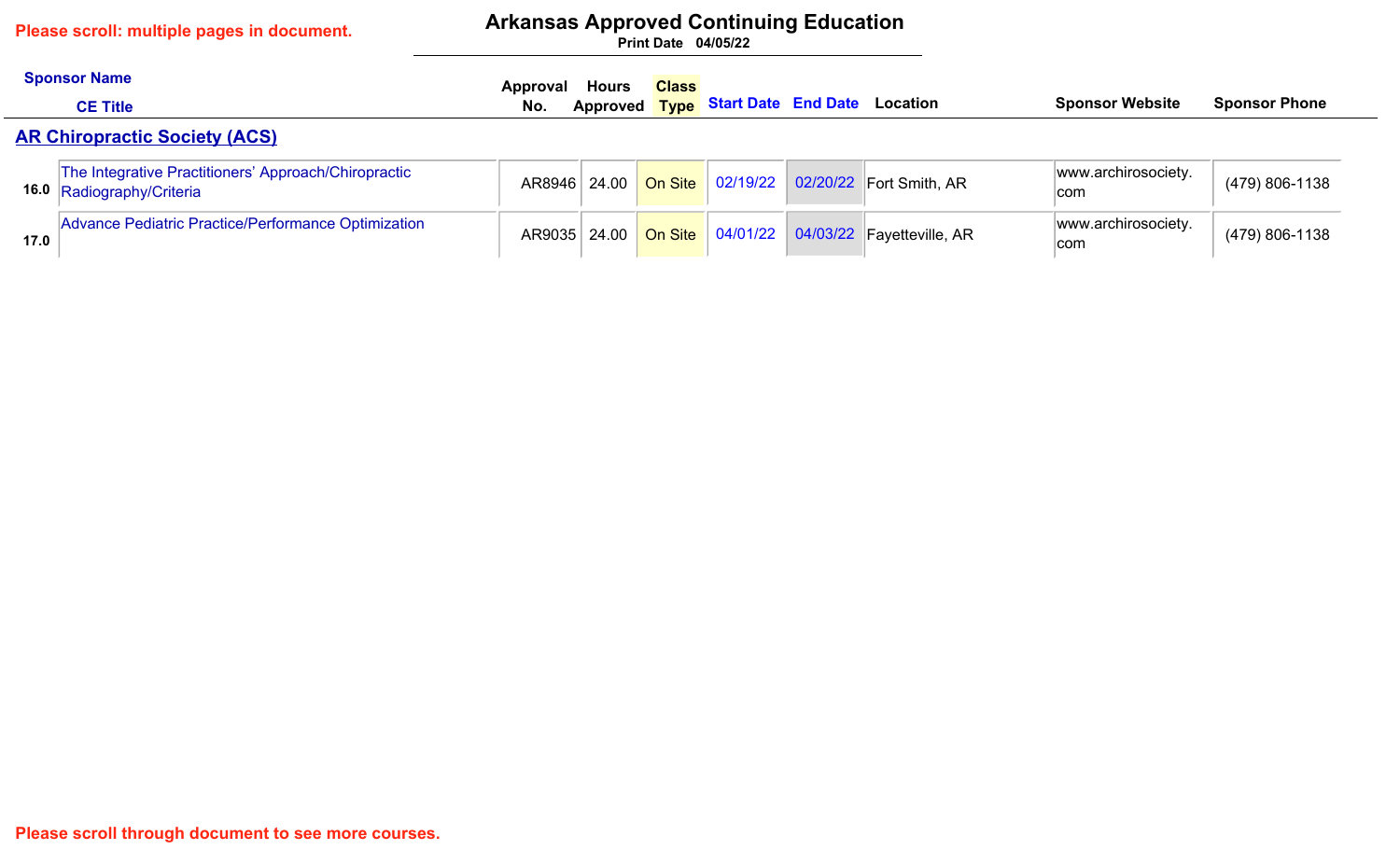# **Arkansas Approved Continuing Education**

**04/05/22 Print Date**

|      | <b>Sponsor Name</b>                                                                                  | Approval | <b>Hours</b>  | <b>Class</b> |                                     |          |                                     |                        |                      |
|------|------------------------------------------------------------------------------------------------------|----------|---------------|--------------|-------------------------------------|----------|-------------------------------------|------------------------|----------------------|
|      | <b>CE Title</b>                                                                                      | No.      | Approved Type |              | <b>Start Date End Date Location</b> |          |                                     | <b>Sponsor Website</b> | <b>Sponsor Phone</b> |
|      | <b>Cleveland Chiropractic College</b>                                                                |          |               |              |                                     |          |                                     |                        |                      |
| 18.0 | Mild Traumatic Brain Injury-Traumatic Brain Injury-Concussion                                        | AR8627   | 3.00          | On Line      | 01/01/22                            | 12/31/22 | www.university.<br>teachdoctors.com | www.cleveland.edu      | (913) 234-0681       |
| 19.0 | <b>Primary Spine Care 2</b>                                                                          | AR8628   | 12.00         | On Line      | 01/01/22                            | 12/31/22 | www.university.<br>teachdoctors.com | www.cleveland.edu      | (913) 234-0681       |
| 20.0 | Primary Spine Care 12: Case Management and Documentation                                             | AR8629   | 20.00         | On Line      | 01/01/22                            | 12/31/22 | www.teachdoctors.com                | www.cleveland.edu      | (913) 234-0681       |
| 21.0 | <b>Forensic Documentation</b>                                                                        | AR8646   | 20.00         | On Line      | 01/01/22                            | 12/31/22 | www.teachdoctors.com                | www.cleveland.edu      | (913) 234-0681       |
| 22.0 | Electrodiagnostics: Electromyogram/Nerve Donduction Velocity<br>(EMG/NCV) Diagnosis & Interpretation | AR8647   | 10.00         | On Line      | 01/01/22                            | 12/31/22 | www.teachdoctors.com                | www.cleveland.edu      | (913) 234-0681       |
|      | Primary Spine Care 3: The Neurology of Chiropractic Care and<br>23.0 Ligament Pathology from Trauma  | AR8648   | 12.00         | On Line      | 01/01/22                            | 12/31/22 | www.teachdoctors.com                | www.cleveland.edu      | (913) 234-0681       |
|      | Stroke Anatomy & Evaluation for Chiropractors & Manual<br>24.0 Medicine Specialists                  | AR8649   | 10.00         | On Line      | 01/01/22                            | 12/31/22 | www.university.<br>teachdoctors.com | www.cleveland.edu      | (913) 234-0681       |
| 25.0 | Spinal Disc and Ligaments, Neurology and Pathology                                                   | AR8652   | 7.00          | On Line      | 01/01/22                            | 12/31/22 | www.teachdoctors.com                | www.cleveland.edu      | $(913)$ 234-0681     |
|      | Primary Spine Care 7: Spinal Biomechanical Pathology and<br>26.0 Collaborative Management Online     | AR8653   | 12.00         | On Line      | 01/01/22                            | 12/31/22 | www.teachdoctors.com                | www.cleveland.edu      | (913) 234-0681       |
| 27.0 | <b>Concussion and Traumatic Brain Injury</b>                                                         | AR8654   | 10.00         | On Line      | 01/01/22                            | 12/31/22 | www.university.<br>teachdoctors.com | www.cleveland.edu      | $(913)$ 234-0681     |
|      | <b>Testifying, Documentation &amp; Ethical Medical-Legal</b><br>28.0 Relationships                   | AR8655   | 20.00         | On Line      | 01/01/22                            | 12/31/22 | www.teachdoctors.com                | www.cleveland.edu      | (913) 234-0681       |
| 29.0 | Educating the Lawyer, Chiropracic-Legal Ethics                                                       | AR8656   | 12.00         | On Line      | 01/01/22                            | 12/31/22 | www.university.<br>teachdoctors.com | www.cleveland.edu      | $(913)$ 234-0681     |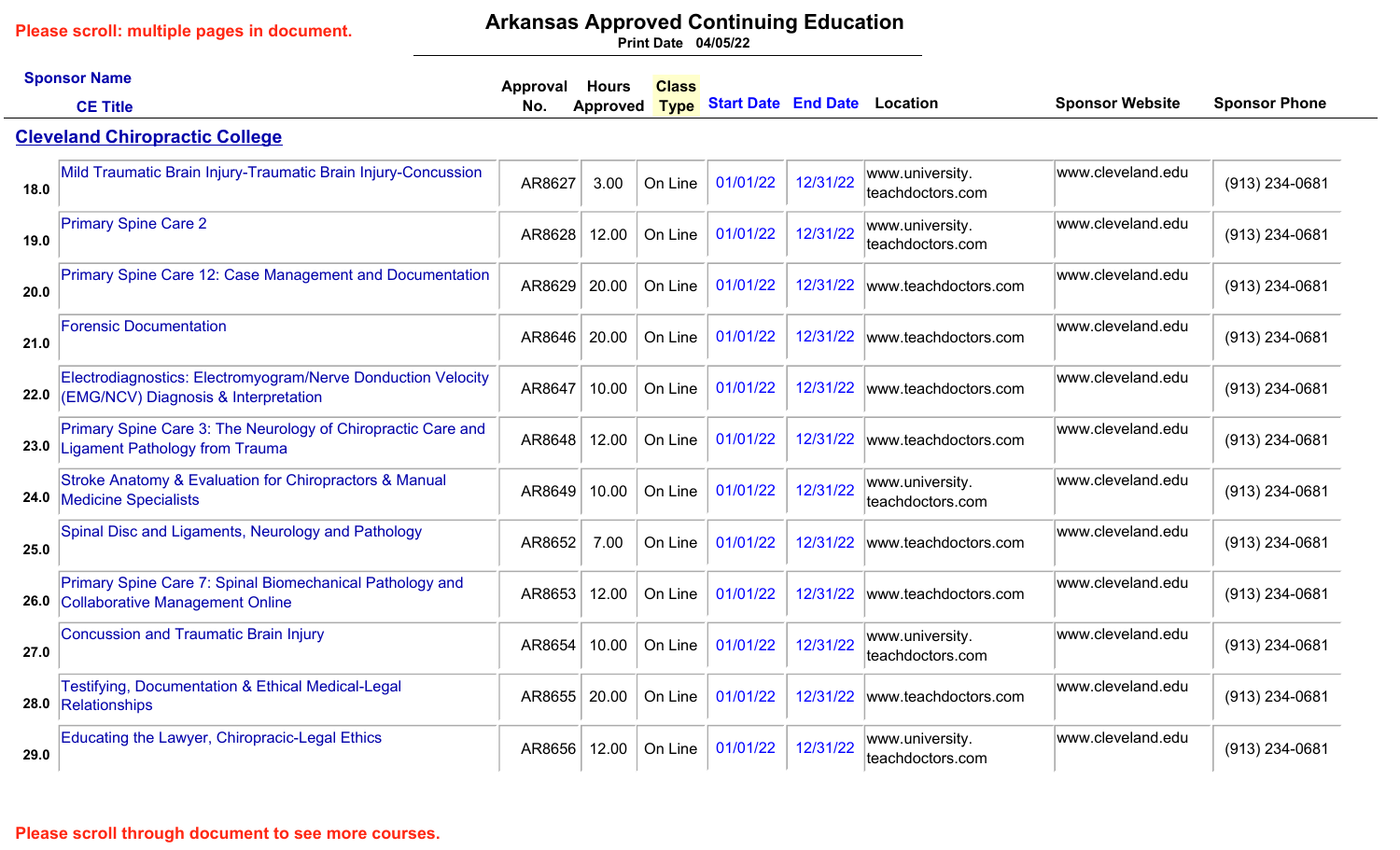# **Arkansas Approved Continuing Education**

**04/05/22 Print Date**

|      | <b>Sponsor Name</b>                                                                                            | Approval | <b>Hours</b>    | <b>Class</b> |                            |          |                      |                        |                      |
|------|----------------------------------------------------------------------------------------------------------------|----------|-----------------|--------------|----------------------------|----------|----------------------|------------------------|----------------------|
|      | <b>CE Title</b>                                                                                                | No.      | <b>Approved</b> | <b>Type</b>  | <b>Start Date End Date</b> |          | <b>Location</b>      | <b>Sponsor Website</b> | <b>Sponsor Phone</b> |
| 30.0 | Primary Spine Care 9: Chiropractic as 1st Option for Spine, a<br>Literature-Based Standard                     | AR8657   | 12.00           | On Line      | 01/01/22                   | 12/31/22 | www.teachdoctors.com | www.cleveland.edu      | (913) 234-0681       |
|      | Primary Spine Care 5: Biomechanics, Neurolory of the<br>31.0 Chiropractic Spinal Adjustment & Documentation in | AR8658   | 12.00           | On Line      | 01/01/22                   | 12/31/22 | www.teachdoctors.com | www.cleveland.edu      | (913) 234-0681       |
| 32.0 | <b>Evaluation and Management</b>                                                                               | AR8659   | 12.00           | On Line      | 01/01/22                   | 12/31/22 | www.teachdoctors.com | www.cleveland.edu      | (913) 234-0681       |
| 33.0 | <b>Case Management, Spinal MRI and Documentation</b>                                                           | AR8660   | 15.00           | On Line      | 01/01/22                   | 12/31/22 | www.teachdoctors.com | www.cleveland.edu      | (913) 234-0681       |
| 34.0 | <b>Extremity MRI &amp; X-ray Interpretation</b>                                                                | AR8754   | 27              | On Line      | 01/01/22                   | 12/31/22 | www.teachdoctors.com | www.cleveland.edu      | (913) 234-0681       |
| 35.0 | Coding, Documentation, MRI and Digitizing Online                                                               | AR8755   | 12              | On Line      | 01/01/22                   | 12/31/22 | www.teachdoctors.com | www.cleveland.edu      | $(913)$ 234-0681     |
| 36.0 | <b>Spinal Pathology &amp; Documentation Online</b>                                                             | AR8756   | 8               | On Line      | 01/01/22                   | 12/31/22 | www.teachdoctors.com | www.cleveland.edu      | (913) 234-0681       |
| 37.0 | Utilizing Research in Clinical Practice                                                                        | AR8757   | -1              | On Line      | 01/01/22                   | 12/31/22 | www.teachdoctors.com | www.cleveland.edu      | $(913)$ 234-0681     |
| 38.0 | Interprofessional Hospital Based Spine Care                                                                    | AR8758   | 2.50            | On Line      | 01/01/22                   | 12/31/22 | www.teachdoctors.com | www.cleveland.edu      | (913) 234-0681       |
| 39.0 | <b>Accident Reconstruction</b>                                                                                 | AR8759   | 8               | On Line      | 01/01/22                   | 12/31/22 | www.teachdoctors.com | www.cleveland.edu      | (913) 234-0681       |
| 40.0 | <b>Impairment Rating</b>                                                                                       | AR8760   | 2.00            | On Line      | 01/01/22                   | 12/31/22 | www.teachdoctors.com | www.cleveland.edu      | (913) 234-0681       |
| 41.0 | <b>Pathobiomechanics and Documentation</b>                                                                     | AR8902   | 8.00            | On Line      | 01/12/22                   | 12/31/22 | www.teachdoctors.com | www.cleveland.edu      | (913) 234-0681       |
| 42.0 | Primary Spine Care 10: Chiropractic Spine Management                                                           | AR8903   | 12.00           | On Line      | 01/12/22                   | 12/31/22 | www.teachdoctors.com | www.cleveland.edu      | (913) 234-0681       |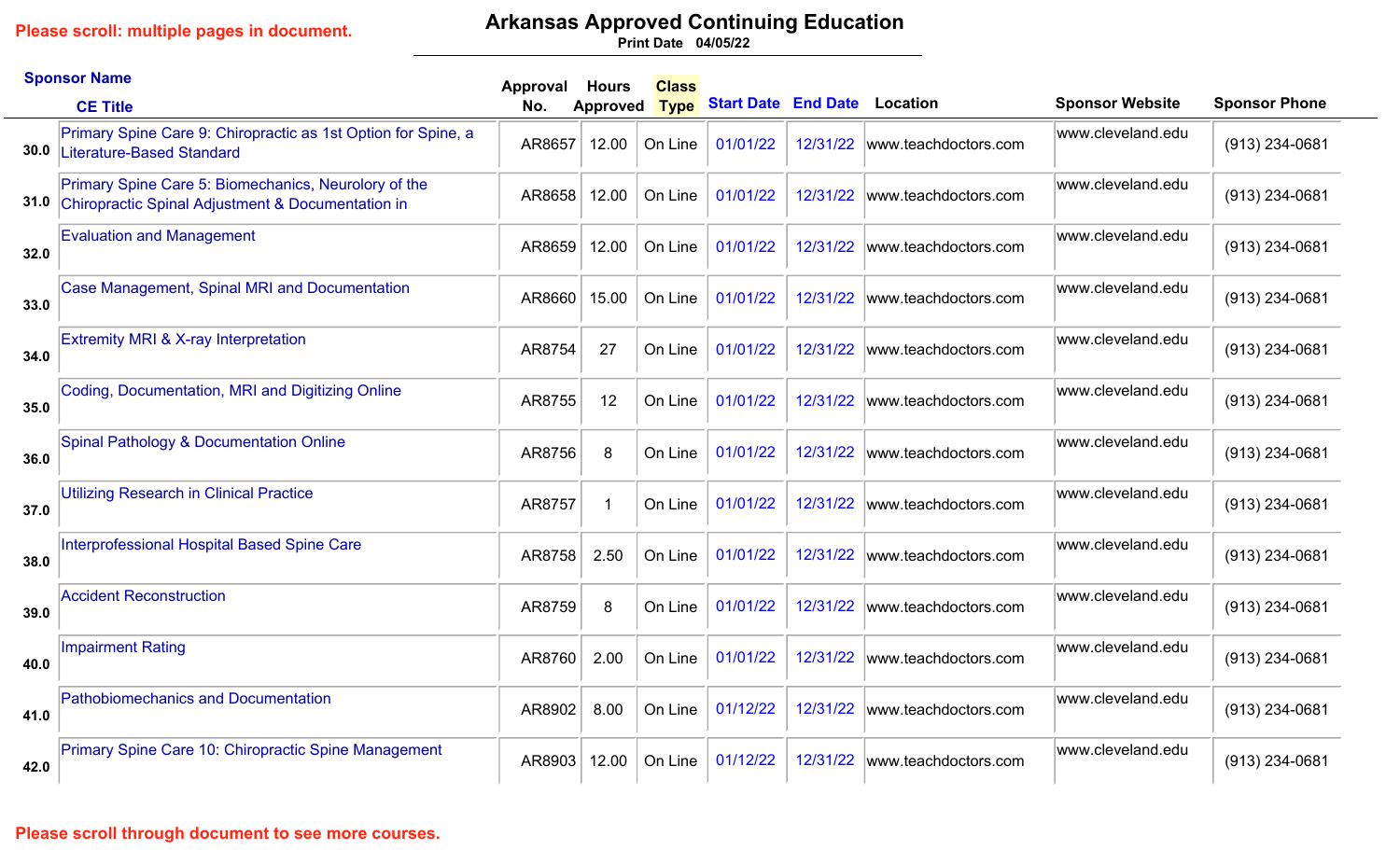# **Arkansas Approved Continuing Education**

|      | <b>Sponsor Name</b>                                                      | <b>Approval</b> | <b>Hours</b>    | <b>Class</b> |                            |          |                                     |                        |                      |
|------|--------------------------------------------------------------------------|-----------------|-----------------|--------------|----------------------------|----------|-------------------------------------|------------------------|----------------------|
|      | <b>CE Title</b>                                                          | No.             | <b>Approved</b> | <b>Type</b>  | <b>Start Date End Date</b> |          | Location                            | <b>Sponsor Website</b> | <b>Sponsor Phone</b> |
| 43.0 | <b>Spinal Trauma Pathology</b>                                           | AR8904          | 9.00            | On Line      | 01/12/22                   | 12/31/22 | www.university.<br>teachdoctors.com | www.cleveland.edu      | (913) 234-0681       |
| 44.0 | <b>Documentation Made Easy</b>                                           | AR8905          | 3.00            | On Line      | 01/12/22                   | 12/31/22 | www.teachdoctors.com                | www.cleveland.edu      | (913) 234-0681       |
| 45.0 | <b>Orthopedic Testing</b>                                                | AR8906          | 9.00            | On Line      | 01/12/22                   | 12/31/22 | www.university.<br>teachdoctors.com | www.cleveland.edu      | (913) 234-0681       |
| 46.0 | <b>Personal Injury Bootcamp</b>                                          | AR8907          | 9.00            | On Line      | 01/12/22                   | 12/31/22 | www.university.<br>teachdoctors.com | www.cleveland.edu      | (913) 234-0681       |
| 47.0 | <b>MRI Spine Credentialing</b>                                           | AR8908          | 25.00           | On Line      | 01/12/22                   | 12/31/22 | www.teachdoctors.com                | www.cleveland.edu      | (913) 234-0681       |
| 48.0 | <b>MRI Spine Interpretation BASICS</b>                                   | AR8909          | 3.00            | On Line      | 01/13/22                   | 12/31/22 | www.university.<br>teachdoctors.com | www.cleveland.edu      | (913) 234-0681       |
| 49.0 | <b>Spinal Biomechanical Engineering</b>                                  | AR8910          | 16.00           | On Line      | 01/13/22                   | 12/31/22 | www.teachdoctors.com                | www.cleveland.edu      | (913) 234-0681       |
| 50.0 | Patient Intake, History & Examination                                    | AR8911          | 2.00            | On Line      | 01/13/22                   | 12/31/22 | www.university.<br>teachdoctors.com | www.cleveland.edu      | (913) 234-0681       |
| 51.0 | Triaging the Trauma & Non-Trauma Patient                                 | AR8912          | 1.00            | On Line      | 01/13/22                   | 12/31/22 | www.university.<br>teachdoctors.com | www.cleveland.edu      | (913) 234-0681       |
|      | Medical-Legal-Insurance Documentation: Colossus of the<br>52.0 Courtroom | AR8913          | 3.00            | On Line      | 01/13/22                   | 12/31/22 | www.university.<br>teachdoctors.com | www.cleveland.edu      | (913) 234-0681       |
| 53.0 | <b>MRI Spine Clinical Grand Rounds</b>                                   | AR8929          | 20.00           | On Line      | 01/18/22                   | 12/31/22 | www.teachdoctors.com                | www.cleveland.edu      | (913) 234-0681       |
| 54.0 | Achieving Biological Stability through Chiropractic Care                 | AR8953          | 12.00           | On Site      | 02/26/22                   |          | 02/27/22 St. Louis, MO              | www.cleveland.edu      | (913) 234-0681       |
| 55.0 | Diagnosing                                                               | AR9029          | 3.00            | On Line      | 04/02/22                   | 12/31/22 | www.teachdoctors.com                | www.cleveland.edu      | (913) 234-0681       |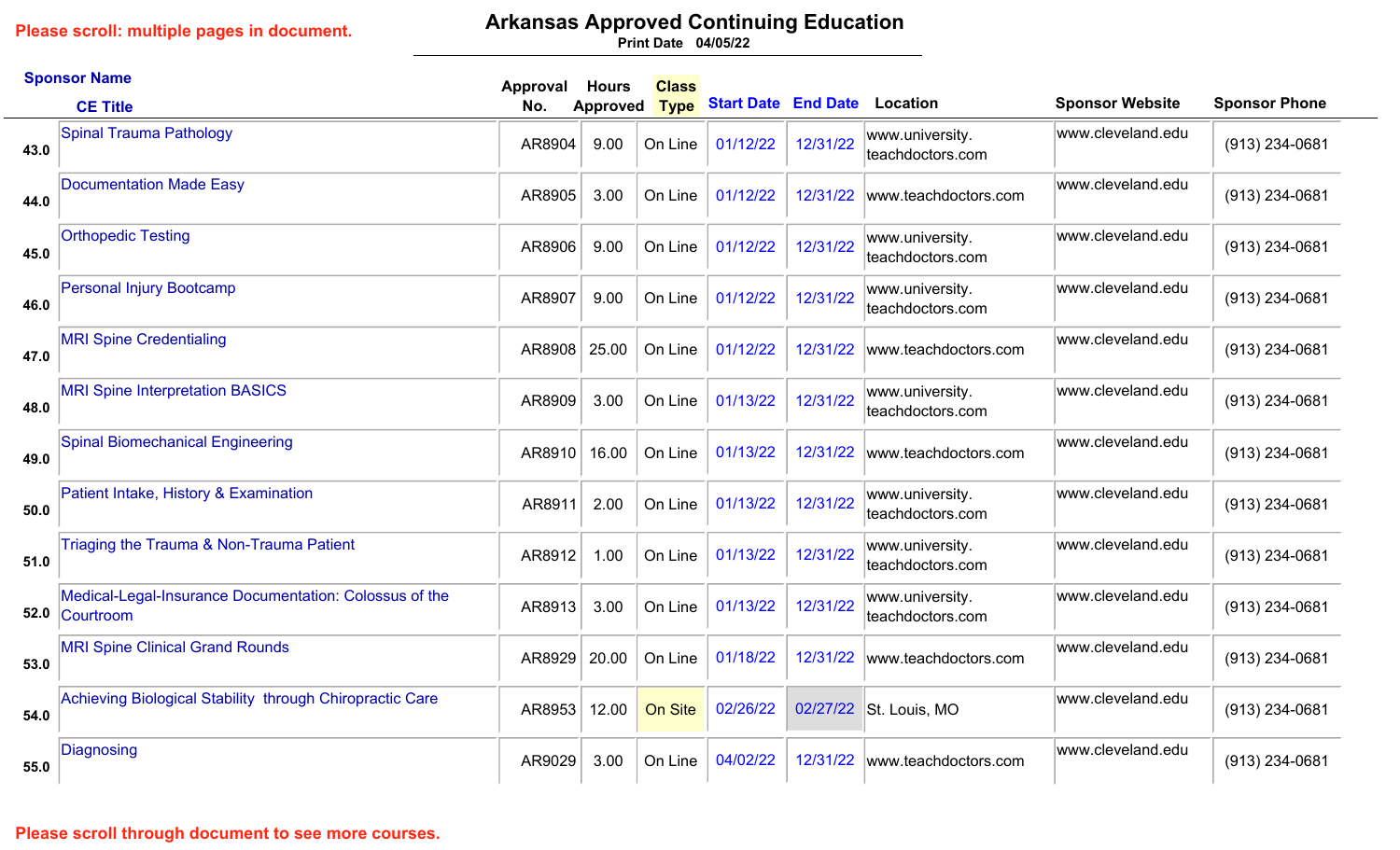# **Arkansas Approved Continuing Education**

|      | <b>Sponsor Name</b>                              | Approval | <b>Hours</b> | <b>Class</b> |                            |          |                   |                        |                      |
|------|--------------------------------------------------|----------|--------------|--------------|----------------------------|----------|-------------------|------------------------|----------------------|
|      | <b>CE Title</b>                                  | No.      | Approved     | <b>Type</b>  | <b>Start Date End Date</b> |          | Location          | <b>Sponsor Website</b> | <b>Sponsor Phone</b> |
| 56.0 | Perinatal Care with Webster Certification (ICPA) | AR9059   | 13.00        | On Site      | 04/30/22                   | 05/01/22 | Rochester, NY     | www.cleveland.edu      | (913) 234-0681       |
| 57.0 | Perinatal Care with Webster Certification (ICPA) | AR9060   | 13.00        | On Site      | 08/27/22                   | 08/28/22 | Atlanta, GA       | www.cleveland.edu      | (913) 234-0681       |
| 58.0 | <b>ABCA National Convention</b>                  | AR9109   | 9.00         | On Site      | 06/23/22                   | 06/25/22 | Overland Park, KS | www.cleveland.edu      | $(913)$ 234-0681     |
| 59.0 | Basic Acupuncture 100-Hour Program-Session 1     | AR9110   | 17.00        | On Site      | 05/07/22                   | 05/08/22 | Overland Park, KS | www.cleveland.edu      | $(913)$ 234-0681     |
| 60.0 | Basic Acupuncture 100-Hour Program-Session 2     | AR9111   | 17.00        | On Site      | 06/04/22                   | 06/05/22 | Overland Park, KS | www.cleveland.edu      | $(913)$ 234-0681     |
| 61.0 | Basic Acupuncture 100-Hour Program-Session 3     | AR9112   | 17.00        | On Site      | 07/23/22                   | 07/24/22 | Overland Park, KS | www.cleveland.edu      | (913) 234-0681       |
| 62.0 | Basic Acupuncture 100-Hour Program-Session 4     | AR9113   | 17.00        | On Site      | 08/20/22                   | 08/21/22 | Overland Park, KS | www.cleveland.edu      | $(913)$ 234-0681     |
| 63.0 | Basic Acupuncture 100-Hour Program-Session 5     | AR9114   | 17.00        | On Site      | 09/09/22                   | 09/10/22 | Overland Park, KS | www.cleveland.edu      | (913) 234-0681       |
| 64.0 | Basic Acupuncture 100-Hour Program-Session 6     | AR9115   | 17.00        | On Site      | 10/01/22                   | 10/02/22 | Overland Park, KS | www.cleveland.edu      | $(913)$ 234-0681     |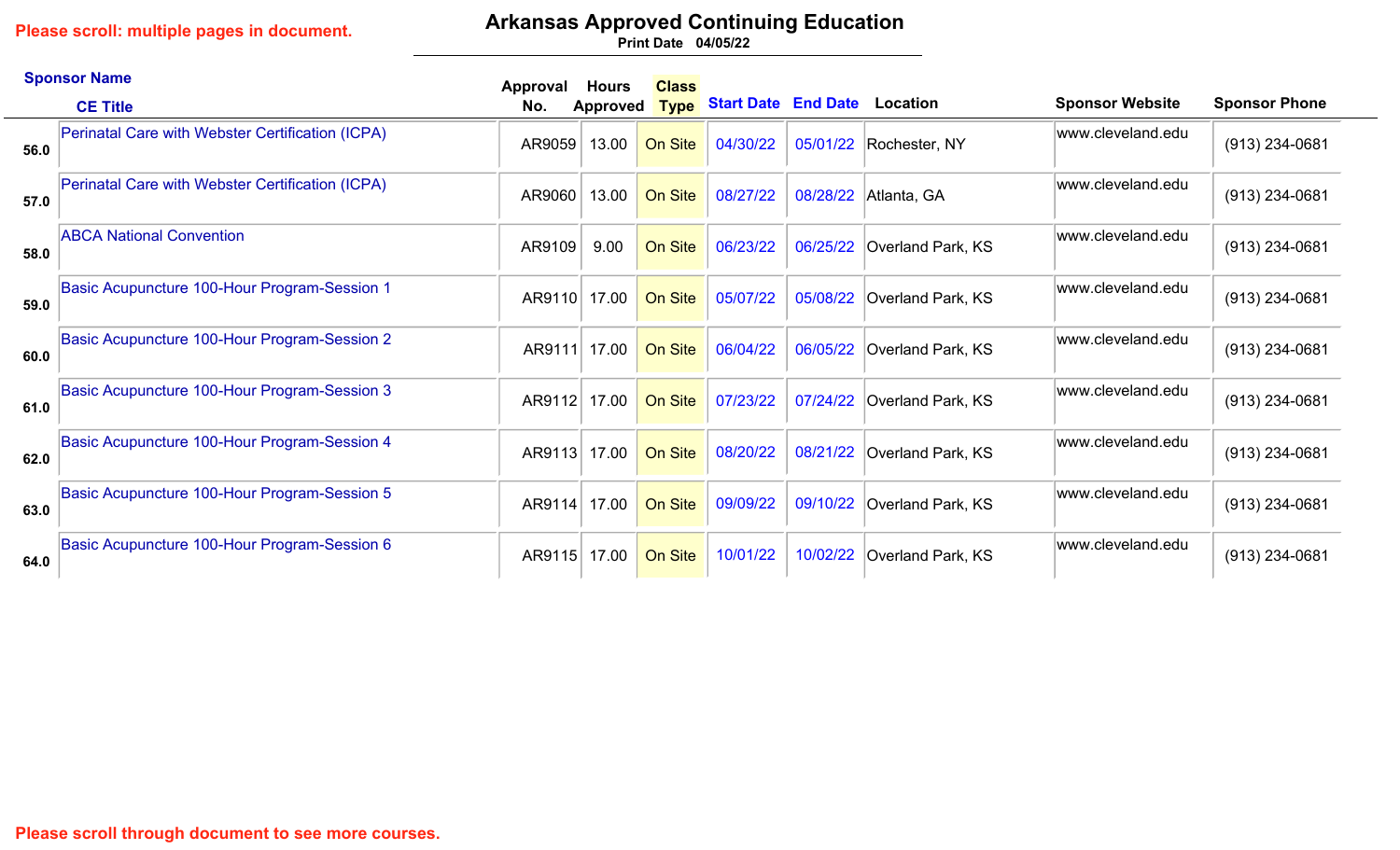**Please scroll through document to see more courses.**

## **Arkansas Approved Continuing Education**

|             | <b>Sponsor Name</b>                                                                 | Approval | Hours | <b>Class</b> |                                            |                                            |                        |                      |
|-------------|-------------------------------------------------------------------------------------|----------|-------|--------------|--------------------------------------------|--------------------------------------------|------------------------|----------------------|
|             | <b>CE Title</b>                                                                     | No.      |       |              |                                            | Approved Type Start Date End Date Location | <b>Sponsor Website</b> | <b>Sponsor Phone</b> |
| <b>ICPA</b> |                                                                                     |          |       |              |                                            |                                            |                        |                      |
|             | Cranial Eval & Adjusting Protocols for the Infant and Child<br>65.0 $ $ (Cleveland) | AR8977   |       |              | 12.00 On Site 04/09/22 04/10/22 Dallas, TX |                                            | www.icpa4kids.com      | (610) 565-2360       |
| 66.0        | Building the Chiropractic Family Practice                                           | AR8978   |       |              |                                            |                                            | www.icpa4kids.com      | (610) 565-2360       |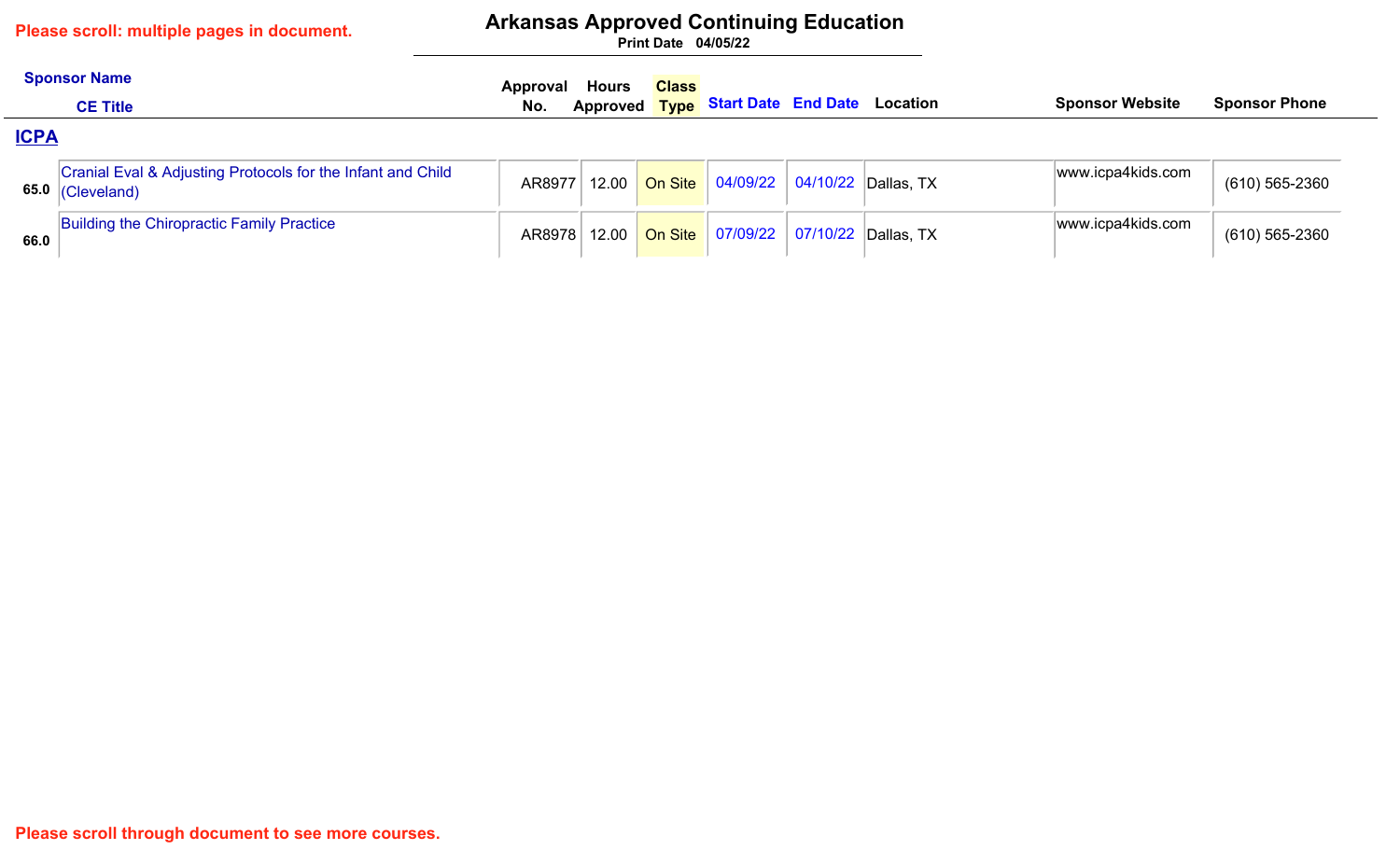# **Arkansas Approved Continuing Education**

**04/05/22 Print Date**

|      | <b>Sponsor Name</b><br><b>CE Title</b>                                                                                       | Approval<br>No. | <b>Hours</b><br><b>Approved</b> | <b>Class</b><br><b>Type</b> | <b>Start Date End Date Location</b> |          |                                   | <b>Sponsor Website</b> | <b>Sponsor Phone</b> |
|------|------------------------------------------------------------------------------------------------------------------------------|-----------------|---------------------------------|-----------------------------|-------------------------------------|----------|-----------------------------------|------------------------|----------------------|
|      | <b>Life Chiropractic College West (LCCW)</b>                                                                                 |                 |                                 |                             |                                     |          |                                   |                        |                      |
| 67.0 | Microbiome Keynotes Symposium (on demand)                                                                                    | AR8599          | 8.00                            | On Line                     | 01/01/22                            | 12/31/22 | microbiomekeynotes.com            | www.lifewest.edu       | (510) 780-4508       |
| 68.0 | <b>Active Release Techniques Lower Extremity 1</b>                                                                           | AR8672          | 16.00                           | On Site                     | 01/28/22                            |          | 01/30/22 Kansas City, MO          | www.lifewest.edu       | (510) 780-4508       |
| 69.0 | <b>Active Release Techniques Nerve</b>                                                                                       | AR8673          | 24.00                           | On Site                     | 01/27/22                            |          | 01/30/22 Kansas City, MO          | www.lifewest.edu       | (510) 780-4508       |
| 70.0 | Active Release Techniques Nerve - www.activerelease.com                                                                      | AR8674          | 24.00                           | On Site                     | 06/09/22                            | 06/12/22 | Colorado Springs, CO              | www.lifewest.edu       | (510) 780-4508       |
| 71.0 | Active Release Techniques Nerve - www.activerelease.com                                                                      | AR8675          | 24.00                           | On Site                     | 08/25/22                            |          | 08/28/22 Philadelphia, PA         | www.lifewest.edu       | (510) 780-4508       |
| 72.0 | Active Release Techniques Nerve - www.activerelease.com                                                                      | AR8676          | 24.00                           | On Site                     | 09/15/22                            |          | 09/18/22 San Diego, CA            | www.lifewest.edu       | (510) 780-4508       |
| 73.0 | Active Release Techniques Nerve - www.activerelease.com                                                                      | AR8677          | 24.00                           | On Site                     | 10/27/22                            | 10/30/22 | Colorado Springs, CO              | www.lifewest.edu       | (510) 780-4508       |
|      | Accurate Diagnosis of Shoulder Pain - Excellence in Patient<br>74.0 History Taking and Physical Examination                  | AR8731          | 6.00                            | On Line                     | 01/01/22                            | 12/31/22 | www.chiropracticonlinece.<br>com  | www.lifewest.edu       | (510) 780-4508       |
|      | Evaluating a Patient with Severe Low Back and Bilateral Leg<br>75.0 Pain - Excellence in Patient History Taking and Physical | AR8732          | 1.00                            | On Line                     | 01/01/22                            | 12/31/22 | www.chiropracticonlinece.<br>∣com | www.lifewest.edu       | (510) 780-4508       |
|      | Accurate Diagnosis of Neck Pain - Excellence in Patient History<br>76.0 Taking and Physical Examination                      | AR8733          | 6.00                            | On Line                     | 01/01/22                            | 12/31/22 | www.chiropracticonlinece.<br>com  | www.lifewest.edu       | (510) 780-4508       |
|      | Accurate Diagnosis of Low Back Pain - Excellence in Patient<br>77.0 History Taking and Physical Examination                  | AR8734          | 6.00                            | On Line                     | 01/01/22                            | 12/31/22 | www.chiropracticonlinece.<br>com  | www.lifewest.edu       | (510) 780-4508       |
|      | Serious Disorders Masquerading as Musculoskeletal Pain -<br>78.0 Volume 1 - Excellence in Patient History and Physical       | AR8735          | 6.00                            | On Line                     | 01/01/22                            | 12/31/22 | www.chiropracticonlinece.<br>com  | www.lifewest.edu       | (510) 780-4508       |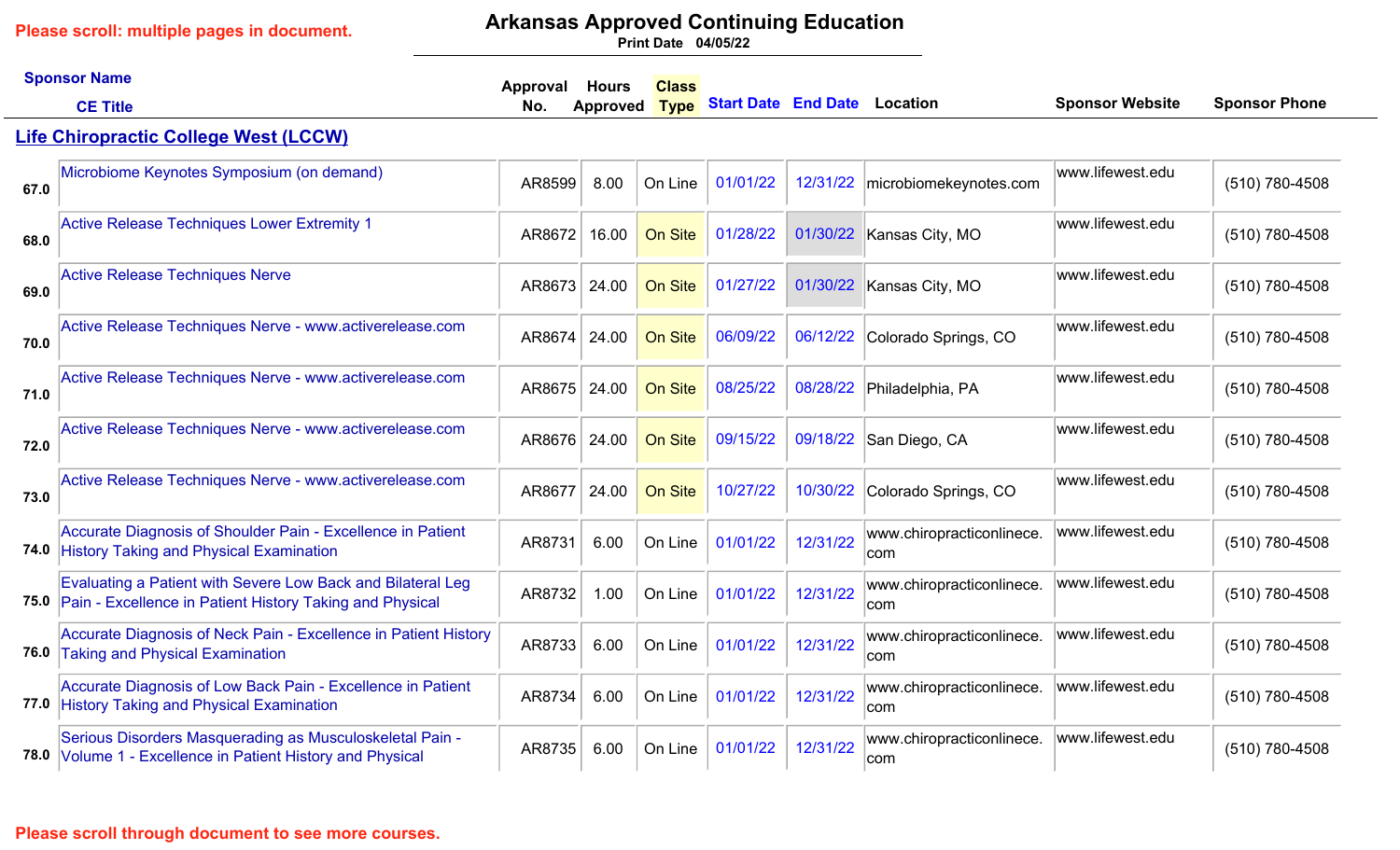# **Arkansas Approved Continuing Education**

**04/05/22 Print Date**

|      | <b>Sponsor Name</b>                                                                                                   | Approval | Hours    | <b>Class</b> |                                     |          |                                    |                        |                      |
|------|-----------------------------------------------------------------------------------------------------------------------|----------|----------|--------------|-------------------------------------|----------|------------------------------------|------------------------|----------------------|
|      | <b>CE Title</b>                                                                                                       | No.      | Approved | <b>Type</b>  | <b>Start Date End Date Location</b> |          |                                    | <b>Sponsor Website</b> | <b>Sponsor Phone</b> |
|      | Serious Disorders Masquerading as Musculoskeletal Pain-<br>79.0 Volume 2 - Excellence in Patient History and Physical | AR8736   | 6.00     | On Line      | 01/01/22                            | 12/31/22 | www.chiropracticonlinece.<br>∣com  | www.lifewest.edu       | (510) 780-4508       |
|      | Accurate Diagnosis of Sports Injuries - Volume 1 - Excellence in<br>80.0 Patient History and Physical Examination     | AR8737   | 6.00     | On Line      | 01/01/22                            | 12/31/22 | www.chiropracticonlinece.<br>com   | www.lifewest.edu       | (510) 780-4508       |
|      | Accurate Diagnosis of Sports Injuries - Volume 2 - Excellence in<br>81.0 Patient History and Physical Examination     | AR8738   | 6.00     | On Line      | 01/01/22                            | 12/31/22 | www.chiropracticonlinece.<br>com   | www.lifewest.edu       | (510) 780-4508       |
| 82.0 | <b>Active Release Techniques Spine Level 1</b>                                                                        | AR8763   | 16.00    | On Site      | 01/27/22                            | 01/29/22 | Niagara Falls, NY                  | www.lifewest.edu       | (510) 780-4508       |
| 83.0 | <b>Active Release Techniques Spine Level 1</b>                                                                        | AR8764   | 16.00    | On Site      | 05/19/22                            | 05/22/22 | Colorado Springs, CO               | www.lifewest.edu       | (510) 780-4508       |
| 84.0 | <b>Active Release Techniques Spine Level 1</b>                                                                        | AR8765   | 16.00    | On Site      | 09/16/22                            |          | 09/18/22 San Diego, CA             | www.lifewest.edu       | (510) 780-4508       |
| 85.0 | <b>Active Release Techniques Advanced Full Body</b>                                                                   | AR8891   | 8.00     | On Site      | 01/27/22                            | 01/27/22 | Kansas City, MO                    | www.lifewest.edu       | (510) 780-4508       |
| 86.0 | Active Release Techniques Advanced Full Body                                                                          | AR8892   | 8.00     | On Site      | 01/30/22                            | 01/30/22 | Niagara Falls, NY                  | www.lifewest.edu       | (510) 780-4508       |
| 87.0 | <b>ICA Upper Cervical Conference</b>                                                                                  | AR8934   | 9.00     | On Line      | 01/18/22                            | 12/31/22 | https://icaevents.<br>org/learning | www.lifewest.edu       | (510) 780-4508       |
|      | Pediatrics 201: Supplementary Chiropractic Pediatrics Distance<br>88.0 Learning                                       | AR8935   | 13.00    | On Line      | 01/18/22                            | 12/31/22 | icaevents.org/learning             | www.lifewest.edu       | (510) 780-4508       |
| 89.0 | <b>Active Release Techniques Full Body Level 1</b>                                                                    | AR8948   | 48.00    | On Site      | 02/20/22                            | 02/26/22 | Colorado Springs, CO               | www.lifewest.edu       | (510) 780-4508       |
| 90.0 | <b>Active Release Techniques Full Body Level 1</b>                                                                    | AR8949   | 48.00    | On Site      | 05/01/22                            | 05/07/22 | Colorado Springs, CO               | www.lifewest.edu       | (510) 780-4508       |
| 91.0 | <b>Active Release Techniques Full Body Level 1</b>                                                                    | AR8950   | 48.00    | On Site      | 07/24/22                            | 07/30/22 | Colorado Springs, CO               | www.lifewest.edu       | (510) 780-4508       |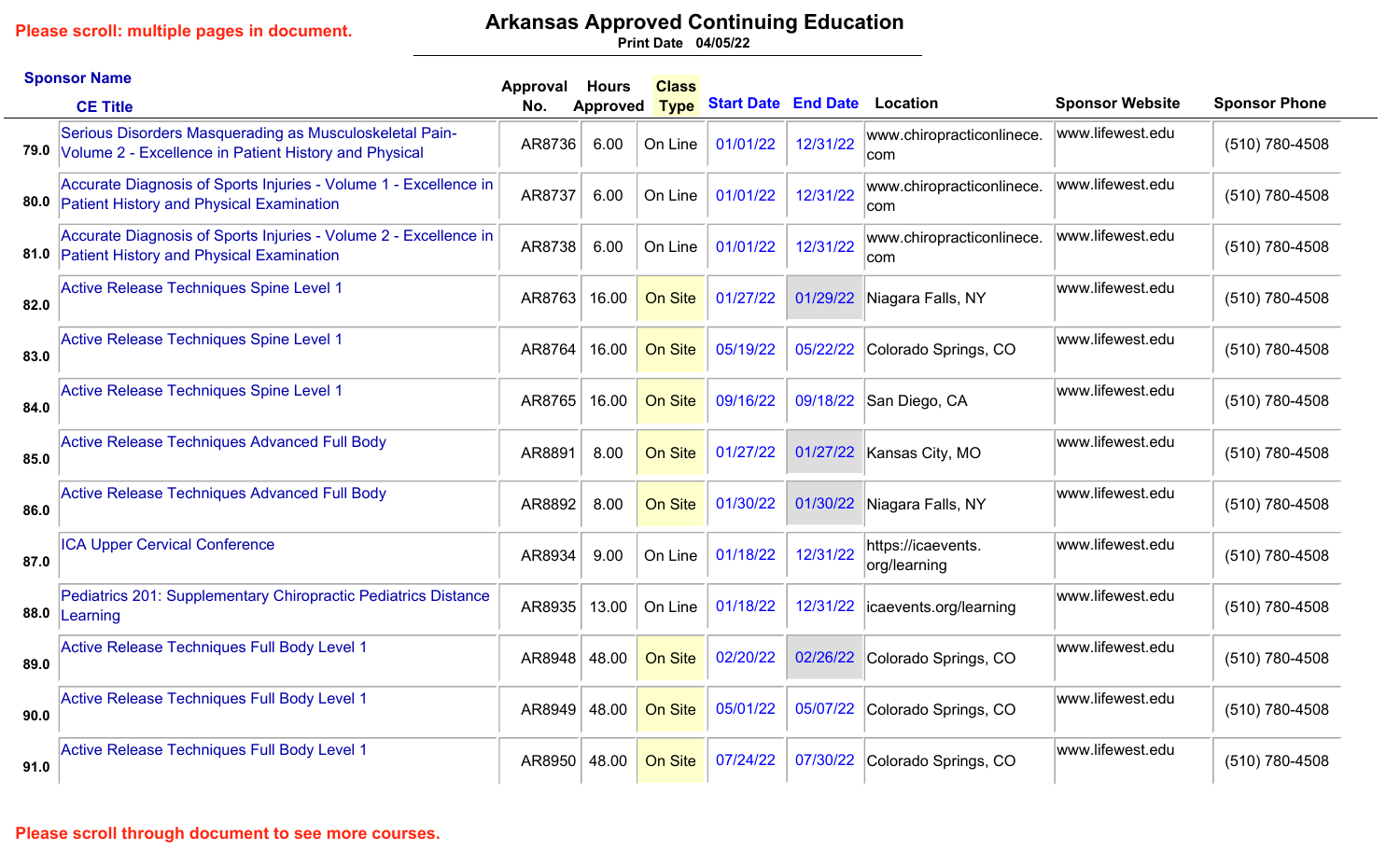# **Arkansas Approved Continuing Education**

**04/05/22 Print Date**

|      | <b>Sponsor Name</b>                                    | Approval | <b>Hours</b>    | <b>Class</b>   |                                     |          |                                    |                        |                      |
|------|--------------------------------------------------------|----------|-----------------|----------------|-------------------------------------|----------|------------------------------------|------------------------|----------------------|
|      | <b>CE Title</b>                                        | No.      | <b>Approved</b> | <b>Type</b>    | <b>Start Date End Date Location</b> |          |                                    | <b>Sponsor Website</b> | <b>Sponsor Phone</b> |
| 92.0 | Active Release Techniques Full Body Level 1            | AR8951   | 48.00           | On Site        | 09/25/22                            |          | 10/01/22 Colorado Springs, CO      | www.lifewest.edu       | (510) 780-4508       |
| 93.0 | Active Release Techniques Full Body Level 1            | AR8952   | 48.00           | On Site        | 12/04/22                            | 12/10/22 | Colorado Springs, CO               | www.lifewest.edu       | (510) 780-4508       |
| 94.0 | <b>Courses on Chiropractic in Sports and Fitness</b>   | AR8960   | 15.50           | On Line        | 01/24/22                            | 12/31/22 | https://icaevents.<br>org/learning | www.lifewest.edu       | (510) 780-4508       |
| 95.0 | Active Release Techniques Advanced Full Body (Webinar) | AR8965   | 4.00            | On Line        | 03/15/22                            | 03/15/22 | https://activerelease.com          | www.lifewest.edu       | (510) 780-4508       |
| 96.0 | Active Release Techniques Advanced Full Body (Webinar) | AR8966   | 4.00            | On Line        | 06/07/22                            | 06/07/22 | https://activerelease.com          | www.lifewest.edu       | (510) 780-4508       |
| 97.0 | Active Release Techniques Advanced Full Body (Webinar) | AR8967   | 4.00            | On Line        | 09/13/22                            | 09/13/22 | https://activerelease.com          | www.lifewest.edu       | (510) 780-4508       |
| 98.0 | Active Release Techniques Advanced Full Body (Webinar) | AR8968   | 4.00            | On Line        | 12/13/22                            |          | 12/13/22 https://activerelease.com | www.lifewest.edu       | (510) 780-4508       |
| 99.0 | Kairos Training Culture: Level 1 Training Camp         | AR8979   | 12.00           | On Site        | 07/23/22                            |          | 07/24/22 Port Orange, FL           | www.lifewest.edu       | (510) 780-4508       |
| 100. | Kairos Training Culture: Level 1 Training Camp         | AR8980   | 12.00           | On Site        | 10/22/22                            |          | 10/23/22 Marietta, GA              | www.lifewest.edu       | (510) 780-4508       |
| 101. | <b>Active Release Techniques Advanced Full Body</b>    | AR8997   | 8.00            | On Site        | 05/01/22                            |          | 05/01/22 Niagara Falls, NY         | www.lifewest.edu       | (510) 780-4508       |
| 102. | <b>First Adjustment</b>                                | AR9008   | 12.00           | On Site        | 04/02/22                            | 04/03/22 | St. Louis, MO                      | www.lifewest.edu       | (510) 780-4508       |
| 103. | <b>First Adjustment</b>                                | AR9009   | 12.00           | <b>On Site</b> | 05/14/22                            |          | 05/15/22 Chicago, IL               | www.lifewest.edu       | (510) 780-4508       |
| 104. | <b>Active Release Techniques Nerve</b>                 | AR9010   | 22.50           | On Site        | 04/21/22                            |          | 04/24/22 Colorado Springs, CO      | www.lifewest.edu       | (510) 780-4508       |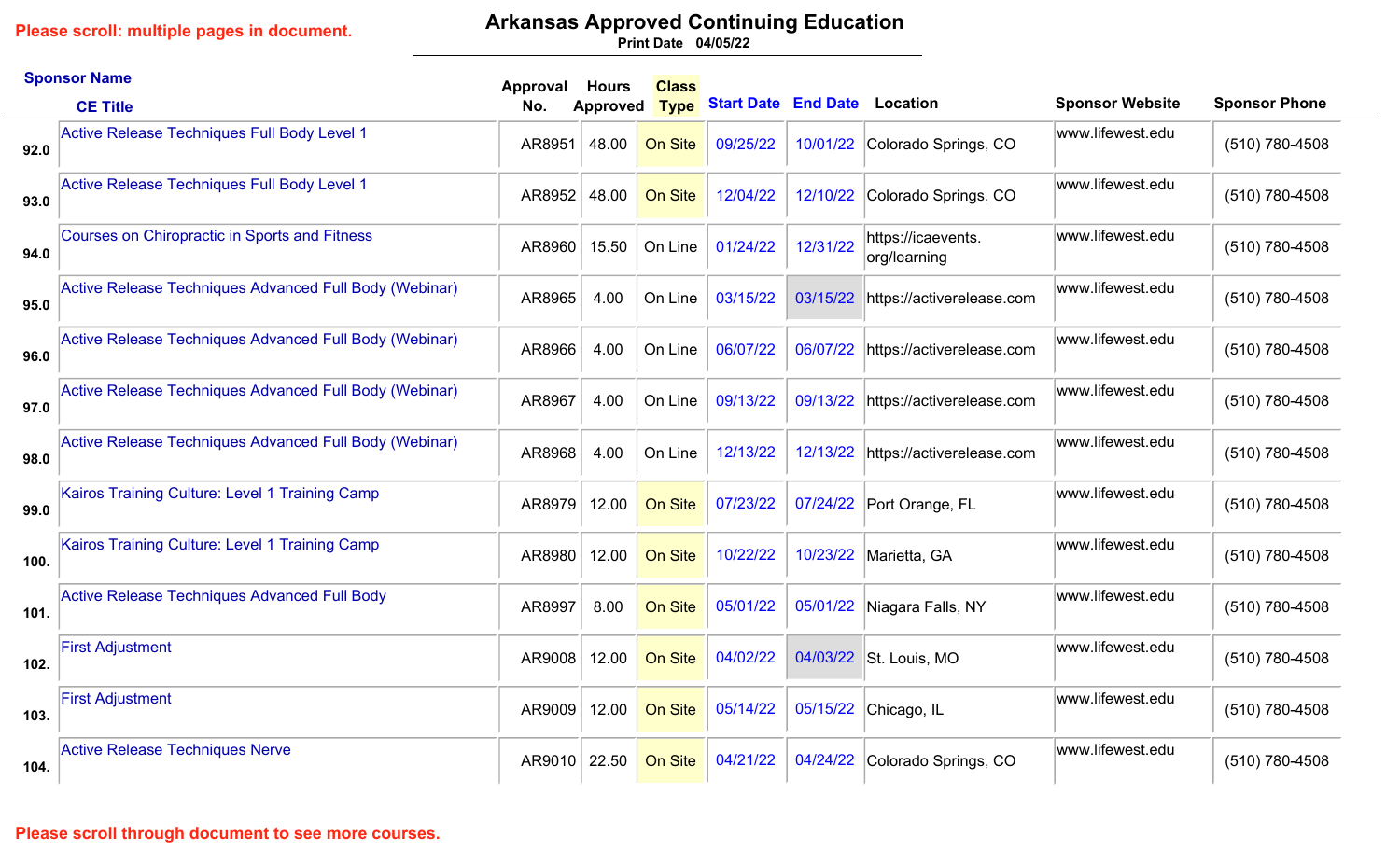# **Arkansas Approved Continuing Education**

|      | <b>Sponsor Name</b>                                                                                   | Approval | Hours           | <b>Class</b> |                                     |          |                                               |                        |                      |
|------|-------------------------------------------------------------------------------------------------------|----------|-----------------|--------------|-------------------------------------|----------|-----------------------------------------------|------------------------|----------------------|
|      | <b>CE Title</b>                                                                                       | No.      | <b>Approved</b> | <b>Type</b>  | <b>Start Date End Date Location</b> |          |                                               | <b>Sponsor Website</b> | <b>Sponsor Phone</b> |
| 105. | <b>Active Release Techniques Upper Extremity Level 2</b>                                              | AR9011   | 22.50           | On Site      | 03/10/22                            | 03/13/22 | Colorado Springs, CO                          | www.lifewest.edu       | (510) 780-4508       |
| 106. | <b>Active Release Techniques Upper Extremity Level 2</b>                                              | AR9012   | 22.50           | On Site      | 05/12/22                            |          | 05/15/22 Orlando, FL                          | www.lifewest.edu       | (510) 780-4508       |
| 107. | Active Release Techniques Upper Extremity Level 2                                                     | AR9013   | 22.50           | On Site      | 10/06/22                            | 10/09/22 | Colorado Springs, CO                          | www.lifewest.edu       | (510) 780-4508       |
| 108. | Active Release Techniques Lower Extremity 1                                                           | AR9014   | 15.00           | On Site      | 03/04/22                            | 03/06/22 | Colorado Springs, CO                          | www.lifewest.edu       | (510) 780-4508       |
| 109. | <b>Active Release Techniques Lower Extremity 1</b>                                                    | AR9015   | 15.00           | On Site      | 08/26/22                            | 08/28/22 | Philadelphia, PA                              | www.lifewest.edu       | (510) 780-4508       |
| 110. | Active Release Techniques Upper Extremity Level 1                                                     | AR9016   | 15.00           | On Site      | 05/13/22                            |          | 05/15/22 Fort Meyers, FL                      | www.lifewest.edu       | (510) 780-4508       |
| 111. | Active Release Techniques Upper Extremity Level 1                                                     | AR9017   | 15.00           | On Site      | 09/09/22                            |          | 09/11/22 Colorado Springs, CO                 | www.lifewest.edu       | (510) 780-4508       |
| 112. | Active Release Techniques Upper Extremity Level 1                                                     | AR9018   | 15.00           | On Site      | 11/11/22                            |          | 11/13/22 Colorado Springs, CO                 | www.lifewest.edu       | (510) 780-4508       |
| 113. | Active Release Techniques Spine Level 1                                                               | AR9028   | 15.00           | On Site      | 04/28/22                            | 04/30/22 | Niagara Falls, NY                             | www.lifewest.edu       | (510) 780-4508       |
|      | <b>AMTI Advances in the Management of Trauma Injuries Module</b><br>114. 1: History, Exam & Diagnosis | AR9039   | 24.00           | On Line      | 03/02/22                            | 12/31/22 | https://www.chiropractic.<br>org/events/amti/ | www.lifewest.edu       | (510) 780-4508       |
| 115. | <b>MLX Generations</b>                                                                                | AR9063   | 6.00            | On Site      | 05/12/22                            |          | 05/14/22 Dallas, TX                           | www.lifewest.edu       | (510) 780-4508       |
| 116. | <b>Active Release Techniques Lower Extremity Level 2</b>                                              | AR9089   | 22.50           | On Site      | 06/23/22                            | 06/26/22 | Colorado Springs, CO                          | www.lifewest.edu       | (510) 780-4508       |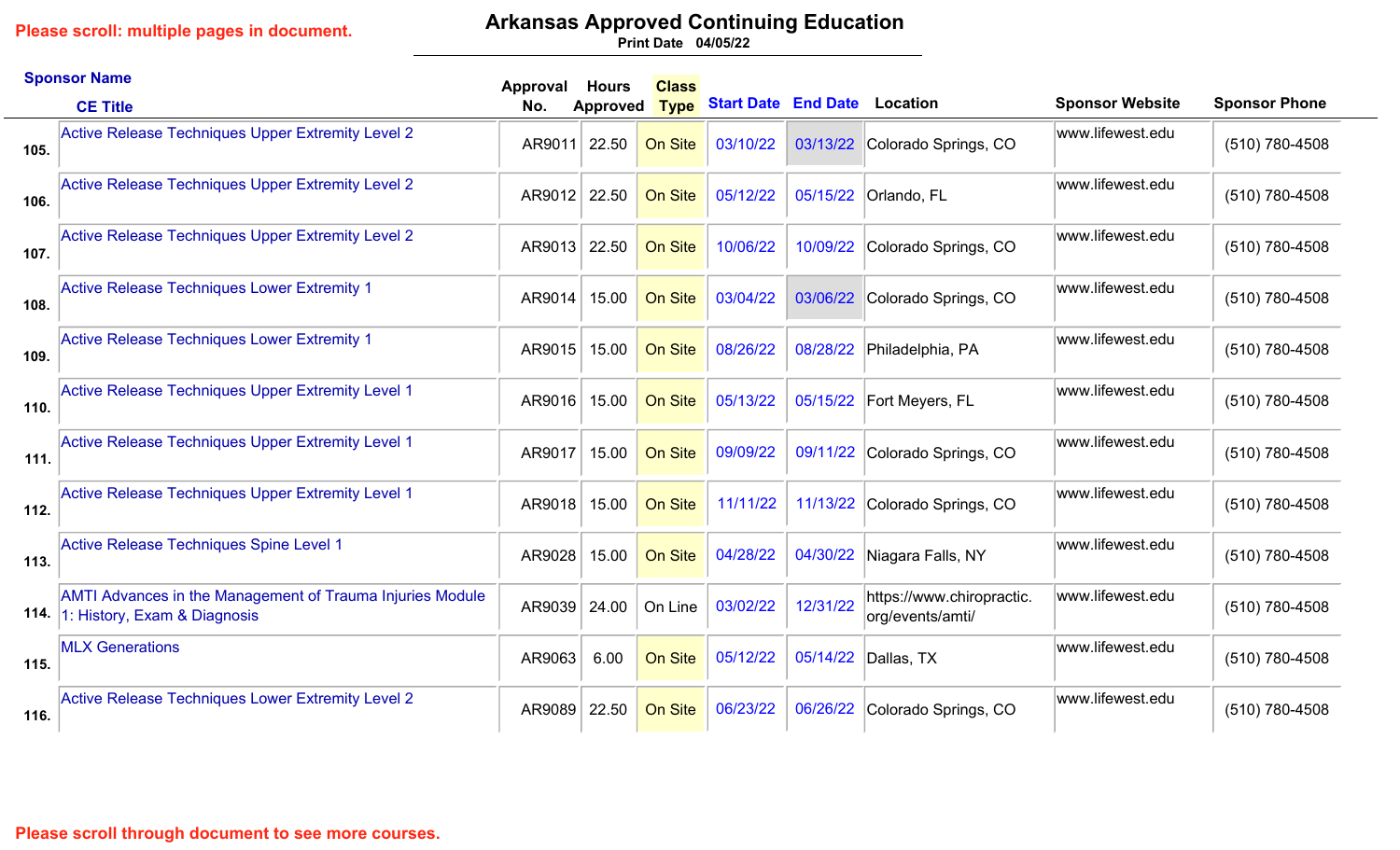# **Arkansas Approved Continuing Education**

**04/05/22 Print Date**

|      | <b>Sponsor Name</b>                                                            | Approval | <b>Hours</b> | <b>Class</b> |                                     |          |                                    |                        |                      |
|------|--------------------------------------------------------------------------------|----------|--------------|--------------|-------------------------------------|----------|------------------------------------|------------------------|----------------------|
|      | <b>CE Title</b>                                                                | No.      | Approved     | <b>Type</b>  | <b>Start Date End Date Location</b> |          |                                    | <b>Sponsor Website</b> | <b>Sponsor Phone</b> |
|      | <b>Life University</b>                                                         |          |              |              |                                     |          |                                    |                        |                      |
| 117. | <b>Ancillary Diagnostic Testing Procedures</b>                                 | AR8618   | 12.00        | On Line      | 01/01/22                            |          | 12/31/22 https://www.thewisedc.com | www.life.edu           | (770) 426-2753       |
| 118. | <b>Current Trends in Chiropractic Practice and Treatment</b>                   | AR8619   | 12.00        | On Line      | 01/01/22                            |          | 12/31/22 https://www.thewisedc.com | www.life.edu           | (770) 426-2753       |
| 119. | 12 Hour Guide to Communicable Disease                                          | AR8620   | 12.00        | On Line      | 01/01/22                            |          | 12/31/22 https://www.thewisedc.com | www.life.edu           | (770) 426-2753       |
| 120. | <b>12 Hour Geriatric Health Care</b>                                           | AR8621   | 12.00        | On Line      | 01/01/22                            |          | 12/31/22 https://www.thewisedc.com | www.life.edu           | (770) 426-2753       |
| 121. | 12 Hour Pain Management                                                        | AR8622   | 12.00        | On Line      | 01/01/22                            |          | 12/31/22 https://www.thewisedc.com | www.life.edu           | (770) 426-2753       |
| 122. | 12 Hour Trigger Point Therapy                                                  | AR8623   | 12.00        | On Line      | 01/01/22                            |          | 12/31/22 https://www.thewisedc.com | www.life.edu           | (770) 426-2753       |
| 123. | Inflammation                                                                   | AR8698   | 1.00         | On Line      | 01/01/22                            | 12/31/22 | www.dchours.com                    | www.life.edu           | (770) 426-2753       |
| 124. | Managing the Patient with Fatigue                                              | AR8741   | 2.00         | On Line      | 01/01/22                            | 12/31/22 | www.dchours.com                    | www.life.edu           | (770) 426-2753       |
| 125. | The Nutritional Approach to Improving Cognitive Function<br>(DC Hours)         | AR8767   | 2.00         | On Line      | 01/01/22                            | 12/31/22 | www.dchours.com                    | www.life.edu           | (770) 426-2753       |
| 126. | How to Optimize Memory and Focus (DC Hours)                                    | AR8768   | 1.00         | On Line      | 01/01/22                            | 12/31/22 | www.dchours.com                    | www.life.edu           | (770) 426-2753       |
| 127. | Vaccinations: Do the Risks Outweigh the Benefits Part 1<br>$ (DC$ Hours $)$    | AR8769   | 1.00         | On Line      | 01/01/22                            | 12/31/22 | www.dchours.com                    | www.life.edu           | (770) 426-2753       |
|      | Vaccinations: Do the Risks Outweigh the Benefits Part 2<br>128. $ $ (DC Hours) | AR8770   | 1.00         | On Line      | 01/01/22                            | 12/31/22 | www.dchours.com                    | www.life.edu           | (770) 426-2753       |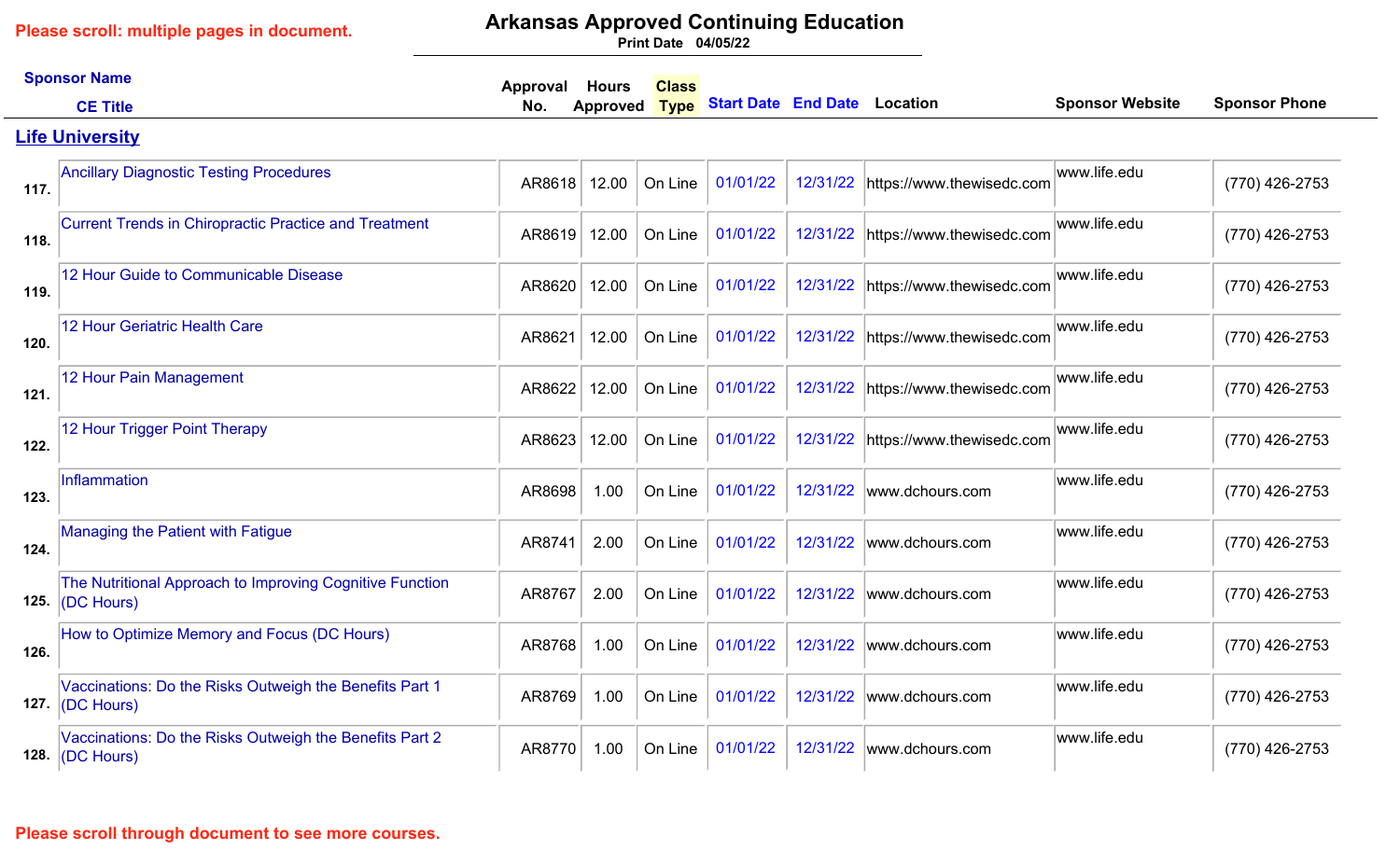# **Arkansas Approved Continuing Education**

**04/05/22 Print Date**

|      | <b>Sponsor Name</b>                                                            | Approval | <b>Hours</b>    | <b>Class</b> |                                   |          |                 |                        |                      |
|------|--------------------------------------------------------------------------------|----------|-----------------|--------------|-----------------------------------|----------|-----------------|------------------------|----------------------|
|      | <b>CE Title</b>                                                                | No.      | <b>Approved</b> |              | Type Start Date End Date Location |          |                 | <b>Sponsor Website</b> | <b>Sponsor Phone</b> |
|      | Vaccinations: Do the Risks Outweigh the Benefits Part 3<br>129. $ (DC$ Hours)  | AR8771   | 1.00            | On Line      | 01/01/22                          | 12/31/22 | www.dchours.com | www.life.edu           | (770) 426-2753       |
|      | Vaccinations: Do the Risks Outweigh the Benefits Part 4<br>130. $ (DC$ Hours)  | AR8772   | 1.00            | On Line      | 01/01/22                          | 12/31/22 | www.dchours.com | www.life.edu           | (770) 426-2753       |
|      | Vaccinations: Do the Risks Outweigh the Benefits Part 5<br>131. $ (DC$ Hours)  | AR8773   | 1.00            | On Line      | 01/01/22                          | 12/31/22 | www.dchours.com | www.life.edu           | (770) 426-2753       |
|      | Vaccinations: Do the Risks Outweigh the Benefits Part 6<br>132. $ (DC$ Hours)  | AR8774   | 1.00            | On Line      | 01/01/22                          | 12/31/22 | www.dchours.com | www.life.edu           | (770) 426-2753       |
|      | Vaccinations: Do the Risks Outweigh the Benefits Part 7<br>133. $ (DC$ Hours)  | AR8775   | 1.00            | On Line      | 01/01/22                          | 12/31/22 | www.dchours.com | www.life.edu           | (770) 426-2753       |
|      | Vaccinations: Do the Risks Outweigh the Benefits Part 8<br>134. $ (DC$ Hours)  | AR8776   | 1.00            | On Line      | 01/01/22                          | 12/31/22 | www.dchours.com | www.life.edu           | (770) 426-2753       |
|      | Vaccinations: Do the Risks Outweigh the Benefits Part 9<br>135. $ (DC$ Hours)  | AR8777   | 1.00            | On Line      | 01/01/22                          | 12/31/22 | www.dchours.com | www.life.edu           | (770) 426-2753       |
|      | Vaccinations: Do the Risks Outweigh the Benefits Part 10<br>136. $ (DC$ Hours) | AR8778   | 1.00            | On Line      | 01/01/22                          | 12/31/22 | www.dchours.com | www.life.edu           | (770) 426-2753       |
|      | Vaccinations: Do the Risks Outweigh the Benefits Part 11<br>137. $ (DC$ Hours) | AR8779   | 1.00            | On Line      | 01/01/22                          | 12/31/22 | www.dchours.com | www.life.edu           | (770) 426-2753       |
|      | Vaccinations: Do the Risks Outweigh the Benefits Part 12<br>138. $ (DC$ Hours) | AR8780   | 1.00            | On Line      | 01/01/22                          | 12/31/22 | www.dchours.com | www.life.edu           | (770) 426-2753       |
| 139. | <b>Acute Spinal Cord Injury (DC Hours)</b>                                     | AR8781   | 1.00            | On Line      | 01/01/22                          | 12/31/22 | www.dchours.com | www.life.edu           | (770) 426-2753       |
| 140. | Alzheimer's Disease: A Basic Overview (DC Hours)                               | AR8782   | 1.00            | On Line      | 01/01/22                          | 12/31/22 | www.dchours.com | www.life.edu           | (770) 426-2753       |
| 141. | Alzheimer's Disease: A Nutritional Approach (DC Hours)                         | AR8783   | 1.00            | On Line      | 01/01/22                          | 12/31/22 | www.dchours.com | www.life.edu           | (770) 426-2753       |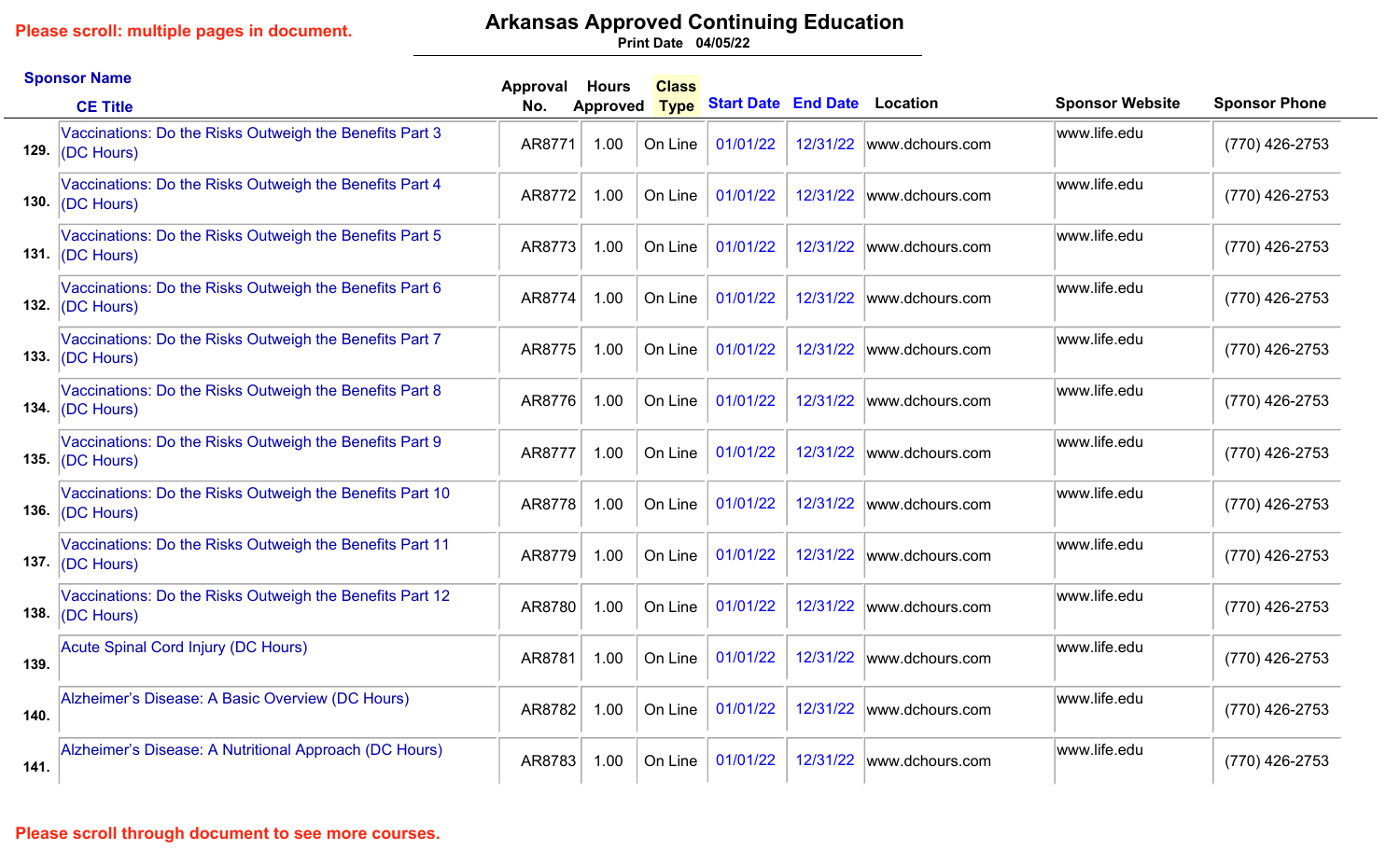# **Arkansas Approved Continuing Education**

**04/05/22 Print Date**

|      | <b>Sponsor Name</b>                                                                         | Approval | <b>Hours</b>    | <b>Class</b> |                                     |          |                 |                        |                      |
|------|---------------------------------------------------------------------------------------------|----------|-----------------|--------------|-------------------------------------|----------|-----------------|------------------------|----------------------|
|      | <b>CE Title</b>                                                                             | No.      | <b>Approved</b> | <b>Type</b>  | <b>Start Date End Date Location</b> |          |                 | <b>Sponsor Website</b> | <b>Sponsor Phone</b> |
| 142. | Alzheimer's Disease: Patient Support (DC Hours)                                             | AR8784   | 1.00            | On Line      | 01/01/22                            | 12/31/22 | www.dchours.com | www.life.edu           | (770) 426-2753       |
| 143. | The Art of Muscle Testing (DC Hours)                                                        | AR8785   | 2.00            | On Line      | 01/01/22                            | 12/31/22 | www.dchours.com | www.life.edu           | (770) 426-2753       |
| 144. | <b>Basic Case Management (DC Hours)</b>                                                     | AR8786   | 1.00            | On Line      | 01/01/22                            | 12/31/22 | www.dchours.com | www.life.edu           | (770) 426-2753       |
| 145. | Basic MRI Part 1 (DC Hours)                                                                 | AR8787   | 1.00            | On Line      | 01/01/22                            | 12/31/22 | www.dchours.com | www.life.edu           | (770) 426-2753       |
| 146. | <b>Basic MRI Part 2 (DC Hours)</b>                                                          | AR8788   | 1.00            | On Line      | 01/01/22                            | 12/31/22 | www.dchours.com | www.life.edu           | (770) 426-2753       |
| 147. | Basic MRI Part 3 (DC Hours)                                                                 | AR8789   | 1.00            | On Line      | 01/01/22                            | 12/31/22 | www.dchours.com | www.life.edu           | (770) 426-2753       |
| 148. | The Best Rehab Codes for Chiropractors (DC Hours)                                           | AR8790   | 1.00            | On Line      | 01/01/22                            | 12/31/22 | www.dchours.com | www.life.edu           | (770) 426-2753       |
| 149. | Cervicogenic Headaches (DC Hours)                                                           | AR8791   | 2.00            | On Line      | 01/01/22                            | 12/31/22 | www.dchours.com | www.life.edu           | (770) 426-2753       |
| 150. | Chiropractic Ethics (DC Hours)                                                              | AR8792   | 2.00            | On Line      | 01/01/22                            | 12/31/22 | www.dchours.com | www.life.edu           | (770) 426-2753       |
|      | <b>Chiropractic Risk Management Recordkeeping and Compliance</b><br>151. $\vert$ (DC Hours) | AR8793   | 3.00            | On Line      | 01/01/22                            | 12/31/22 | www.dchours.com | www.life.edu           | (770) 426-2753       |
| 152. | <b>Chiropractic Risk Management and Treatment of Headaches</b><br>(DC Hours)                | AR8794   | 2.00            | On Line      | 01/01/22                            | 12/31/22 | www.dchours.com | www.life.edu           | (770) 426-2753       |
| 153. | Communicable Diseases-OSHA Standards (DC Hours)                                             | AR8795   | 1.00            | On Line      | 01/01/22                            | 12/31/22 | www.dchours.com | www.life.edu           | (770) 426-2753       |
| 154. | Conditions of the Disc Part 1 (DC Hours)                                                    | AR8796   | 1.00            | On Line      | 01/01/22                            | 12/31/22 | www.dchours.com | www.life.edu           | (770) 426-2753       |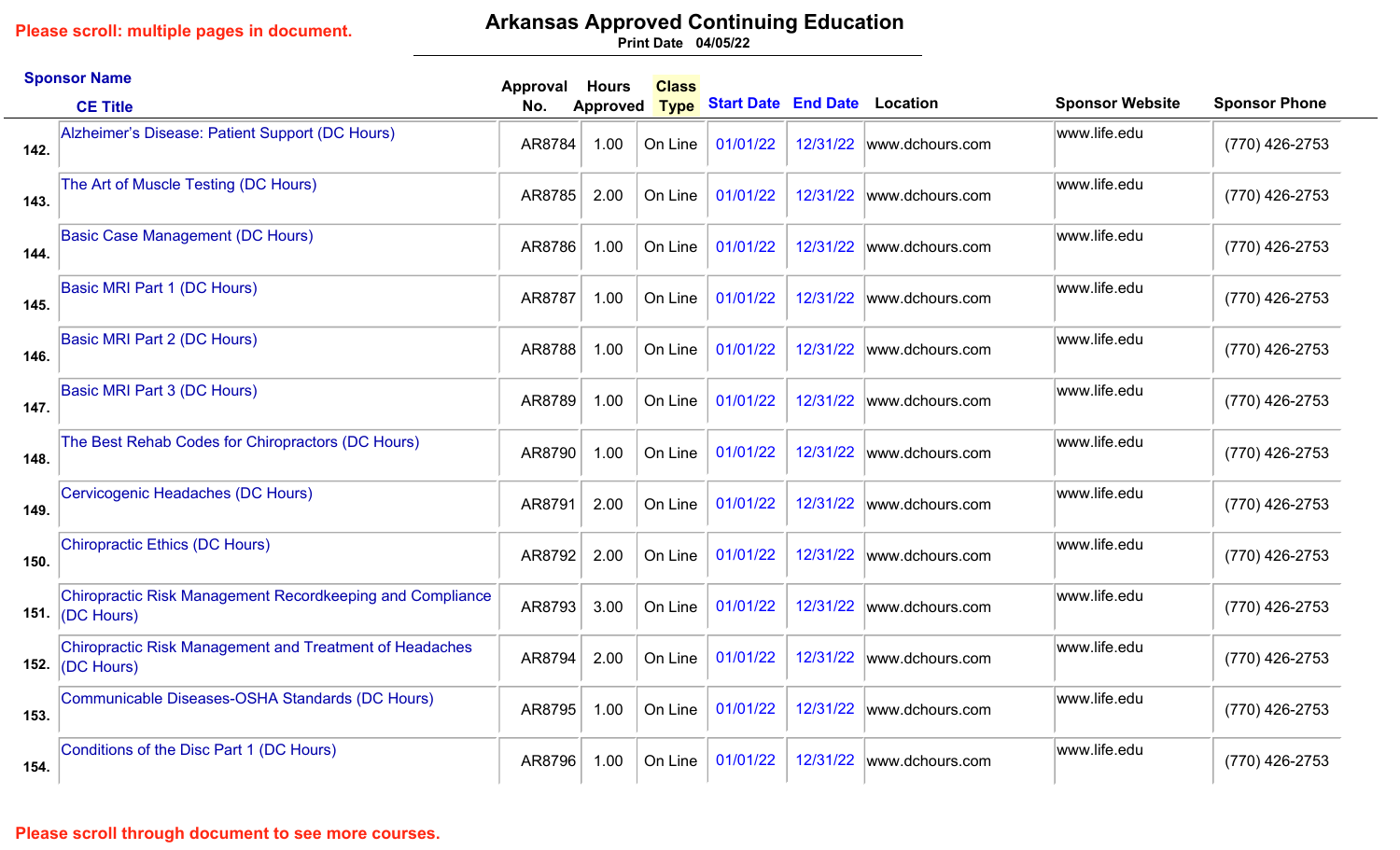# **Arkansas Approved Continuing Education**

**04/05/22 Print Date**

|      | <b>Sponsor Name</b>                                                                                         | Approval | <b>Hours</b>    | <b>Class</b> |                                     |          |                 |                        |                      |
|------|-------------------------------------------------------------------------------------------------------------|----------|-----------------|--------------|-------------------------------------|----------|-----------------|------------------------|----------------------|
|      | <b>CE Title</b>                                                                                             | No.      | <b>Approved</b> | <b>Type</b>  | <b>Start Date End Date Location</b> |          |                 | <b>Sponsor Website</b> | <b>Sponsor Phone</b> |
| 155. | Conditions of the Disc Part 2 (DC Hours)                                                                    | AR8797   | 1.00            | On Line      | 01/01/22                            | 12/31/22 | www.dchours.com | www.life.edu           | (770) 426-2753       |
| 156. | Conditions of the Disc Part 3 (DC Hours)                                                                    | AR8798   | 1.00            | On Line      | 01/01/22                            | 12/31/22 | www.dchours.com | www.life.edu           | (770) 426-2753       |
| 157. | The Consequences of Dysbiosis (DC Hours)                                                                    | AR8799   | 1.00            | On Line      | 01/01/22                            | 12/31/22 | www.dchours.com | www.life.edu           | (770) 426-2753       |
| 158. | The Consequences of Leaky Gut Syndrome (DC Hours)                                                           | AR8800   | 1.00            | On Line      | 01/01/22                            | 12/31/22 | www.dchours.com | www.life.edu           | (770) 426-2753       |
| 159. | <b>Cultural Diversity and Competancy (DC Hours)</b>                                                         | AR8801   | 1.00            | On Line      | 01/01/22                            | 12/31/22 | www.dchours.com | www.life.edu           | (770) 426-2753       |
| 160. | Digestion and Absorption (DC Hours)                                                                         | AR8802   | 1.00            | On Line      | 01/01/22                            | 12/31/22 | www.dchours.com | www.life.edu           | (770) 426-2753       |
| 161. | Documentation (DC Hours)                                                                                    | AR8803   | 2.00            | On Line      | 01/01/22                            | 12/31/22 | www.dchours.com | www.life.edu           | (770) 426-2753       |
| 162. | The Documentation of Medical Necessity (DC Hours)                                                           | AR8804   | 1.00            | On Line      | 01/01/22                            | 12/31/22 | www.dchours.com | www.life.edu           | (770) 426-2753       |
| 163. | <b>EEG Neurofeedback: Understanding Complimentary, Non-Drug</b><br><b>Treatment Alternatives (DC Hours)</b> | AR8805   | 1.00            | On Line      | 01/01/22                            | 12/31/22 | www.dchours.com | www.life.edu           | (770) 426-2753       |
| 164. | <b>Epigenetics and Chiropractic (DC Hours)</b>                                                              | AR8806   | 1.00            | On Line      | 01/01/22                            | 12/31/22 | www.dchours.com | www.life.edu           | (770) 426-2753       |
| 165. | <b>Essential Oils for Pregnancy (DC Hours)</b>                                                              | AR8807   | 1.00            | On Line      | 01/01/22                            | 12/31/22 | www.dchours.com | www.life.edu           | (770) 426-2753       |
| 166. | Food and Inflammation (DC Hours)                                                                            | AR8808   | 1.00            | On Line      | 01/01/22                            | 12/31/22 | www.dchours.com | www.life.edu           | (770) 426-2753       |
| 167. | <b>Drugs and Supplements Part 1</b>                                                                         | AR8822   | 3.00            | On Line      | 01/01/22                            | 12/31/22 | www.dchours.com | www.life.edu           | (770) 426-2753       |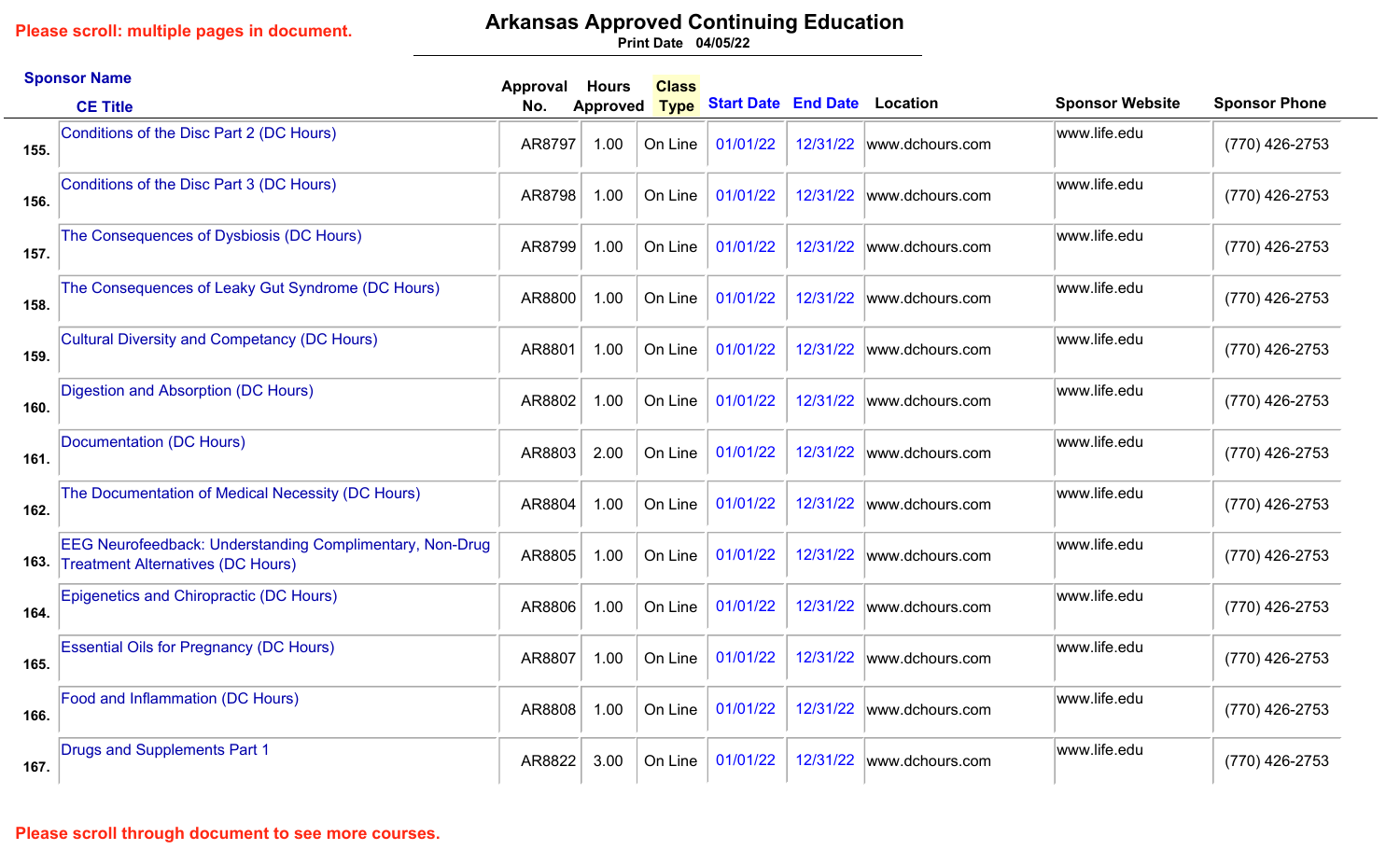# **Arkansas Approved Continuing Education**

**04/05/22 Print Date**

|      | <b>Sponsor Name</b>                                                            | Approval | <b>Hours</b>    | <b>Class</b> |                                     |          |                           |                        |                      |
|------|--------------------------------------------------------------------------------|----------|-----------------|--------------|-------------------------------------|----------|---------------------------|------------------------|----------------------|
|      | <b>CE Title</b>                                                                | No.      | <b>Approved</b> | <b>Type</b>  | <b>Start Date End Date Location</b> |          |                           | <b>Sponsor Website</b> | <b>Sponsor Phone</b> |
| 168. | Drugs and Supplements Part 2                                                   | AR8823   | 3.00            | On Line      | 01/01/22                            |          | 12/31/22 www.dchours.com  | www.life.edu           | (770) 426-2753       |
| 169. | Evaluation and Management of Low Back Conditions Part 1                        | AR8824   | 2.00            | On Line      | 01/01/22                            | 12/31/22 | www.dchours.com           | www.life.edu           | (770) 426-2753       |
| 170. | <b>Evaluation and Management of Low Back Conditions Part 2</b>                 | AR8825   | 2.00            | On Line      | 01/01/22                            | 12/31/22 | www.dchours.com           | www.life.edu           | (770) 426-2753       |
| 171. | <b>Evaluation and Management of Low Back Conditions Part 3</b>                 | AR8826   | 2.00            | On Line      | 01/01/22                            |          | 12/31/22 www.dchours.com  | www.life.edu           | (770) 426-2753       |
| 172. | <b>Evaluation and Treatment of Inhibited and Hypertonic Muscle</b>             | AR8827   | 2.00            | On Line      | 01/01/22                            | 12/31/22 | www.dchours.com           | www.life.edu           | (770) 426-2753       |
| 173. | <b>Function Based Care Part 1</b>                                              | AR8828   | 1.00            | On Line      | 01/01/22                            | 12/31/22 | www.dchours.com           | www.life.edu           | (770) 426-2753       |
| 174. | <b>Function Based Care Part 2</b>                                              | AR8829   | 1.00            | On Line      | 01/01/22                            |          | 12/31/22  www.dchours.com | www.life.edu           | (770) 426-2753       |
| 175. | <b>Healthcare Compliance</b>                                                   | AR8830   | 2.00            | On Line      | 01/01/22                            |          | 12/31/22 www.dchours.com  | www.life.edu           | (770) 426-2753       |
| 176. | Instrument Assisted Soft Tissue Manipulation Part 1: Introduction              | AR8831   | 1.00            | On Line      | 01/01/22                            | 12/31/22 | www.dchours.com           | www.life.edu           | (770) 426-2753       |
|      | Instrument Assisted Soft Tissue Manipulation Part 2: Spine and<br>177. Pelvis  | AR8832   | 1.00            | On Line      | 01/01/22                            | 12/31/22 | www.dchours.com           | www.life.edu           | (770) 426-2753       |
|      | Instrument Assisted Soft Tissue Manipulation Part 3: Upper<br>178. Extremities | AR8833   | 1.00            | On Line      | 01/01/22                            | 12/31/22 | www.dchours.com           | www.life.edu           | (770) 426-2753       |
|      | Instrument Assisted Soft Tissue Manipulation Part 4: Lower<br>179 Extremities  | AR8834   | 1.00            | On Line      | 01/01/22                            |          | 12/31/22 www.dchours.com  | www.life.edu           | (770) 426-2753       |
| 180. | <b>Insurance Coding</b>                                                        | AR8835   | 2.00            | On Line      | 01/01/22                            | 12/31/22 | www.dchours.com           | www.life.edu           | (770) 426-2753       |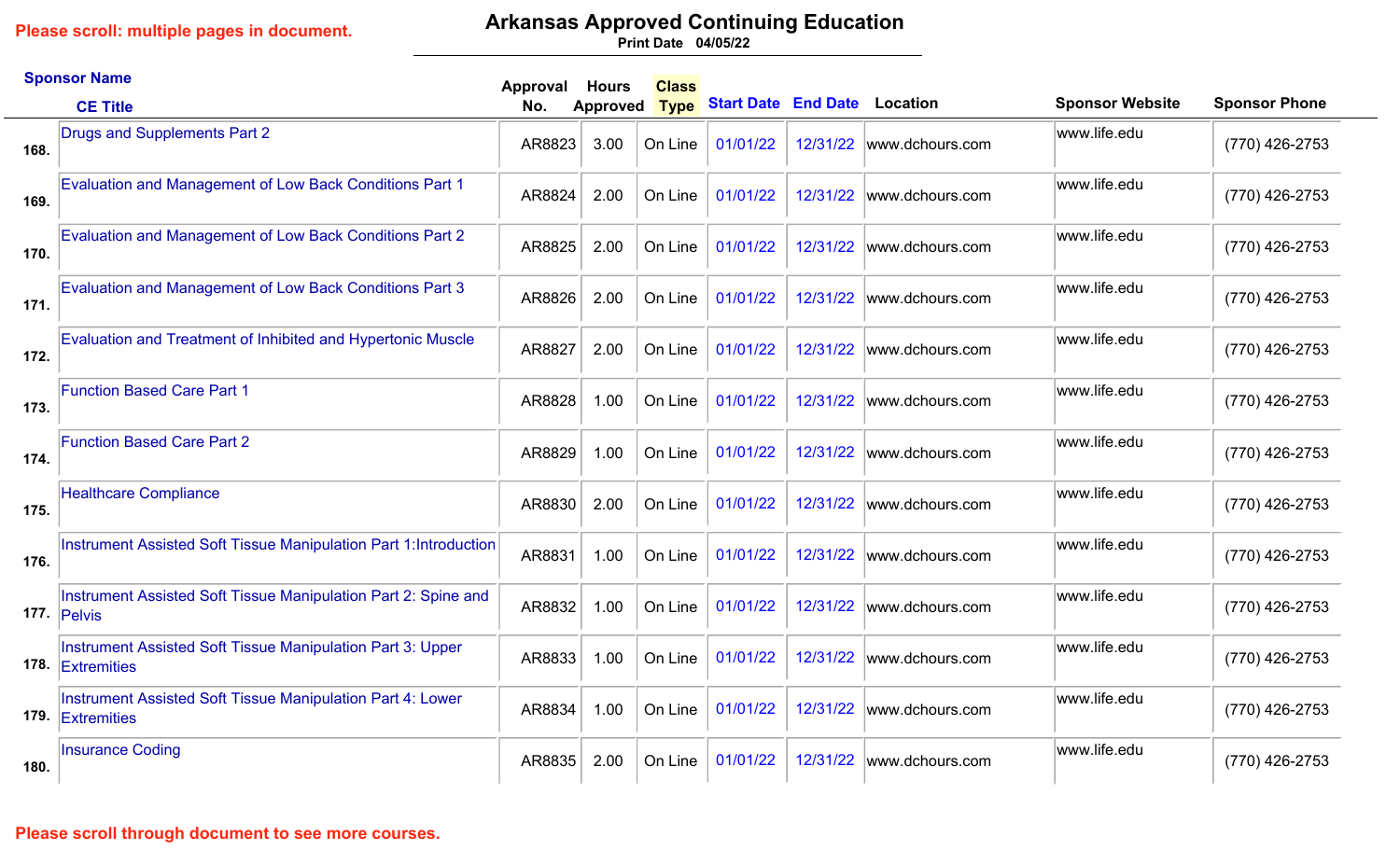# **Arkansas Approved Continuing Education**

**04/05/22 Print Date**

|      | <b>Sponsor Name</b>                                                    | Approval | <b>Hours</b>    | <b>Class</b> |                                     |          |                           |                        |                      |
|------|------------------------------------------------------------------------|----------|-----------------|--------------|-------------------------------------|----------|---------------------------|------------------------|----------------------|
|      | <b>CE Title</b>                                                        | No.      | <b>Approved</b> | <b>Type</b>  | <b>Start Date End Date Location</b> |          |                           | <b>Sponsor Website</b> | <b>Sponsor Phone</b> |
| 181. | An Introduction to Communicable Diseases                               | AR8836   | 2.00            | On Line      | 01/01/22                            |          | 12/31/22 www.dchours.com  | www.life.edu           | (770) 426-2753       |
| 182. | Laser Part 1: Class 4 Laser Therapy Neuropathy and Opioids             | AR8837   | 1.00            | On Line      | 01/01/22                            | 12/31/22 | www.dchours.com           | www.life.edu           | (770) 426-2753       |
|      | Laser Part 2: Class 4 Laser Therapy Safety and Risk<br>183. Management | AR8838   | 1.00            | On Line      | 01/01/22                            | 12/31/22 | www.dchours.com           | www.life.edu           | (770) 426-2753       |
| 184. | Laser Part 3: Class 4 Laser Therapy Science and Physiology             | AR8839   | 1.00            | On Line      | 01/01/22                            |          | 12/31/22 www.dchours.com  | www.life.edu           | (770) 426-2753       |
| 185. | Laser Part 4: Photobiomodulation-A Review of the Studies               | AR8840   | 1.00            | On Line      | 01/01/22                            | 12/31/22 | www.dchours.com           | www.life.edu           | (770) 426-2753       |
| 186. | Low Tech Office Rehab for Posture Correction                           | AR8841   | 2.00            | On Line      | 01/01/22                            | 12/31/22 | www.dchours.com           | www.life.edu           | (770) 426-2753       |
| 187. | Migraine Headache                                                      | AR8842   | 2.00            | On Line      | 01/01/22                            | 12/31/22 | www.dchours.com           | www.life.edu           | (770) 426-2753       |
| 188. | Neuroimmunology Part 1                                                 | AR8843   | 1.00            | On Line      | 01/01/22                            |          | 12/31/22 www.dchours.com  | www.life.edu           | (770) 426-2753       |
| 189. | Neuroimmunology and Vaccines Part 2                                    | AR8844   | 1.00            | On Line      | 01/01/22                            | 12/31/22 | www.dchours.com           | www.life.edu           | (770) 426-2753       |
| 190. | Neuroimmunology and Vaccines Part 3                                    | AR8845   | 1.00            | On Line      | 01/01/22                            | 12/31/22 | www.dchours.com           | www.life.edu           | (770) 426-2753       |
| 191. | Neuroimmunology and Vaccines Part 4                                    | AR8846   | 1.00            | On Line      | 01/01/22                            | 12/31/22 | www.dchours.com           | www.life.edu           | (770) 426-2753       |
| 192. | Neuroimmunology and Vaccines Part 5                                    | AR8847   | 1.00            | On Line      | 01/01/22                            |          | 12/31/22  www.dchours.com | www.life.edu           | (770) 426-2753       |
| 193. | Neuroimmunology and Vaccines Part 6                                    | AR8848   | 1.00            | On Line      | 01/01/22                            | 12/31/22 | www.dchours.com           | www.life.edu           | (770) 426-2753       |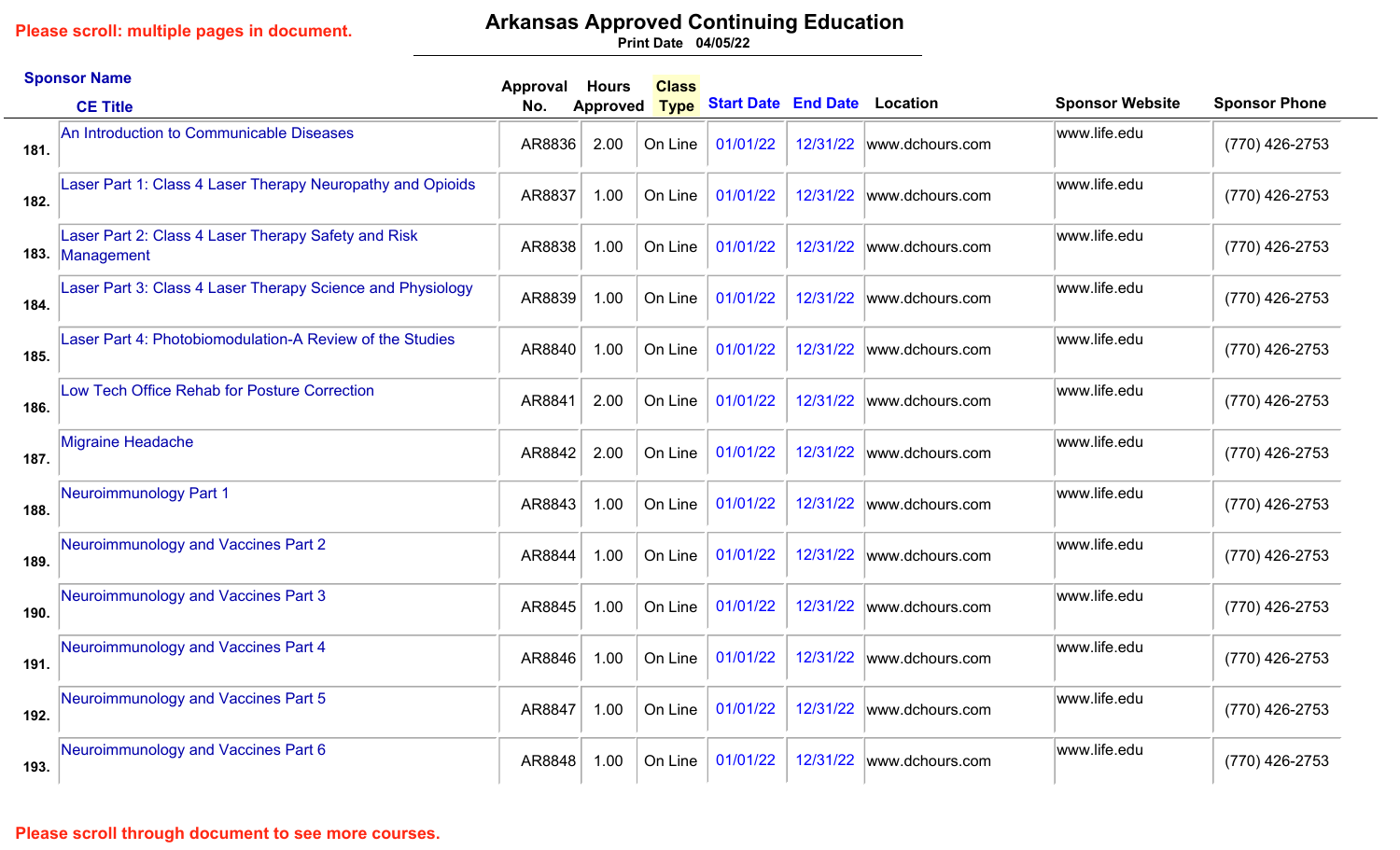# **Arkansas Approved Continuing Education**

**04/05/22 Print Date**

|      | <b>Sponsor Name</b>                                                                | Approval | <b>Hours</b>    | <b>Class</b> |                                     |          |                           |                        |                      |
|------|------------------------------------------------------------------------------------|----------|-----------------|--------------|-------------------------------------|----------|---------------------------|------------------------|----------------------|
|      | <b>CE Title</b>                                                                    | No.      | <b>Approved</b> | <b>Type</b>  | <b>Start Date End Date Location</b> |          |                           | <b>Sponsor Website</b> | <b>Sponsor Phone</b> |
| 194. | Neuroimmunology and Vaccines Part 7                                                | AR8849   | 1.00            | On Line      | 01/01/22                            |          | 12/31/22 www.dchours.com  | www.life.edu           | (770) 426-2753       |
| 195. | Neuroimmunology and Vaccines Part 8                                                | AR8850   | 1.00            | On Line      | 01/01/22                            | 12/31/22 | www.dchours.com           | www.life.edu           | (770) 426-2753       |
| 196. | Neuroimmunology and Vaccines Part 9                                                | AR8851   | 1.00            | On Line      | 01/01/22                            | 12/31/22 | www.dchours.com           | www.life.edu           | (770) 426-2753       |
| 197. | Neuroimmunology and Vaccines Part 10                                               | AR8852   | 1.00            | On Line      | 01/01/22                            |          | 12/31/22 www.dchours.com  | www.life.edu           | (770) 426-2753       |
| 198. | Neuroimmunology and Vaccines Part 11                                               | AR8853   | 1.00            | On Line      | 01/01/22                            | 12/31/22 | www.dchours.com           | www.life.edu           | (770) 426-2753       |
| 199. | Neuroimmunology and Vaccines Part 12                                               | AR8854   | 1.00            | On Line      | 01/01/22                            | 12/31/22 | www.dchours.com           | www.life.edu           | (770) 426-2753       |
| 200. | The Neurology of Pain                                                              | AR8855   | 1.00            | On Line      | 01/01/22                            |          | 12/31/22  www.dchours.com | www.life.edu           | (770) 426-2753       |
| 201. | Neuroplasticity Part 1: A Basic Overview                                           | AR8856   | 1.00            | On Line      | 01/01/22                            |          | 12/31/22 www.dchours.com  | www.life.edu           | (770) 426-2753       |
| 202. | Neuroplasticity Part 2: Brainwaves are a Window to the Brain                       | AR8857   | 1.00            | On Line      | 01/01/22                            | 12/31/22 | www.dchours.com           | www.life.edu           | (770) 426-2753       |
| 203. | Neuroplasticity Part 3: The Importance of Sleep                                    | AR8858   | 1.00            | On Line      | 01/01/22                            | 12/31/22 | www.dchours.com           | www.life.edu           | (770) 426-2753       |
|      | Neuroplasticity Part 4: The Effects of Subluxation and Stress on<br>204. the Brain | AR8859   | 1.00            | On Line      | 01/01/22                            | 12/31/22 | www.dchours.com           | www.life.edu           | (770) 426-2753       |
| 205. | Nutritional Approach to Osteoarthritis                                             | AR8860   | 1.00            | On Line      | 01/01/22                            |          | 12/31/22 www.dchours.com  | www.life.edu           | (770) 426-2753       |
| 206. | <b>Nutritional Management of Arthritic Conditions</b>                              | AR8861   | 2.00            | On Line      | 01/01/22                            | 12/31/22 | www.dchours.com           | www.life.edu           | (770) 426-2753       |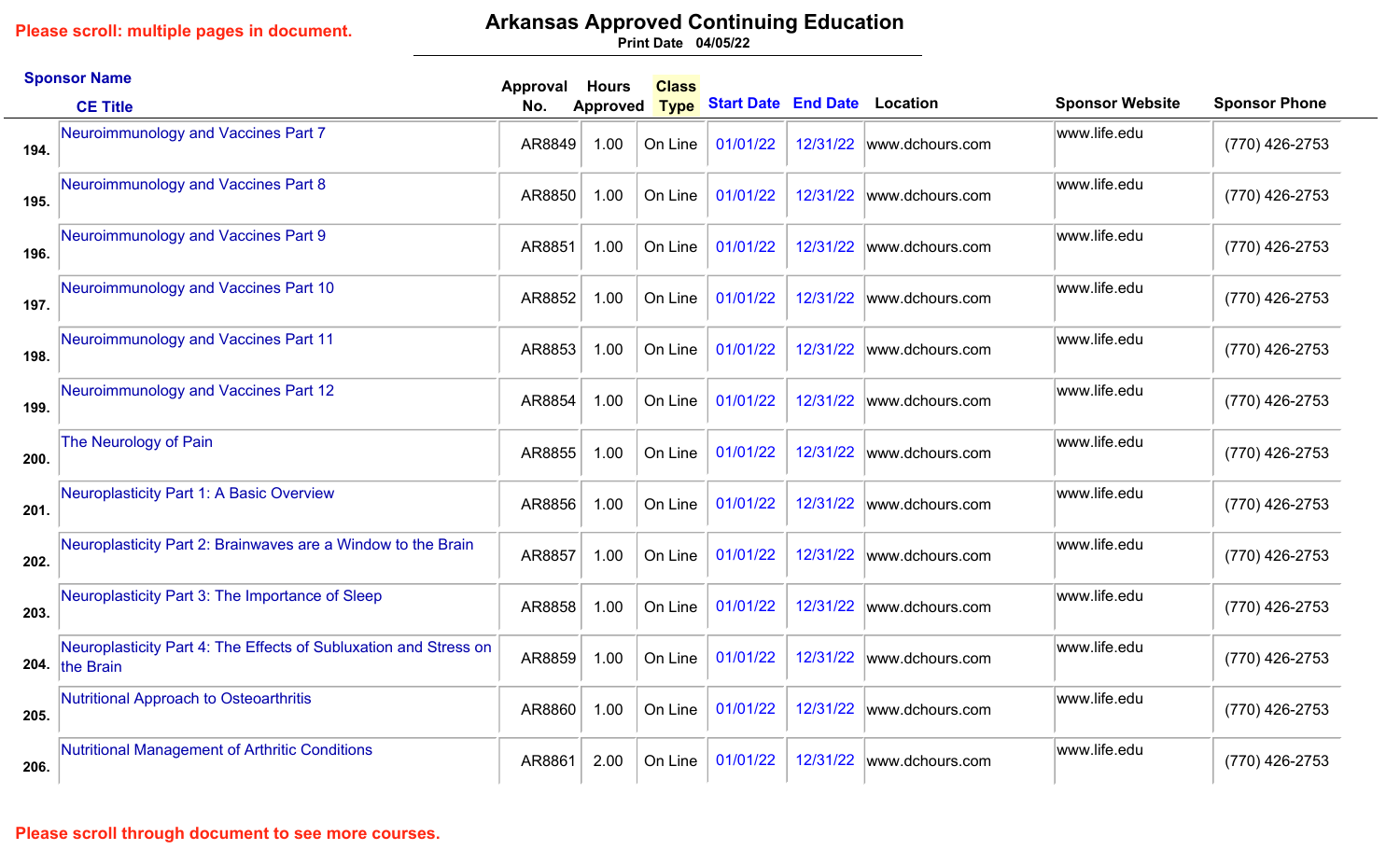# **Arkansas Approved Continuing Education**

**04/05/22 Print Date**

|      | <b>Sponsor Name</b>                                                                               | Approval | <b>Hours</b>    | <b>Class</b> |                                     |          |                          |                        |                      |
|------|---------------------------------------------------------------------------------------------------|----------|-----------------|--------------|-------------------------------------|----------|--------------------------|------------------------|----------------------|
|      | <b>CE Title</b>                                                                                   | No.      | <b>Approved</b> | <b>Type</b>  | <b>Start Date End Date Location</b> |          |                          | <b>Sponsor Website</b> | <b>Sponsor Phone</b> |
| 207. | Nutritional Psychology: Anxiety                                                                   | AR8862   | 2.00            | On Line      | 01/01/22                            | 12/31/22 | www.dchours.com          | www.life.edu           | (770) 426-2753       |
| 208. | <b>Nutritional Therapy and Anti-Aging Part 1</b>                                                  | AR8863   | 2.00            | On Line      | 01/01/22                            | 12/31/22 | www.dchours.com          | www.life.edu           | (770) 426-2753       |
| 209. | <b>Nutritional Therapy and Anti-Aging Part 2</b>                                                  | AR8864   | 2.00            | On Line      | 01/01/22                            | 12/31/22 | www.dchours.com          | www.life.edu           | (770) 426-2753       |
| 210. | <b>Passive Care Modalities Part 1</b>                                                             | AR8865   | 1.00            | On Line      | 01/01/22                            |          | 12/31/22 www.dchours.com | www.life.edu           | (770) 426-2753       |
| 211. | <b>Passive Care Modalities Part 2</b>                                                             | AR8866   | 1.00            | On Line      | 01/01/22                            | 12/31/22 | www.dchours.com          | www.life.edu           | (770) 426-2753       |
| 212. | <b>Post Traumatic Headaches</b>                                                                   | AR8867   | 2.00            | On Line      | 01/01/22                            | 12/31/22 | www.dchours.com          | www.life.edu           | (770) 426-2753       |
| 213. | <b>Professional Boundaries</b>                                                                    | AR8868   | 1.00            | On Line      | 01/01/22                            | 12/31/22 | www.dchours.com          | www.life.edu           | (770) 426-2753       |
| 214. | Radiculopathy: Patient Assessment                                                                 | AR8869   | 1.00            | On Line      | 01/01/22                            |          | 12/31/22 www.dchours.com | www.life.edu           | (770) 426-2753       |
| 215. | <b>Radiology Rounds</b>                                                                           | AR8870   | 1.00            | On Line      | 01/01/22                            | 12/31/22 | www.dchours.com          | www.life.edu           | (770) 426-2753       |
|      | Relevant Rehab: Chronic Low Back Pain: A Multimodal<br>216. Approach of Active Care Part 1        | AR8871   | 2.00            | On Line      | 01/01/22                            | 12/31/22 | www.dchours.com          | www.life.edu           | $(770)$ 426-2753     |
|      | Relevant Rehab: Chronic Low Back Pain: A Multimodal<br>217. Approach of Active Care Part 2        | AR8872   | 2.00            | On Line      | 01/01/22                            | 12/31/22 | www.dchours.com          | www.life.edu           | (770) 426-2753       |
|      | <b>Relevant Rehab: Chronic Low Back Pain: A Multimodal</b><br>218. Approach of Active Care Part 3 | AR8873   | 2.00            | On Line      | 01/01/22                            | 12/31/22 | www.dchours.com          | www.life.edu           | (770) 426-2753       |
| 219. | <b>Sexual Boundaries</b>                                                                          | AR8874   | 2.00            | On Line      | 01/01/22                            |          | 12/31/22 www.dchours.com | www.life.edu           | (770) 426-2753       |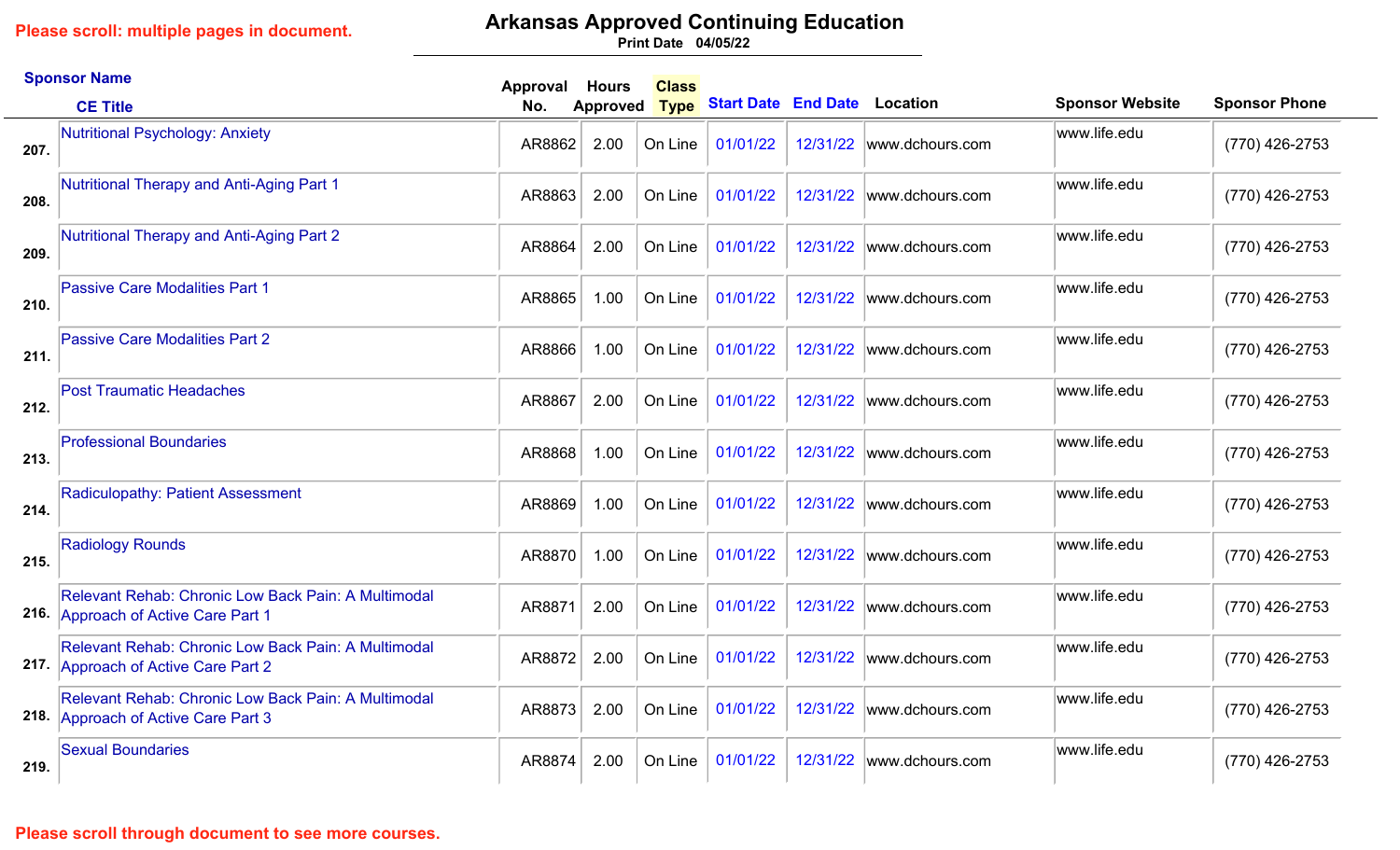## **Arkansas Approved Continuing Education**

**04/05/22 Print Date**

|      | <b>Sponsor Name</b>                                                                                             | Approval | <b>Hours</b>    | <b>Class</b> |                                     |          |                          |                        |                      |
|------|-----------------------------------------------------------------------------------------------------------------|----------|-----------------|--------------|-------------------------------------|----------|--------------------------|------------------------|----------------------|
|      | <b>CE Title</b>                                                                                                 | No.      | <b>Approved</b> | <b>Type</b>  | <b>Start Date End Date Location</b> |          |                          | <b>Sponsor Website</b> | <b>Sponsor Phone</b> |
| 220. | Sleep: How to Assess and Reset the Diurnal Rhythm                                                               | AR8875   | 1.00            | On Line      | 01/01/22                            |          | 12/31/22 www.dchours.com | www.life.edu           | (770) 426-2753       |
| 221. | <b>Spinal Decompression</b>                                                                                     | AR8876   | 1.00            | On Line      | 01/01/22                            |          | 12/31/22 www.dchours.com | www.life.edu           | (770) 426-2753       |
| 222. | <b>Spinal Pain Syndromes</b>                                                                                    | AR8877   | 1.00            | On Line      | 01/01/22                            | 12/31/22 | www.dchours.             | www.life.edu           | (770) 426-2753       |
| 223. | <b>Stress</b>                                                                                                   | AR8878   | 2.00            | On Line      | 01/01/22                            | 12/31/22 | www.dchours.com          | www.life.edu           | (770) 426-2753       |
| 224. | <b>Tension Type Headaches</b>                                                                                   | AR8879   | 2.00            | On Line      | 01/01/22                            | 12/31/22 | www.dchours.com          | www.life.edu           | (770) 426-2753       |
| 225. | <b>Trigger Point Therapy</b>                                                                                    | AR8880   | 2.00            | On Line      | 01/01/22                            | 12/31/22 | www.dchours.com          | www.life.edu           | (770) 426-2753       |
| 226. | <b>The Truth About Gluten</b>                                                                                   | AR8881   | 1.00            | On Line      | 01/01/22                            | 12/31/22 | www.dchours.com          | www.life.edu           | (770) 426-2753       |
| 227. | <b>Understanding Whiplash Part 1</b>                                                                            | AR8882   | 2.00            | On Line      | 01/01/22                            | 12/31/22 | www.dchours.com          | www.life.edu           | (770) 426-2753       |
| 228. | <b>Understanding Whiplaash Part 2</b>                                                                           | AR8883   | 2.00            | On Line      | 01/01/22                            | 12/31/22 | www.dchours.com          | www.life.edu           | (770) 426-2753       |
| 229. | <b>Vitamins and Minerals for Optimal Health</b>                                                                 | AR8884   | 1.00            | On Line      | 01/01/22                            |          | 12/31/22 www.dchours.com | www.life.edu           | (770) 426-2753       |
| 230. | Why is America So Sick Today? The Negative Effects of<br>Societal Changes on Brain Development and How the      | AR8885   | 2.00            | On Line      | 01/01/22                            | 12/31/22 | www.dchours.com          | www.life.edu           | (770) 426-2753       |
|      | Why is America So Sick Today? The Negative Effects of<br>231. Societal Changes on Brain Development and How the | AR8886   | 2.00            | On Line      | 01/01/22                            | 12/31/22 | www.dchours.com          | www.life.edu           | (770) 426-2753       |
|      | Why is America So Sick Today? The Negative Effects of<br>232. Societal Changes on Brain Development and How the | AR8887   | 2.00            | On Line      | 01/01/22                            |          | 12/31/22 www.dchours.com | www.life.edu           | (770) 426-2753       |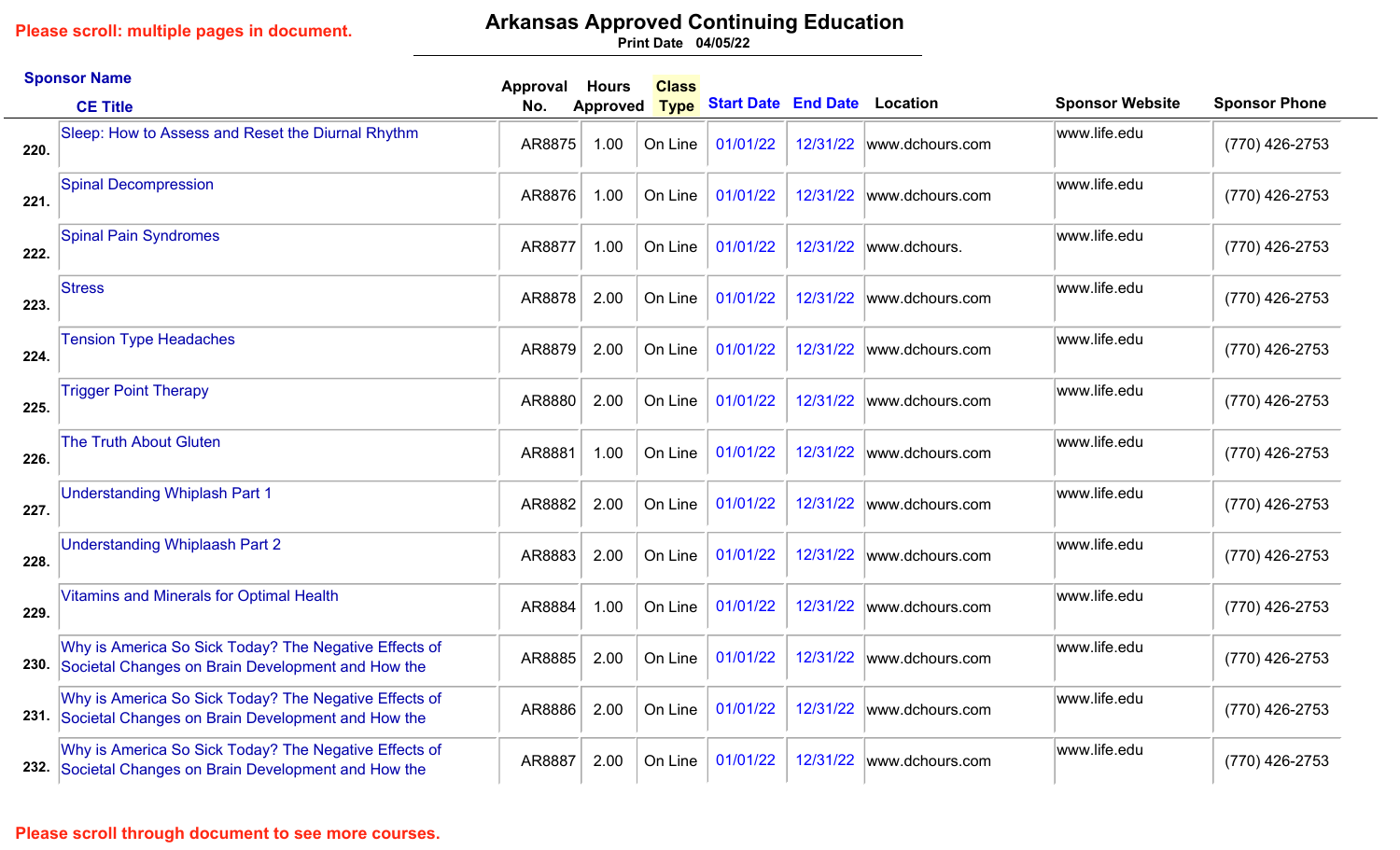# **Arkansas Approved Continuing Education**

**04/05/22 Print Date**

|      | <b>Sponsor Name</b>                                                                    | Approval | <b>Hours</b>    | <b>Class</b> |                                     |          |                           |                        |                      |
|------|----------------------------------------------------------------------------------------|----------|-----------------|--------------|-------------------------------------|----------|---------------------------|------------------------|----------------------|
|      | <b>CE Title</b>                                                                        | No.      | <b>Approved</b> | <b>Type</b>  | <b>Start Date End Date Location</b> |          |                           | <b>Sponsor Website</b> | <b>Sponsor Phone</b> |
| 233. | <b>CBP Thoracic Rehab (TPLS)</b>                                                       | AR8954   | 12.00           | On Site      | 03/26/22                            |          | 03/27/22 Orlando, FL      | www.life.edu           | (770) 426-2753       |
| 234. | <b>CBP Lumbar Rehab (TPLS)</b>                                                         | AR8955   | 12.00           | On Site      | 04/09/22                            | 04/10/22 | Atlanta, GA               | www.life.edu           | (770) 426-2753       |
| 235. | NeuroTonal Pediatric, Prenatal and Family Analysis & Adjusting                         | AR8973   | 20.00           | On Site      | 03/10/22                            |          | 03/11/22 Crystal Lake, IL | www.life.edu           | (770) 426-2753       |
| 236. | <b>Return to the Source (TPLS)</b>                                                     | AR8981   | 24.00           | On Site      | 04/22/22                            |          | 04/24/22 St. Charles, MO  | www.life.edu           | (770) 426-2753       |
| 237. | <b>CBP Whiplash Trauma (TPLS)</b>                                                      | AR8982   | 14.00           | On Site      | 05/27/22                            | 05/28/22 | Cabo San Lucas, Mexico    | www.life.edu           | (770) 426-2753       |
| 238. | Living Healthy in a Toxic World (Webinar) (DC Hours)                                   | AR8986   | 2.00            | On Line      | 02/03/22                            | 02/03/22 | www.dchours.com           | www.life.edu           | (770) 426-2753       |
| 239. | Understanding the Endocannabinoid System (Webinar) (DC<br>$ $ Hours $ $                | AR8987   | 2.00            | On Line      | 02/15/22                            | 02/15/22 | www.dchours.com           | www.life.edu           | (770) 426-2753       |
| 240. | Surviving Stress (Webinar) (DC Hours)                                                  | AR8988   | 2.00            | On Line      | 02/17/22                            | 02/17/22 | www.dchours.com           | www.life.edu           | (770) 426-2753       |
| 241. | Documentation Coding and Boundaries (Webinar) (DC Hrs)                                 | AR8989   | 2.00            | On Line      | 03/03/22                            | 03/03/22 | www.dchours.com           | www.life.edu           | (770) 426-2753       |
| 242. | Immunology 101 (Webinar) (DC Hours)                                                    | AR8990   | 2.00            | On Line      | 03/17/22                            | 03/17/22 | www.dchours.com           | www.life.edu           | (770) 426-2753       |
| 243. | Chiropractic Coding and Compliance for a Healthy Practice<br>(Webinar) (DC Hours)      | AR8991   | 2.00            | On Line      | 04/28/22                            | 04/28/22 | www.dchours.com           | www.life.edu           | (770) 426-2753       |
| 244. | Brain on Fire (Webinar) (DC Hours)                                                     | AR8992   | 2.00            | On Line      | 05/05/22                            | 05/05/22 | www.dchours.com           | www.life.edu           | (770) 426-2753       |
|      | Subjective Cognitive Decline in the Chiropractic Patient<br>245. Population (DC Hours) | AR9020   | 1.00            | On Line      | 02/08/22                            | 12/31/22 | www.dchours.com           | www.life.edu           | (770) 426-2753       |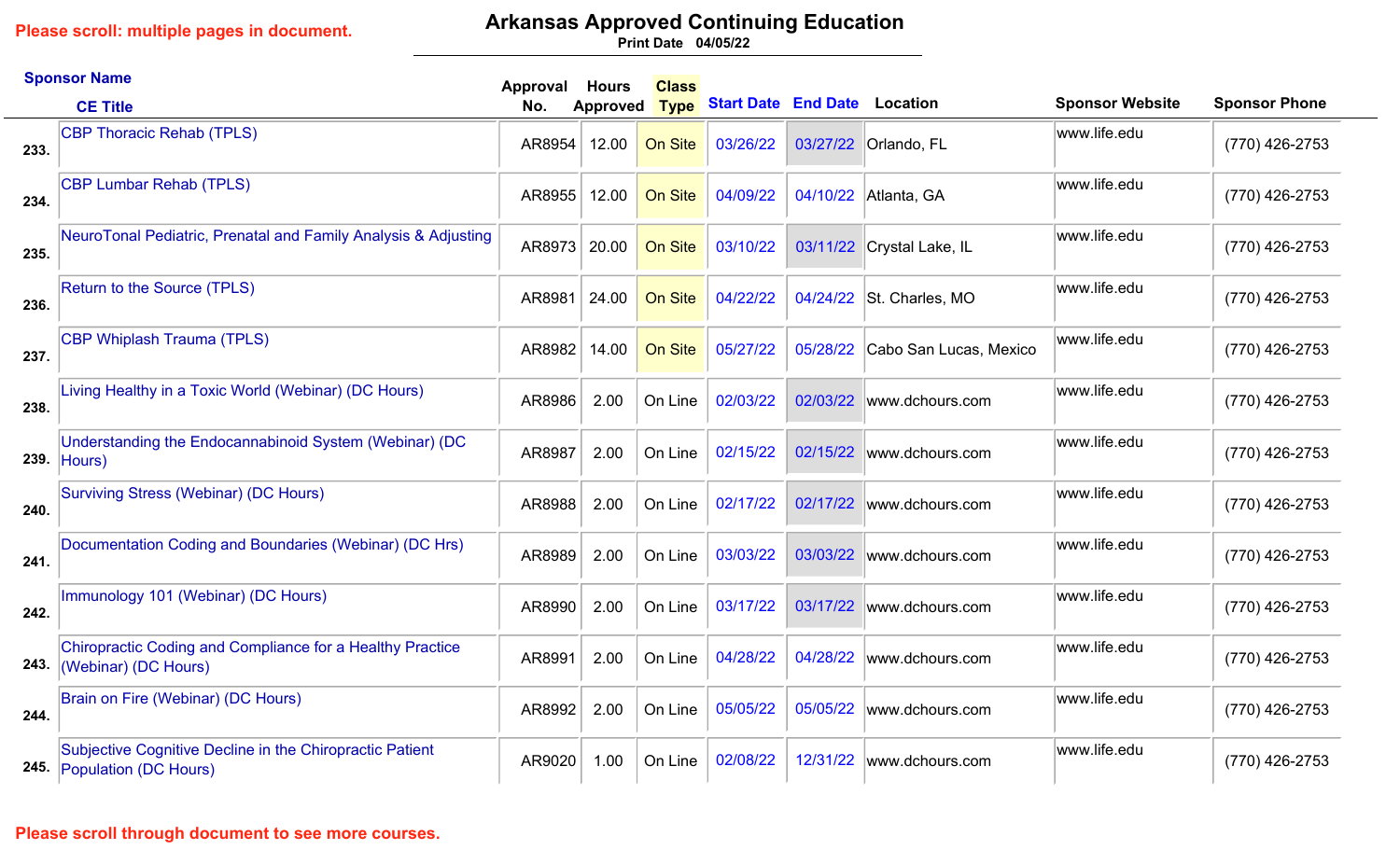# **Arkansas Approved Continuing Education**

**04/05/22 Print Date**

|      | <b>Sponsor Name</b>                                              | <b>Approval</b> | <b>Hours</b>    | <b>Class</b> |                                     |                    |                          |                        |                      |
|------|------------------------------------------------------------------|-----------------|-----------------|--------------|-------------------------------------|--------------------|--------------------------|------------------------|----------------------|
|      | <b>CE Title</b>                                                  | No.             | <b>Approved</b> | <b>Type</b>  | <b>Start Date End Date Location</b> |                    |                          | <b>Sponsor Website</b> | <b>Sponsor Phone</b> |
| 246. | <b>CBP Scoliosis Bracing (TPLS)</b>                              | AR9022          | 12.00           | On Site      | 05/20/22                            | 05/21/22 Eagle, ID |                          | www.life.edu           | (770) 426-2753       |
| 247. | <b>CBP Advanced Certification Program (TPLS)</b>                 | AR9025          | 67.00           | On Site      | 06/11/22                            | 06/17/22 Eagle, ID |                          | www.life.edu           | (770) 426-2753       |
| 248. | <b>Optimizing Memory Performance (Webinar)</b>                   | AR9040          | 2.00            | On Line      | 09/15/22                            | 09/15/22           | www.dchours.com          | www.life.edu           | (770) 426-2753       |
| 249. | The Precursor to Alzheimer's (Webinar)                           | AR9041          | 2.00            | On Line      | 05/19/22                            |                    | 05/19/22 www.dchours.com | www.life.edu           | (770) 426-2753       |
| 250. | A Logical Approach to X-ray Interpretation (Webinar)             | AR9042          | 2.00            | On Line      | 06/02/22                            | 06/02/22           | www.dchours.com          | www.life.edu           | (770) 426-2753       |
| 251. | Radiology of Scoliosis and Spondylolisthesis (Webinar)           | AR9043          | 2.00            | On Line      | 07/07/22                            | 07/07/22           | www.dchours.com          | www.life.edu           | (770) 426-2753       |
| 252. | Radiology of Trauma (Webinar)                                    | AR9044          | 2.00            | On Line      | 08/11/22                            |                    | 08/11/22 www.dchours.com | www.life.edu           | (770) 426-2753       |
| 253. | <b>Optimizing Brain Performance (Webinar)</b>                    | AR9045          | 2.00            | On Line      | 08/25/22                            | 08/25/22           | www.dchours.com          | www.life.edu           | (770) 426-2753       |
| 254. | Sleep, Cognition and Mental Health (Webinar)                     | AR9046          | 2.00            | On Line      | 09/29/22                            | 09/29/22           | www.dchours.com          | www.life.edu           | (770) 426-2753       |
| 255. | Photobiomodulation for Peripheral Neuropathy (Webinar)           | AR9047          | 2.00            | On Line      | 10/13/22                            | 10/13/22           | www.dchours.com          | www.life.edu           | (770) 426-2753       |
| 256. | Nutritional Management for Post Concussion Syndrome<br>(Webinar) | AR9048          | 2.00            | On Line      | 11/03/22                            | 11/03/22           | www.dchours.com          | www.life.edu           | (770) 426-2753       |
| 257. | <b>Surviving Stress</b>                                          | AR9049          | 2.00            | On Line      | 03/07/22                            |                    | 12/31/22 www.dchours.com | www.life.edu           | (770) 426-2753       |
| 258. | <b>Clinical Stress Optimization (Webinar)</b>                    | AR9050          | 2.00            | On Line      | 07/28/22                            | 07/28/22           | www.dchours.com          | www.life.edu           | (770) 426-2753       |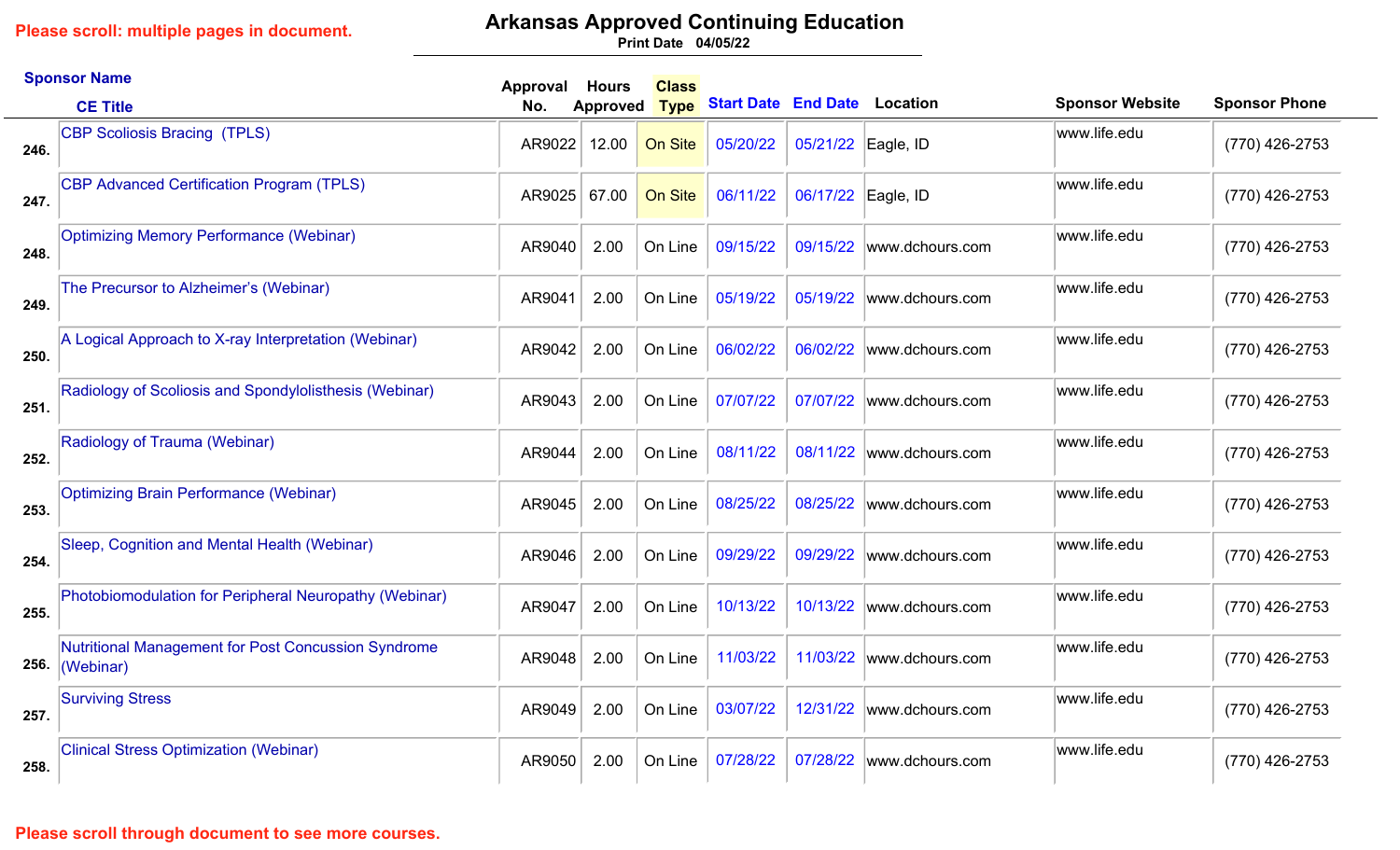# **Arkansas Approved Continuing Education**

|      | <b>Sponsor Name</b>                                            | Approval | Hours           | <b>Class</b> |                                          |                    |                            |                        |                      |
|------|----------------------------------------------------------------|----------|-----------------|--------------|------------------------------------------|--------------------|----------------------------|------------------------|----------------------|
|      | <b>CE Title</b>                                                | No.      | <b>Approved</b> |              | <b>Type Start Date End Date Location</b> |                    |                            | <b>Sponsor Website</b> | <b>Sponsor Phone</b> |
| 259. | Understanding the Endocannabinoid System                       | AR9051   | 2.00            | On Line      | 03/07/22                                 |                    | 12/31/22 www.dchours.com   | www.life.edu           | (770) 426-2753       |
| 260. | Introduction to Breast Cancer                                  | AR9052   | 2.00            | On Line      | 03/07/22                                 |                    | 12/31/22 www.dchours.com   | www.life.edu           | (770) 426-2753       |
| 261. | <b>CBP Cervical Rehab (TPLS)</b>                               | AR9092   | 12.00           | On Site      | 07/23/22                                 |                    | 07/24/22 Austin, TX        | www.life.edu           | (770) 426-2753       |
| 262. | CBP Basic Certification Series (TPLS)                          | AR9094   | 70.00           | On Site      | 09/24/22                                 | 09/30/22 Eagle, ID |                            | www.life.edu           | (770) 426-2753       |
| 263. | NeuroTonal Pediatric, Prenatal and Family Analysis & Adjusting | AR9095   | 20.00           | On Site      | 06/09/22                                 |                    | 06/10/22 Crystal Lake, Ill | www.life.edu           | (770) 426-2753       |
| 264. | NeuroTonal Pediatric, Prenatal and Family Analysis & Adjusting | AR9096   | 20.00           | On Site      | 09/30/22                                 |                    | 10/01/22 Marietta, GA      | www.life.edu           | (770) 426-2753       |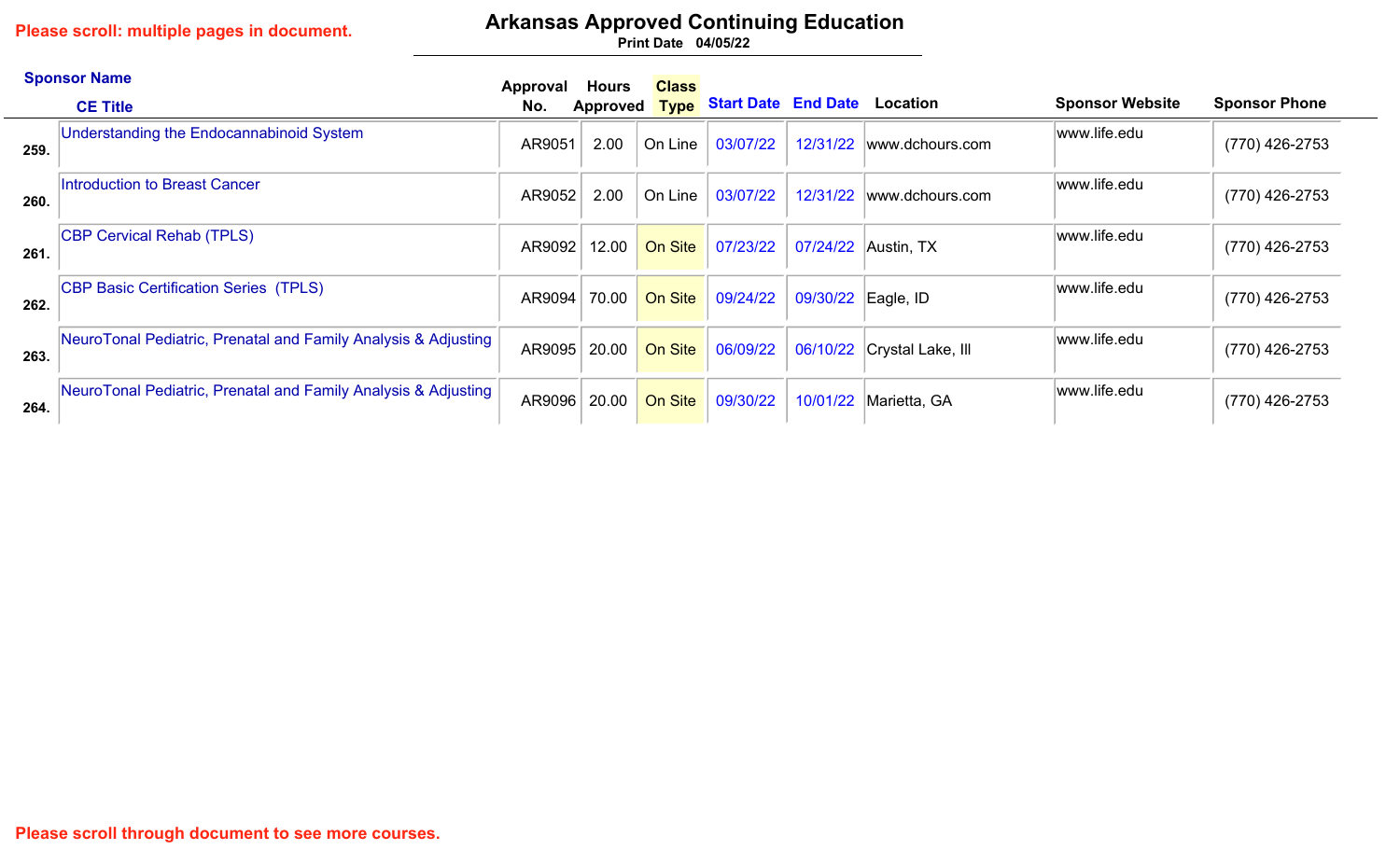# **Arkansas Approved Continuing Education**

|      | <b>Sponsor Name</b>                | Approval | <b>Hours</b> | <b>Class</b> |                                          |          |                   |                        |                      |
|------|------------------------------------|----------|--------------|--------------|------------------------------------------|----------|-------------------|------------------------|----------------------|
|      | <b>CE Title</b>                    | No.      | Approved     |              | <b>Type Start Date End Date Location</b> |          |                   | <b>Sponsor Website</b> | <b>Sponsor Phone</b> |
|      | <b>Logan University</b>            |          |              |              |                                          |          |                   |                        |                      |
| 265. | <b>DC Tracts Volume 32-1</b>       | AR8636   | 6.00         | On Line      | 01/01/22                                 | 12/31/22 | www.datatrace.com | www.logan.edu          | (800) 842-3234       |
| 266. | <b>DC Tracts Volume 32-2</b>       | AR8637   | 6.00         | On Line      | 01/01/22                                 | 12/31/22 | www.datatrace.com | www.logan.edu          | (800) 842-3234       |
| 267. | <b>DC Tracts Volume 32-3</b>       | AR8638   | 6.00         | On Line      | 01/01/22                                 | 12/31/22 | www.datatrace.com | www.logan.edu          | (800) 842-3234       |
| 268. | <b>DC Tracts Volume 32-4</b>       | AR8639   | 6.00         | On Line      | 01/01/22                                 | 12/31/22 | www.datatrace.com | www.logan.edu          | (800) 842-3234       |
| 269. | <b>Biomechanics of Golf</b>        | AR9065   | 12.00        | On Site      | 05/14/22                                 | 05/14/22 | Caseyville, IL    | www.logan.edu          | (800) 842-3234       |
| 270. | <b>EPIC FM Conference 2022</b>     | AR9072   | 10.00        | On Site      | 05/21/22                                 | 05/22/22 | Charlotte, NC     | www.logan.edu          | (800) 842-3234       |
| 271. | <b>Nutri-West Annual Symposium</b> | AR9090   | 30.00        | On Site      | 06/02/22                                 | 06/04/22 | Denver, CO        | www.logan.edu          | (800) 842-3234       |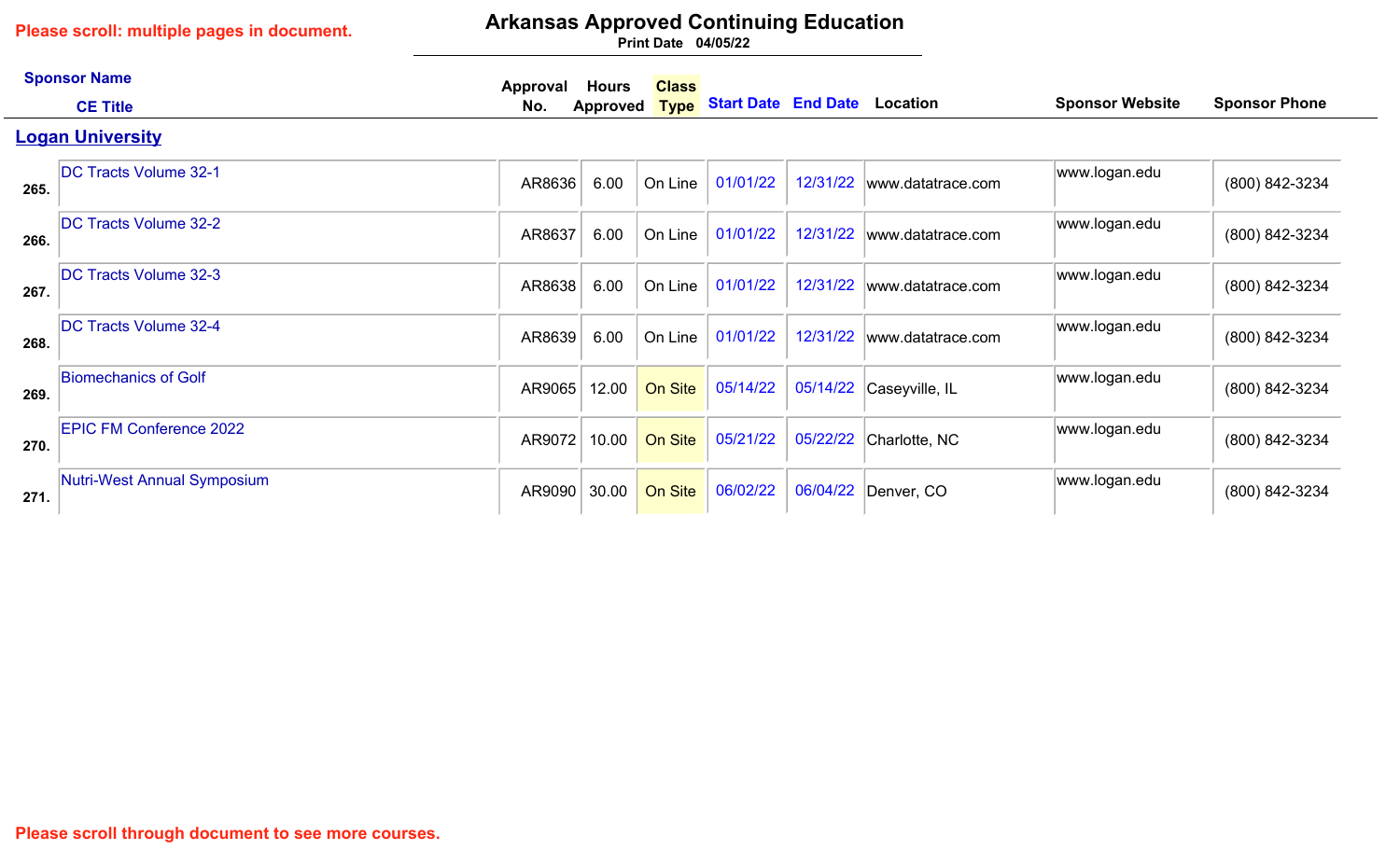# **Arkansas Approved Continuing Education**

|      | <b>Sponsor Name</b><br><b>CE Title</b>                                                                                     | Approval<br>No. | <b>Hours</b><br><b>Approved</b> | <b>Class</b><br><b>Type</b> | <b>Start Date End Date Location</b> |          |                                                 | <b>Sponsor Website</b> | <b>Sponsor Phone</b> |
|------|----------------------------------------------------------------------------------------------------------------------------|-----------------|---------------------------------|-----------------------------|-------------------------------------|----------|-------------------------------------------------|------------------------|----------------------|
|      | <b>National University of Health Sciences (NUHS)</b>                                                                       |                 |                                 |                             |                                     |          |                                                 |                        |                      |
| 272. | Childhood Developmental Disorders Clinical Strategies and<br>Treatment Applications On Demand (Add'I fees for CE           | AR8476          | 12.00                           | On Line                     | 01/01/22                            | 12/31/22 | https://kharrazianinstitute.<br>com/            | www.nuhs.edu           | (630) 889-6623       |
| 273. | The Future of Neurology Now-Next Generation Neurological<br><b>Treatment, Integration and Prevention</b>                   | AR8635          | 14.00                           | On Site                     | 01/15/22                            | 01/16/22 | San Antonio, TX                                 | www.nuhs.edu           | (630) 889-6623       |
| 274. | Chronic Fatigue and Pain Syndromes Clinical Strategies and<br>Treatment Applications (May have add'I fees for certificate) | AR8762          | 12.00                           | On Line                     | 01/01/22                            | 12/31/22 | https://kharrazianinstitute.<br>com/            | www.nuhs.edu           | (630) 889-6623       |
| 275. | <b>FMT Pediatrics</b>                                                                                                      | AR8930          | 6                               | On Line                     | 01/18/22                            | 12/31/22 | https://www.rocktape.<br>com/medical/education/ | www.nuhs.edu           | $(630) 889 - 6623$   |
| 276. | <b>FMT Geriatrics</b>                                                                                                      | AR8931          | 6.00                            | On Line                     | 01/18/22                            | 12/31/22 | https://www.rocktape.<br>com/medical/education/ | www.nuhs.edu           | $(630) 889 - 6623$   |
| 277. | <b>FMT RockPods</b>                                                                                                        | AR8932          | 6.00                            | On Line                     | 01/18/22                            | 12/31/22 | https://www.rocktape.<br>com/medical/education/ | www.nuhs.edu           | (630) 889-6623       |
| 278. | <b>FMT RockFloss</b>                                                                                                       | AR8933          | 6.00                            | On Line                     | 01/18/22                            | 12/31/22 | https://www.rocktape.<br>com/medical/education/ | www.nuhs.edu           | (630) 889-6623       |
| 279. | <b>Bulletproof Knee</b>                                                                                                    | AR8936          | 6.00                            | On Line                     | 01/18/22                            | 12/31/22 | https:rocktape.<br>com/medical/education/       | www.nuhs.edu           | $(630) 889 - 6623$   |
| 280. | <b>Bulletproof Shoulder</b>                                                                                                | AR8937          | 6.00                            | On Line                     | 01/18/22                            | 12/31/22 | https:rocktape.<br>com/medical/education/       | www.nuhs.edu           | $(630) 889 - 6623$   |
| 281. | <b>Bulletproof Spine</b>                                                                                                   | AR8938          | 6.00                            | On Line                     | 01/18/22                            | 12/31/22 | https://www.rocktape.<br>com/medical/education/ | www.nuhs.edu           | (630) 889-6623       |
| 282. | <b>FMT Advanced</b>                                                                                                        | AR8939          | 6.00                            | On Line                     | 01/18/22                            | 12/31/22 | https://www.rocktape.<br>com/medical/education/ | www.nuhs.edu           | (630) 889-6623       |
| 283. | <b>FMT Basic</b>                                                                                                           | AR8940          | 6.00                            | On Line                     | 01/18/22                            | 12/31/22 | https://www.rocktape.<br>com/medical/education/ | www.nuhs.edu           | (630) 889-6623       |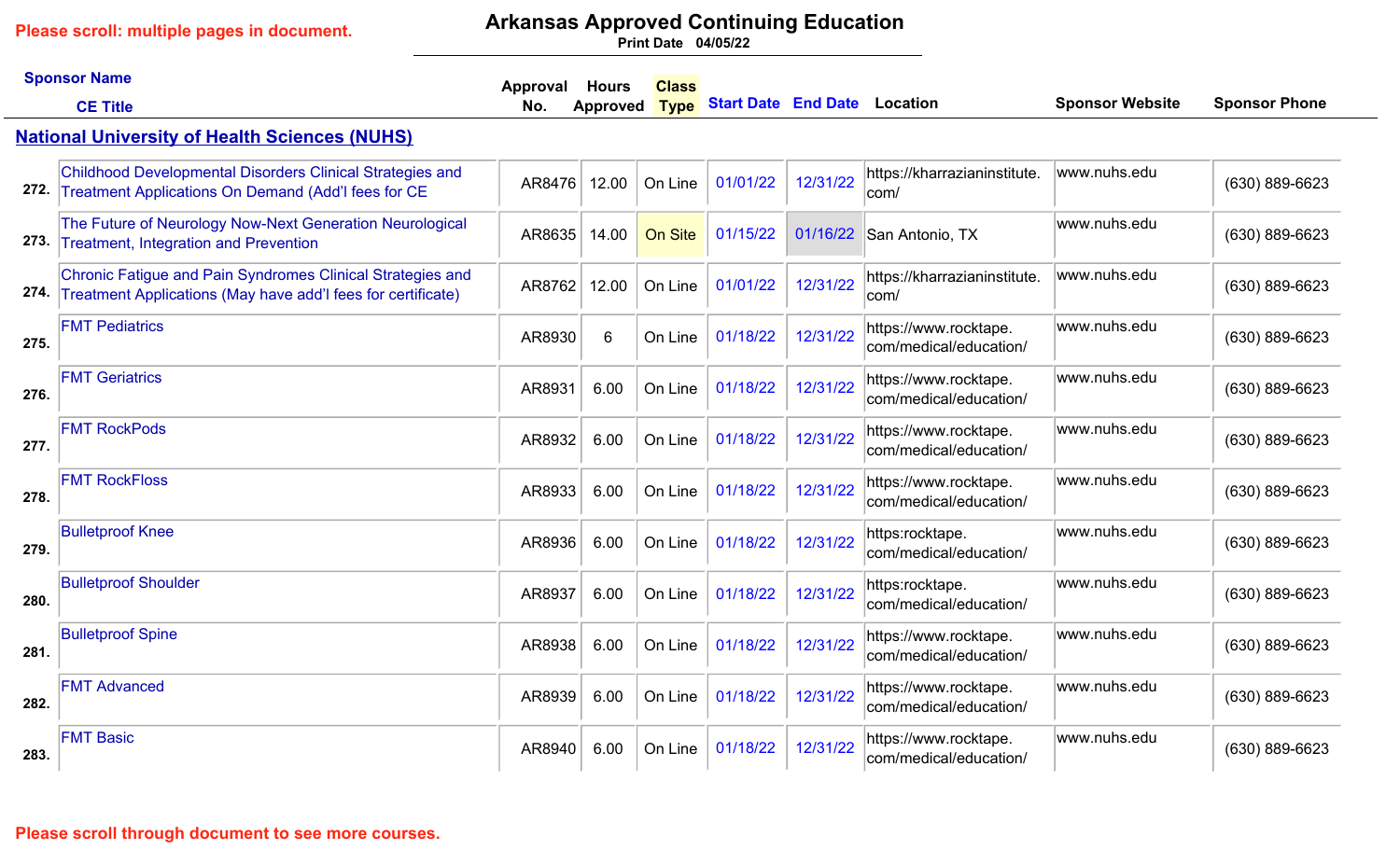# **Arkansas Approved Continuing Education**

**04/05/22 Print Date**

|      | <b>Sponsor Name</b>                                                                                                                | Approval | <b>Hours</b>    | <b>Class</b> |                            |          |                                                 |                        |                      |
|------|------------------------------------------------------------------------------------------------------------------------------------|----------|-----------------|--------------|----------------------------|----------|-------------------------------------------------|------------------------|----------------------|
|      | <b>CE Title</b>                                                                                                                    | No.      | <b>Approved</b> | <b>Type</b>  | <b>Start Date End Date</b> |          | Location                                        | <b>Sponsor Website</b> | <b>Sponsor Phone</b> |
| 284. | <b>FMT Blades</b>                                                                                                                  | AR8942   | 6.00            | On Line      | 01/19/22                   | 12/31/22 | https://www.rocktape.<br>com/medical/education/ | www.nuhs.edu           | (630) 889-6623       |
| 285. | <b>FMT Blades Advanced</b>                                                                                                         | AR8943   | 6.00            | On Line      | 01/19/22                   | 12/31/22 | https://www.rocktape.<br>com/medical/education/ | www.nuhs.edu           | (630) 889-6623       |
| 286. | <b>FMT Mobility Specialist</b>                                                                                                     | AR8944   | 6.00            | On Line      | 01/19/22                   | 12/31/22 | https://www.rocktape.<br>com/medical/education/ | www.nuhs.edu           | (630) 889-6623       |
| 287. | <b>FMT Movement Specialist</b>                                                                                                     | AR8945   | 6.00            | On Line      | 01/19/22                   | 12/31/22 | https://www.rocktape.<br>com/medical/education/ | www.nuhs.edu           | (630) 889-6623       |
| 288. | <b>Foundations of Functional Medicine</b>                                                                                          | AR8956   | 20.00           | On Line      | 01/24/22                   | 12/31/22 | <b>FxMedOnline.com</b>                          | www.nuhs.edu           | (630) 889-6623       |
| 289. | Spotting Axial Spondyloarthritis in Chiropractic Settings: Is<br>AxSpA Behind Your Patient's Back Pain?                            | AR8958   | 1.00            | On Line      | 01/24/22                   | 12/31/22 | https://spondylitis.org/                        | www.nuhs.edu           | (630) 889-6623       |
| 290. | Infectious Diseases: Novel Concepts & Treatment                                                                                    | AR8959   | 17.00           | On Site      | 03/11/22                   | 03/13/22 | Phoenix, AZ                                     | www.nuhs.edu           | (630) 889-6623       |
|      | Cardiovascular and Neurovascular Clinical Strategies and<br>291. Treatment Applications (Live Webinar) (Add'l Fee for Certificate) | AR8983   | 12.00           | On Line      | 04/09/22                   | 04/10/22 | https://kharrazianinstitute.<br>com/            | www.nuhs.edu           | (630) 889-6623       |
| 292. | Cardiovascular and Neurovascular Clinical Strategies and<br>Treatment Applications (On Demand) (Add'l Fee for Certificate)         | AR8984   | 12.00           | On Line      | 04/11/22                   | 12/31/22 | https://kharrazianinstitute.<br>com/            | www.nuhs.edu           | (630) 889-6623       |
| 293. | <b>FMT Basic &amp; FMT Advanced</b>                                                                                                | AR9066   | 12.00           | On Site      | 05/14/22                   | 05/15/22 | Conway, AR                                      | www.nuhs.edu           | (630) 889-6623       |
| 294. | <b>Autoimmunity Clinical Strategies and Treatment Applications</b><br>(Add'I fee required for certificate)                         | AR9087   | 12.00           | On Line      | 03/15/22                   | 12/31/22 | https://kharrazianinstitute.<br>com             | www.nuhs.edu           | (630) 889-6623       |
| 295. | Cognitive Decline and Dementia Clinical Strategies and<br>Treatment Applications (Add'I fee required for certificate)              | AR9088   | 12.00           | On Line      | 03/15/22                   | 12/31/22 | https://kharrazianinstitute.<br>com             | www.nuhs.edu           | (630) 889-6623       |
| 296. | Upper & Lower Extremity Manual Adjusting Techniques                                                                                | AR9101   | 14.00           | On Site      | 05/20/22                   | 05/22/22 | St. Pete Beach, FL                              | www.nuhs.edu           | (630) 889-6623       |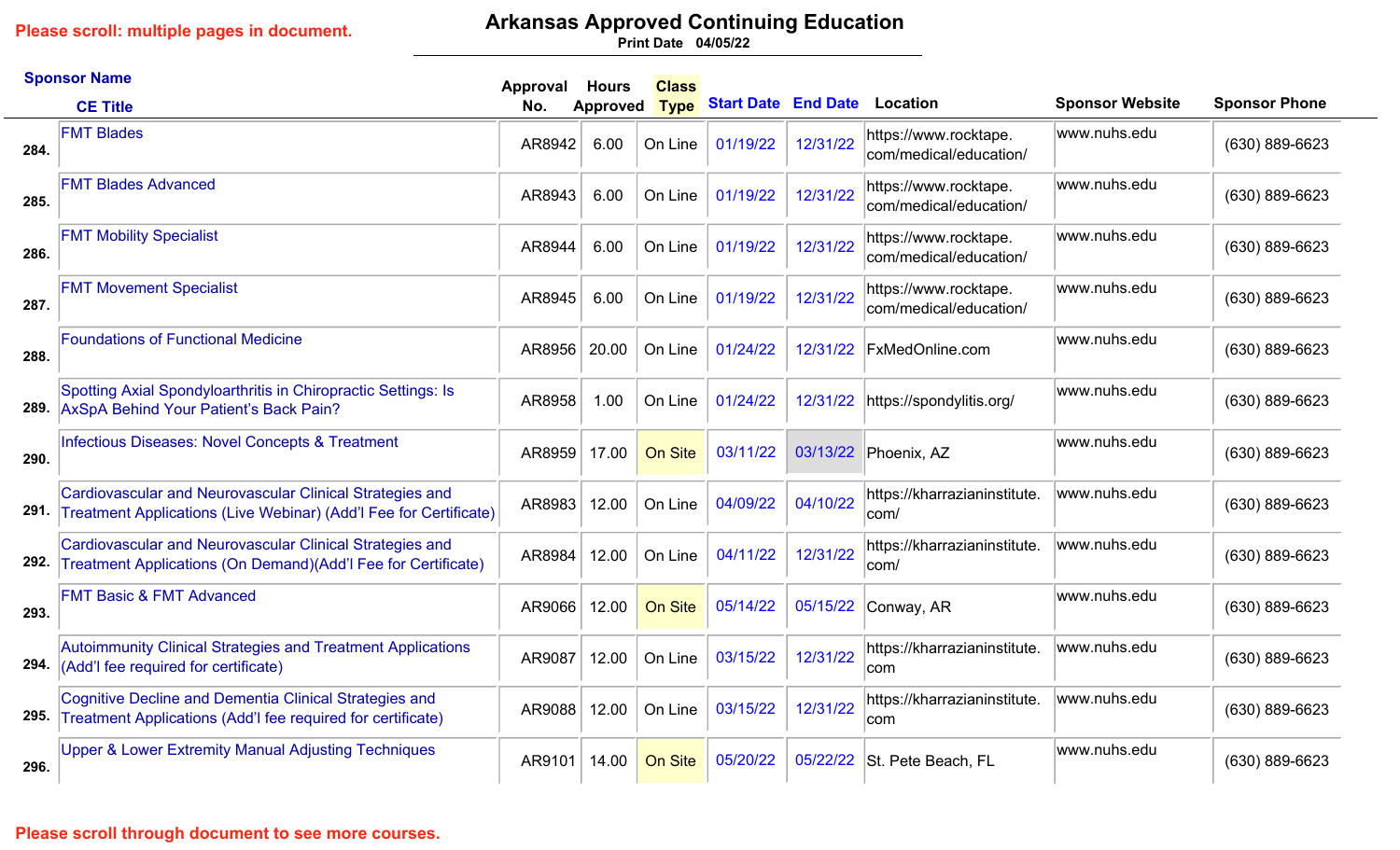# **Arkansas Approved Continuing Education**

|      | <b>Sponsor Name</b>                                                                              | Approval | Hours    | <b>Class</b> |                                     |          |                                            |                        |                      |
|------|--------------------------------------------------------------------------------------------------|----------|----------|--------------|-------------------------------------|----------|--------------------------------------------|------------------------|----------------------|
|      | <b>CE Title</b>                                                                                  | No.      | Approved | <b>Type</b>  | <b>Start Date End Date Location</b> |          |                                            | <b>Sponsor Website</b> | <b>Sponsor Phone</b> |
| 297  | Gastrointestinal Clinical Strategies and Treatment Applications                                  | AR9102   | 12.00    | On Line      | 03/23/22                            | 12/31/22 | https://kharrazianinstitute.<br>∣com       | www.nuhs.edu           | $(630) 889 - 6623$   |
| 298. | Neuroinflammation Clinical Strategies and Treatment<br>Applications                              | AR9103   | 12.00    | On Line      | 03/23/22                            | 12/31/22 | https://kharrazianinstitute.<br><b>com</b> | www.nuhs.edu           | $(630) 889 - 6623$   |
| 299. | Diabetes and Dysglycemia Clinical Strategies and Treatment<br>Applications                       | AR9104   | 12.00    | On Line      | 03/23/22                            | 12/31/22 | https://kharrazianinstitute.<br>∣com       | www.nuhs.edu           | $(630) 889 - 6623$   |
| 300. | Hashimoto's Clinical Strategies and Treatment Applications                                       | AR9105   | 12.00    | On Line      | 03/23/22                            | 12/31/22 | https://kharrazianinstitute.<br><b>com</b> | www.nuhs.edu           | $(630) 889 - 6623$   |
| 301. | Infertility, Prenatal Care and Maternal Health Clinical Strategies<br>and Treatment Applications | AR9106   | 12.00    | On Line      | 03/23/22                            | 12/31/22 | https://kharrazianinstitute.<br><b>com</b> | www.nuhs.edu           | $(630) 889 - 6623$   |
| 302. | Mood and Anxiety Disorders Clinical Strategies and Treatment<br>Applications (Webinar)           | AR9107   | 12.00    | On Line      | 09/24/22                            | 09/25/22 | https://kharrazianinstitute.<br><b>com</b> | www.nuhs.edu           | $(630) 889 - 6623$   |
| 303. | Mood and Anxiety Disorders Clinical Strategies and Treatment<br>Applications                     | AR9108   | 12.00    | On Line      | 09/26/22                            | 12/31/22 | https://kharrazianinstitute.<br><b>com</b> | www.nuhs.edu           | $(630) 889 - 6623$   |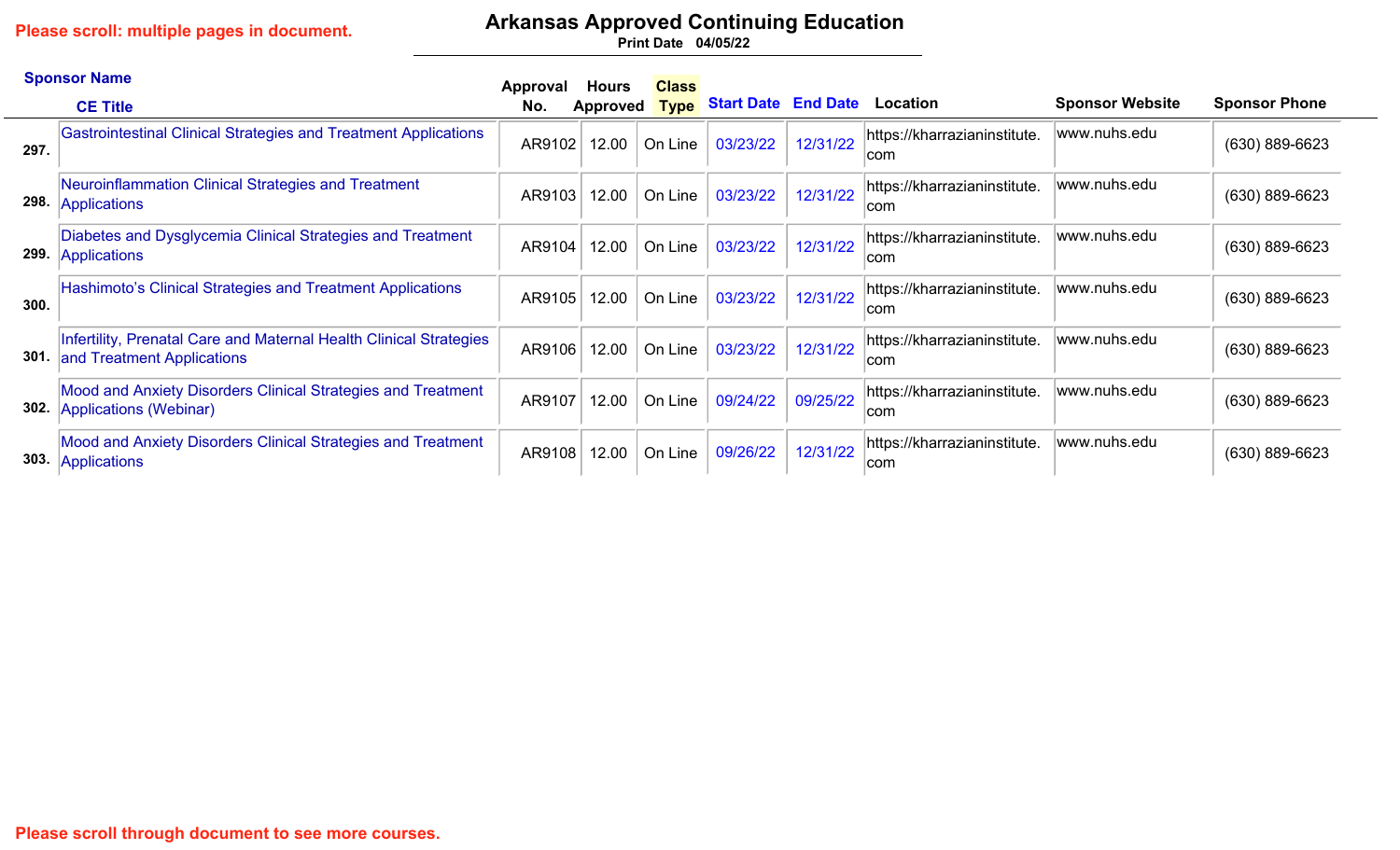# **Arkansas Approved Continuing Education**

**04/05/22 Print Date**

|      | <b>Sponsor Name</b>                                                                             | Approval | <b>Hours</b>    | <b>Class</b> |                                     |          |                                   |                        |                      |
|------|-------------------------------------------------------------------------------------------------|----------|-----------------|--------------|-------------------------------------|----------|-----------------------------------|------------------------|----------------------|
|      | <b>CE Title</b>                                                                                 | No.      | <b>Approved</b> | <b>Type</b>  | <b>Start Date End Date Location</b> |          |                                   | <b>Sponsor Website</b> | <b>Sponsor Phone</b> |
|      | <b>Northeast College of Health Sciences (NECHS)</b>                                             |          |                 |              |                                     |          |                                   |                        |                      |
| 304. | <b>Thought Leader Series: Are You Toxic?</b>                                                    | AR8681   | 8.00            | On Line      | 02/04/22                            | 02/05/22 | www.nyccpostgrad.com              | www.nycc.edu           | (516) 597-3551       |
| 305. | <b>Cognition Health</b>                                                                         | AR8748   | 3               | On Line      | 01/01/22                            | 12/31/22 | www.nyccpostgrad.com              | www.nycc.edu           | (516) 597-3551       |
| 306. | <b>Functional Nutrition</b>                                                                     | AR8749   | 10              | On Line      | 01/01/22                            | 12/31/22 | www.nyccpostgrad.com              | www.nycc.edu           | (516) 597-3551       |
| 307. | <b>Foundations of Herbal Support</b>                                                            | AR8750   | 10              | On Line      | 01/01/22                            | 12/31/22 | www.nyccpostgrad.com              | www.nycc.edu           | (516) 597-3551       |
| 308. | <b>Nutrition to Support Neuroinflammation</b>                                                   | AR8751   | 3.00            | On Line      | 01/01/22                            | 12/31/22 | www.nyccpostgrad.com              | www.nycc.edu           | (516) 597-3551       |
| 309. | <b>Sports Nutrition</b>                                                                         | AR8752   | 6               | On Line      | 01/01/22                            | 12/31/22 | www.nyccpostgrad.com              | www.nycc.edu           | (516) 597-3551       |
| 310. | <b>Microbiome CE Series</b>                                                                     | AR8753   | 3               | On Line      | 01/01/22                            | 12/31/22 | www.nyccpostgrad.com              | www.nycc.edu           | (516) 597-3551       |
| 311. | Nutritional Wellness: Cultivating the Science                                                   | AR8893   | 4.00            | On Site      | 03/17/22                            | 03/17/22 | San Diego, CA                     | www.nycc.edu           | (516) 597-3551       |
| 312. | Lower Extremity Biomechanics and the Management of<br>Common Lower Extremity Injuries (Webinar) | AR8961   | 4.00            | On Line      | 03/17/22                            | 03/17/22 | www.nyccpostgrad.com              | www.nycc.edu           | (516) 597-3551       |
|      | Risk Management and Low-Tech Rehabilitation for the<br>313. Chiropractic Patient (Webinar)      | AR8962   | 12.00           | On Line      | 04/30/22                            | 05/01/22 | www.ce.northeastcollege.<br>ledu  | www.nycc.edu           | (516) 597-3551       |
| 314. | <b>Clinical Practicum: Practical Nutrition Support for Common</b><br>Challenges                 | AR8969   | 8.00            | On Site      | 03/04/22                            | 03/05/22 | Kannapolis, NC                    | www.nycc.edu           | (516) 597-3551       |
|      | <b>Evaluation and Rehabilitation of the Low Back Pain Patient</b><br>315. (Webinar)             | AR8970   | 3.00            | On Line      | 03/22/22                            |          | 03/22/22 www.northeastcollege.edu | www.nycc.edu           | (516) 597-3551       |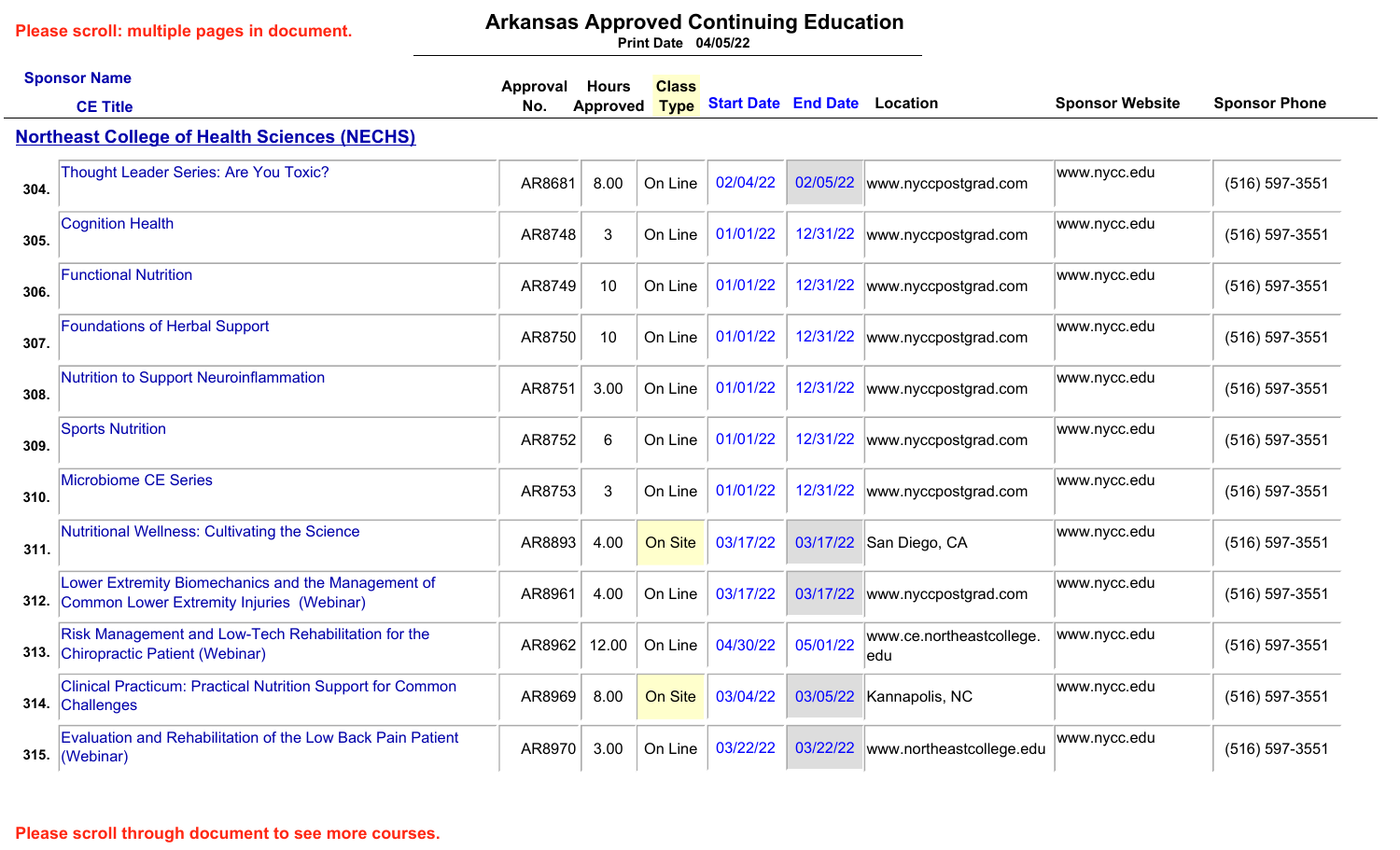# **Arkansas Approved Continuing Education**

**04/05/22 Print Date**

|      | <b>Sponsor Name</b>                                                                                                   | Approval | <b>Hours</b> | <b>Class</b>   |                                     |          |                                         |                        |                      |
|------|-----------------------------------------------------------------------------------------------------------------------|----------|--------------|----------------|-------------------------------------|----------|-----------------------------------------|------------------------|----------------------|
|      | <b>CE Title</b>                                                                                                       | No.      | Approved     | <b>Type</b>    | <b>Start Date End Date Location</b> |          |                                         | <b>Sponsor Website</b> | <b>Sponsor Phone</b> |
|      | Case Study Approach of the Lower Extremities and Spine,<br>316. Radiographs and Advanced Imaging for the Chiropractic | AR8971   | 6.00         | On Line        | 05/14/22                            | 05/14/22 | https://www.<br>northeastcollege.edu    | www.nycc.edu           | (516) 597-3551       |
|      | Addressing Chronic Inflammation as Part of the Musculoskeletal<br>317. Complaint (Webinar)                            | AR8972   | 2.00         | On Line        | 06/02/22                            | 06/02/22 | https://www.ce.<br>northeastcollege.edu | www.nycc.edu/          | (516) 597-3551       |
| 318. | <b>Evaluation and Treatment of Common Lower Extremity Injuries</b><br>(Webinar)                                       | AR9005   | 4.00         | On Line        | 04/21/22                            | 04/21/22 | www.ce.northeastcollege.<br>ledu        | www.nycc.edu           | (516) 597-3551       |
|      | American College of Chiropractic Orthopedists 2022 Annual<br>319. Convention                                          | AR9006   | 12.00        | On Site        | 04/22/22                            | 04/23/22 | Las Vegas, NV                           | www.nycc.edu           | (516) 597-3551       |
| 320. | American College of Chiropractic Orthopedists 2022 Annual<br>Convention (Webinar)                                     | AR9007   | 12.00        | On Line        | 04/22/22                            | 04/23/22 | www.ce.northeastcollege.<br>ledu        | www.nycc.edu           | (516) 597-3551       |
| 321. | Professional Series: Nutrition Support for Your Patients                                                              | AR9021   | 6.00         | On Site        | 05/13/22                            | 05/14/22 | Milwaukee, WI                           | www.nycc.edu/          | (516) 597-3551       |
| 322. | MediHerb Masterclass-The Many Faces of Fatigue: Supporting<br>Vitality and Resilience in the Long Term (Webinar)      | AR9023   | 7.00         | On Line        | 05/20/22                            | 05/21/22 | www.ce.northeastcollege.<br>ledu        | www.nycc.edu           | (516) 597-3551       |
| 323. | <b>Professional Series: Nutrition Support for Your Patients</b>                                                       | AR9036   | 6.00         | On Site        | 07/15/22                            |          | 07/16/22 Milwaukee, WI                  | www.nycc.edu           | (516) 597-3551       |
| 324. | <b>Professional Series: Nutrition Support for Your Patients</b>                                                       | AR9037   | 6.00         | <b>On Site</b> | 08/12/22                            |          | 08/13/22 Milwaukee, WI                  | www.nycc.edu/          | (516) 597-3551       |
| 325. | <b>Professional Series: Nutrition Support for Your Patients</b>                                                       | AR9038   | 6.00         | On Site        | 09/16/22                            |          | 09/17/22 Milwaukee, WI                  | www.nycc.edu/          | (516) 597-3551       |
|      | The ACA Council on Nutrition: Functional Strategies for<br>326. Autoimmunity                                          | AR9053   | 22.50        | On Site        | 04/28/22                            | 05/01/22 | Houston, TX                             | www.nycc.edu           | (516) 597-3551       |
| 327. | The ACA Council on Nutrition: Functional Strategies for<br>Autoimmunity                                               | AR9054   | 25.50        | On Line        | 04/28/22                            | 12/31/22 | www.ce.northeastcollege.<br>ledu        | www.nycc.edu           | (516) 597-3551       |
| 328. | Helping Your Patients Improve Posture and Fight Tech Neck<br>(Webinar)                                                | AR9068   | 3.00         | On Line        | 06/10/22                            | 06/10/22 | https://www.ce.<br>northeastcollege.edu | www.nycc.edu           | (516) 597-3551       |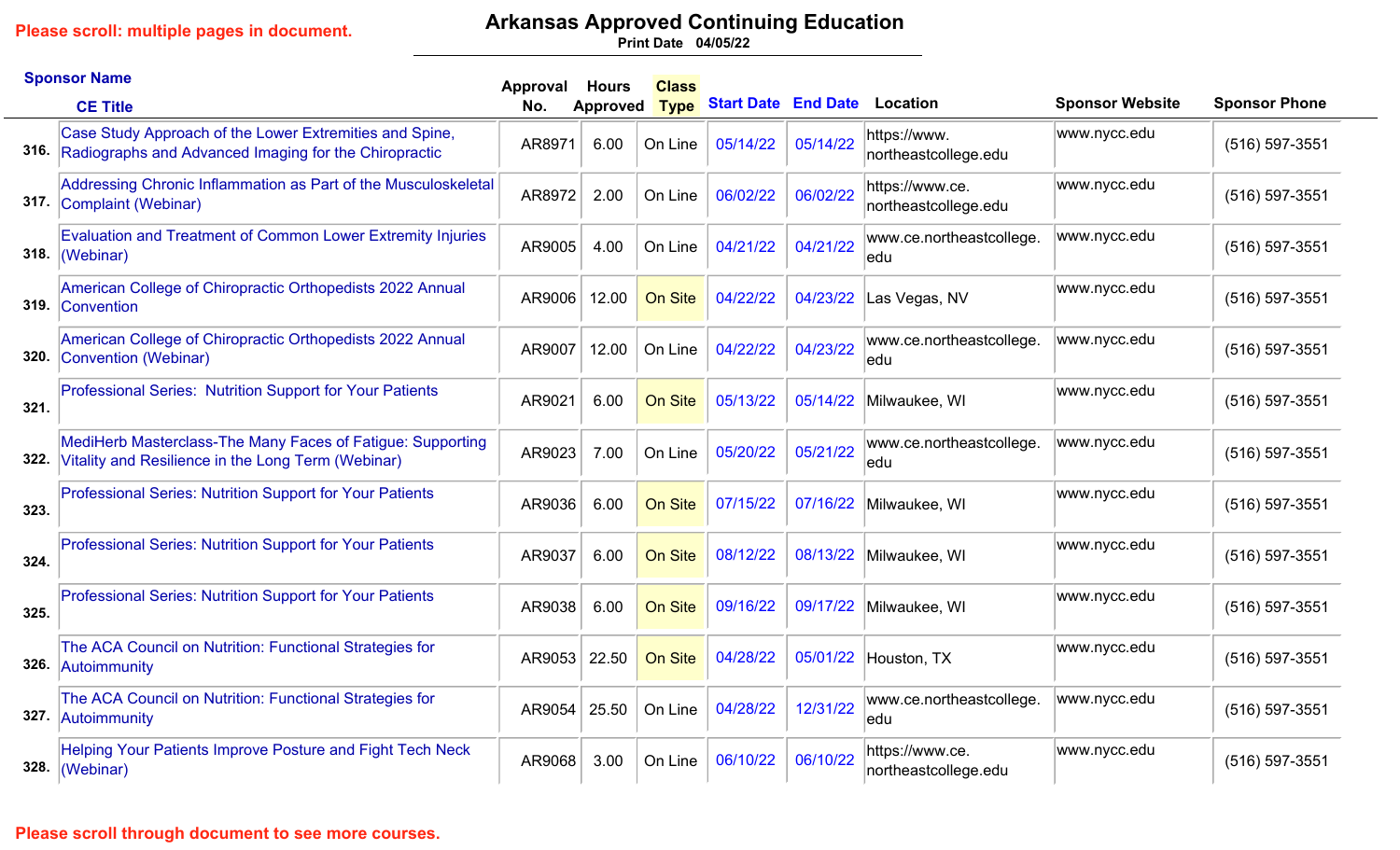# **Arkansas Approved Continuing Education**

|      | <b>Sponsor Name</b><br><b>CE Title</b>                                                                            | Approval<br>No. | Hours | <b>Class</b> |          |          | Approved Type Start Date End Date Location | <b>Sponsor Website</b> | <b>Sponsor Phone</b> |
|------|-------------------------------------------------------------------------------------------------------------------|-----------------|-------|--------------|----------|----------|--------------------------------------------|------------------------|----------------------|
| 329. | Mother Nurture: The Female and Pregnant Chiropractic Patient-<br>Don't be Nervous, You've Got Her Back! (Webinar) | AR9069          | 6.00  | On Line      | 06/11/22 | 06/11/22 | https://www.ce.<br>northeastcollege.edu    | www.nycc.edu           | $(516)$ 597-3551     |
| 330. | Lower Extremity Biomechanics, Injury Management and<br><b>Adjusting Protocols (Webinar)</b>                       | AR9070          | 12.00 | On Line      | 06/04/22 | 06/05/22 | https://www.ce.<br>northeastcollege.edu    | www.nycc.edu           | $(516)$ 597-3551     |
| 331. | Nutritional Wellness: Cultivating the Science                                                                     | AR9093          | 4.00  | On Site      | 07/24/22 |          | 07/24/22 San Diego, CA                     | www.nycc.edu           | $(516)$ 597-3551     |
| 332. | <b>ACBSP 2022 Chiropractic Sports Sciences Symposium</b>                                                          | AR9098          | 56.00 | On Site      | 04/27/22 |          | $05/01/22$ Los Angeles, CA                 | www.nycc.edu           | $(516)$ 597-3551     |
| 333. | <b>ACBSP 2022 Chiropractic Sports Sciences Symposium</b><br>(We <i>binar</i> )                                    | AR9099          | 56.00 | On Line      | 04/27/22 | 05/01/22 | https://www.ce.<br>northeastcollege.edu    | www.nycc.edu           | $(516) 597 - 3551$   |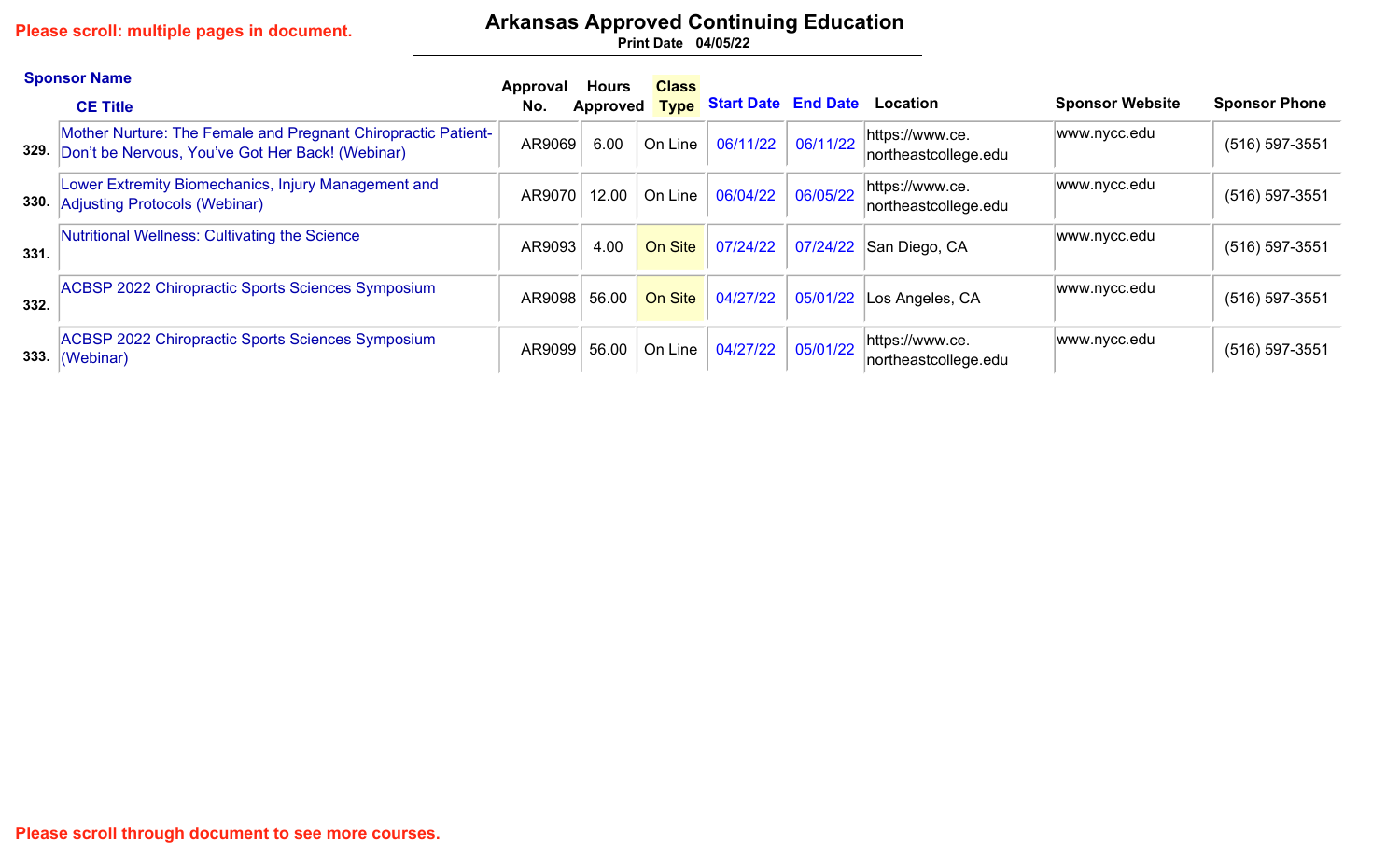## **Arkansas Approved Continuing Education**

**04/05/22 Print Date**

|      | <b>Sponsor Name</b><br><b>CE Title</b>                                                                 | Approval<br>No. | <b>Hours</b><br>Approved | <b>Class</b><br><b>Type</b> | <b>Start Date End Date Location</b> |          |                                                  | <b>Sponsor Website</b> | <b>Sponsor Phone</b> |
|------|--------------------------------------------------------------------------------------------------------|-----------------|--------------------------|-----------------------------|-------------------------------------|----------|--------------------------------------------------|------------------------|----------------------|
|      | <b>Northwestern Health Sciences University (NWHSU)</b>                                                 |                 |                          |                             |                                     |          |                                                  |                        |                      |
| 334. | <b>Applying Functional Medicine in Clinical Practice</b>                                               | AR8631          | 32.25                    | On Line                     | 01/10/22                            |          | 04/11/22  www.ifm.org                            | www.nwhealth.edu       | (952) 888-4777       |
| 335. | Core Strategies for Systemic Inflammation and Chronic Pain                                             | AR8678          | 12.00                    | On Site                     | 01/15/22                            | 01/16/22 | Nashville, TN                                    | www.nwhealth.edu       | (952) 888-4777       |
| 336. | <b>Vitality: Management of Common Clinical Syndromes</b>                                               | AR8679          | 12.00                    | On Site                     | 02/05/22                            | 02/06/22 | Dallas, TX                                       | www.nwhealth.edu       | (952) 888-4777       |
| 337. | <b>Brain Body Fit Clinical Performance System (Advanced)</b>                                           | AR8680          | 20.00                    | <b>On Site</b>              | 02/18/22                            | 02/20/22 | Lake Oconee, GA                                  | www.nwhealth.edu       | (952) 888-4777       |
| 338. | <b>Cardiometabolic Advanced Practice Module</b>                                                        | AR8682          | 18.00                    | On Line                     | 01/21/22                            | 01/23/22 | www.ifm.org / webinar                            | www.nwhealth.edu       | (952) 888-4777       |
| 339. | The Review: A Comprehensive Analysis of Today's Healthcare<br><b>Topics (Live Webinar)</b>             | AR8915          | 14.00                    | On Line                     | 01/29/22                            | 01/30/22 | www.erchonia.<br>com/seminars                    | www.nwhealth.edu       | (952) 888-4777       |
|      | 2022 Chiropractic Homecoming and Winter Gathering (Live<br>340. Webinar Only)                          | AR8916          | 33.00                    | On Line                     | 02/03/22                            | 02/05/22 | https://www.enrole.<br>com/nwhealth/jsp/session. | www.nwhealth.edu       | (952) 888-4777       |
| 341. | Immune Advanced Practice Module (Live Webinar)                                                         | AR8917          | 19.00                    | On Line                     | 02/25/22                            | 02/27/22 | https://www.ifm.<br>org/learning-                | www.nwhealth.edu       | (952) 888-4777       |
| 342. | Super Highway to Health: Advanced Protocols for Clinical<br>Success (Webinar)                          | AR8974          | 12.00                    | On Line                     | 03/19/22                            | 03/20/22 | www.erchonia.<br>com/seminars                    | www.nwhealth.edu       | (952) 888-4777       |
| 343. | Important Considerations in the Chiropractic Setting                                                   | AR8975          | 6.00                     | On Site                     | 04/19/22                            | 04/19/22 | Eden Prairie, MN                                 | www.nwhealth.edu       | (952) 888-4777       |
| 344. | Applying Functional Medicine in Clinical Practice (On Demand)                                          | AR8985          | 34.50                    | On Line                     | 05/02/22                            | 07/31/22 | www.ifm.org                                      | www.nwhealth.edu       | (952) 888-4777       |
|      | The Mind-Body Connection: Revitalize Your Practice Through<br>345. Neurological Advancements (Webinar) | AR9030          | 12.00                    | On Line                     | 05/14/22                            | 05/15/22 | www.erchonia.<br>com/seminars                    | www.nwhealth.edu       | (952) 888-4777       |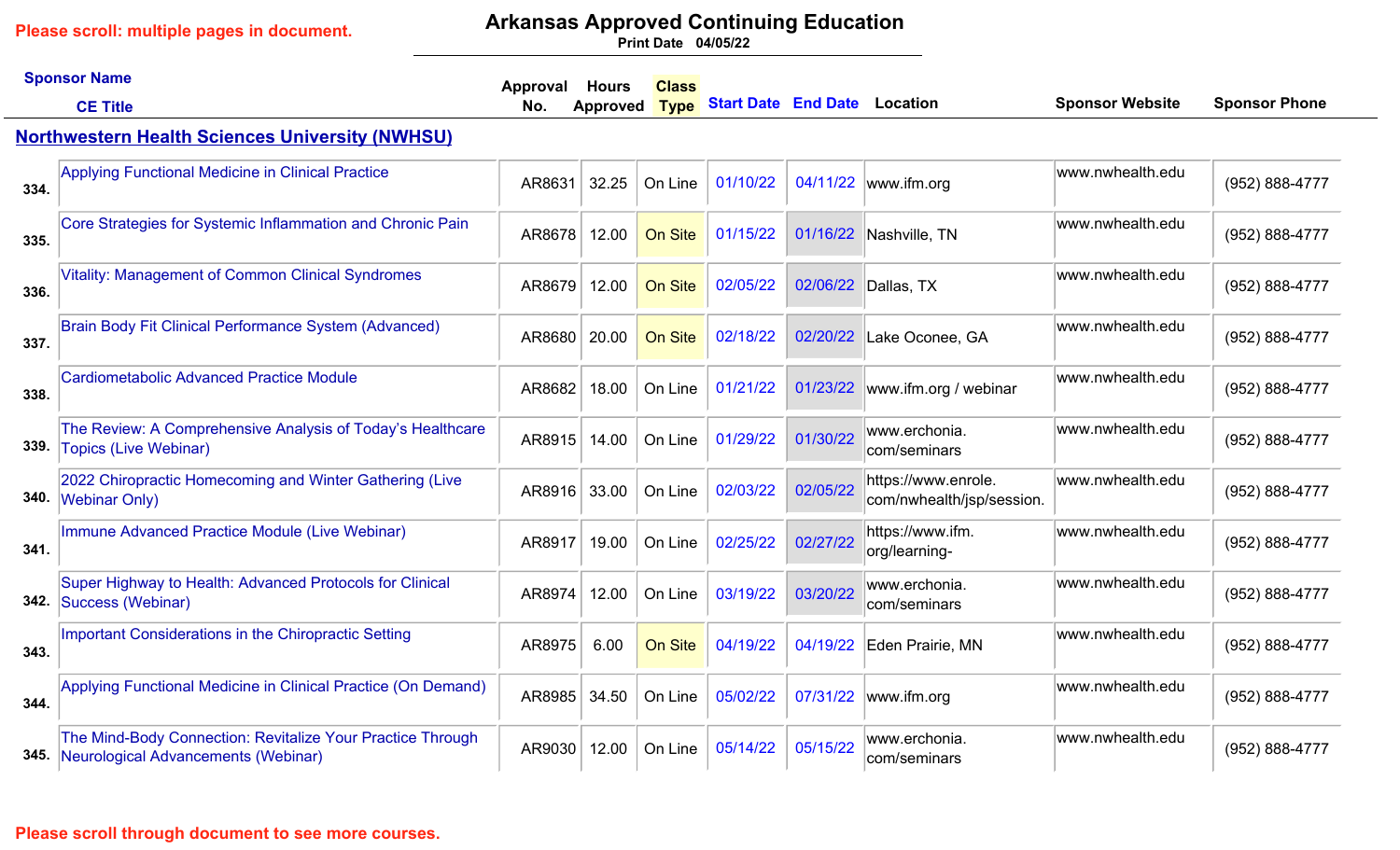# **Arkansas Approved Continuing Education**

|      | <b>Sponsor Name</b>                                                                                                      | Approval | <b>Hours</b> | <b>Class</b>                |                                            |               |                                       |                        |                      |
|------|--------------------------------------------------------------------------------------------------------------------------|----------|--------------|-----------------------------|--------------------------------------------|---------------|---------------------------------------|------------------------|----------------------|
|      | <b>CE Title</b>                                                                                                          | No.      |              |                             | Approved Type Start Date End Date Location |               |                                       | <b>Sponsor Website</b> | <b>Sponsor Phone</b> |
|      | Laser Spectrum's: Anti-Aging Clinical Strategies for the Brain<br>346. and Body                                          | AR9058   | 12.00        | On Site                     | 04/30/22                                   |               | $\vert$ 05/01/22 $\vert$ Gulfport, MS | www.nwhealth.edu       | (952) 888-4777       |
| 347. | Impacting Patient Care with Chiropractic Radiology                                                                       | AR9071   | 6.00         | On Site                     | 06/01/22                                   |               | $\vert$ 06/01/22 Eden Prairie, MN     | www.nwhealth.edu       | (952) 888-4777       |
| 348. | 2022 Annual International Conference: Advancements in<br><b>Clinical Research and Innovative Practices in Functional</b> | AR9091   | 8.00         | $\circ$ On Line $\parallel$ | 06/04/22                                   | 06/05/22 ZOOM |                                       | www.nwhealth.edu       | (952) 888-4777       |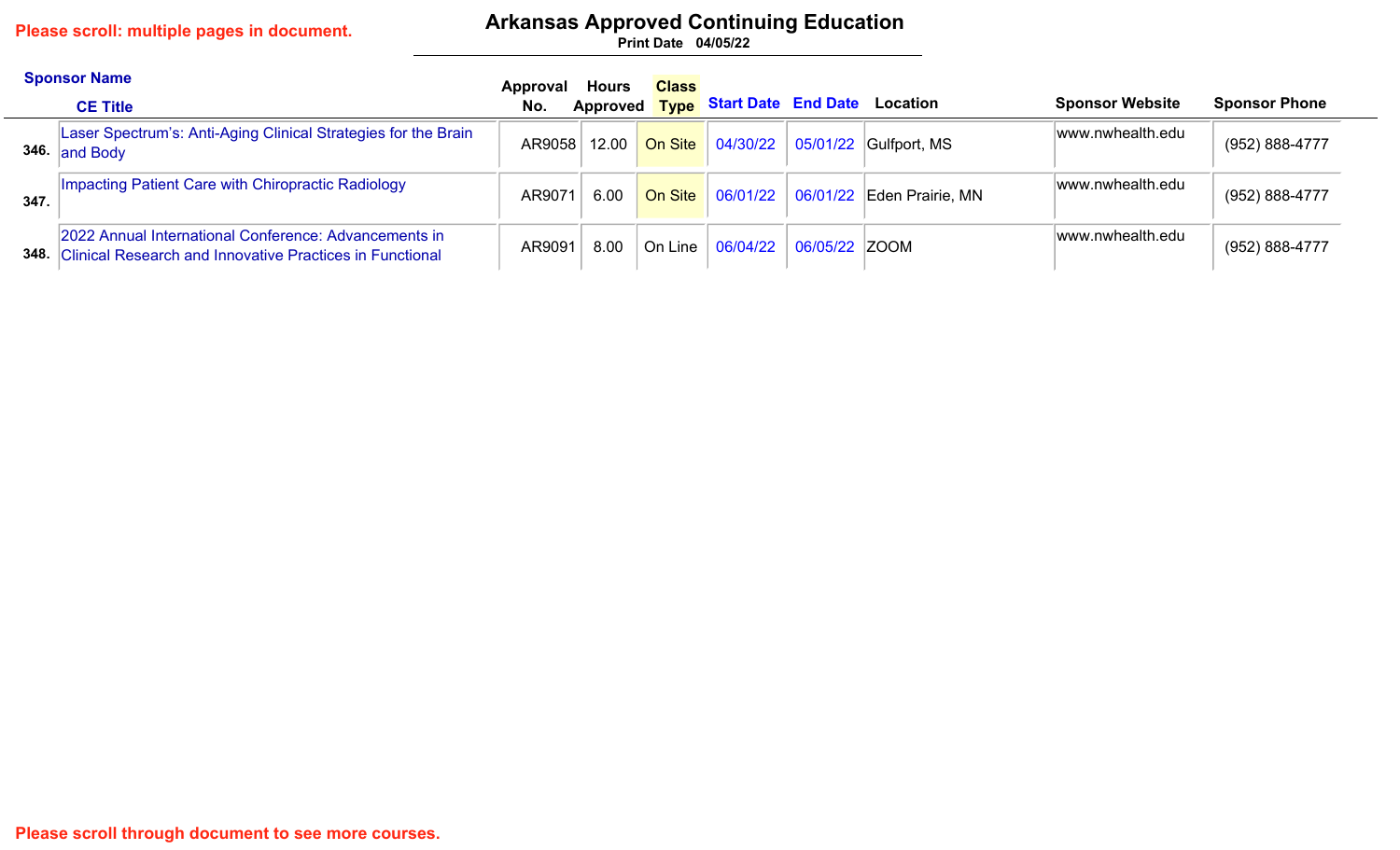# **Arkansas Approved Continuing Education**

|      | <b>Sponsor Name</b>                                                                                                       | Approval | <b>Hours</b>    | <b>Class</b> |                                     |          |                               |                              |                      |
|------|---------------------------------------------------------------------------------------------------------------------------|----------|-----------------|--------------|-------------------------------------|----------|-------------------------------|------------------------------|----------------------|
|      | <b>CE Title</b>                                                                                                           | No.      | <b>Approved</b> | <b>Type</b>  | <b>Start Date End Date Location</b> |          |                               | <b>Sponsor Website</b>       | <b>Sponsor Phone</b> |
|      | <b>Palmer College of Chiropractic</b>                                                                                     |          |                 |              |                                     |          |                               |                              |                      |
| 349. | Palmer Online: Pain Guidelines: Function                                                                                  | AR8918   | 1.00            | On Line      | 01/14/22                            | 12/31/22 | www.palmer.edu                | www.palmerinstitute.<br>net  | (800) 452-5032       |
|      | Palmer Online: The Somatosensory Neuroplastic Effects of<br>350. Chiropractic Care and What the Research Says About Joint | AR8919   | 1.00            | On Line      | 01/14/22                            |          | 12/31/22  www.palmer.edu      | www.palmerinstitute.<br>∣net | (800) 452-5032       |
|      | Palmer Online: Chiropractic Care for Older Adults and<br>351. Hypertension                                                | AR8920   | 1.00            | On Line      | 01/14/22                            | 12/31/22 | www.palmer.edu                | www.palmerinstitute.<br>net  | (800) 452-5032       |
| 352. | <b>Palmer Online: Guidelines to Pain Management</b>                                                                       | AR8921   | 1.00            | On Line      | 01/14/22                            | 12/31/22 | www.palmer.edu                | www.palmerinstitute.<br> net | (800) 452-5032       |
| 353. | Palmer Online: Risk Management-Concepts and<br>Considerations                                                             | AR8922   | 1.00            | On Line      | 01/14/22                            | 12/31/22 | www.palmer.edu                | www.palmerinstitute.<br>net  | (800) 452-5032       |
|      | Palmer Online: Why Does the Spine Dysfunction and What Are<br>354. the Consequences to Spinal Injury?                     | AR8923   | 1.00            | On Line      | 01/14/22                            | 12/31/22 | www.palmer.edu                | www.palmerinstitute.<br> net | (800) 452-5032       |
| 355. | <b>Palmer Online: Concussion Prevention</b>                                                                               | AR8924   | 1.00            | On Line      | 01/14/22                            | 12/31/22 | www.palmer.edu                | www.palmerinstitute.<br> net | (800) 452-5032       |
|      | Palmer Online: Chiropractic Care and Children's Developmental<br>356. Milestones, Cerebral Palsy, ADHD, and Autism        | AR8925   | 1.00            | On Line      | 01/14/22                            | 12/31/22 | www.palmer.edu                | www.palmerinstitute.<br> net | (800) 452-5032       |
|      | Palmer Online: Care Plans, Maintenance Care, and Reliability<br>357. of Methods for Detecting Subluxations                | AR8926   | 1.00            | On Line      | 01/14/22                            | 12/31/22 | www.palmer.edu                | www.palmerinstitute.<br> net | (800) 452-5032       |
|      | Palmer Online: A Contemporary Approach to Shoulder<br>358. Dysfunction                                                    | AR8927   | 1.00            | On Line      | 01/14/22                            | 12/31/22 | www.palmer.edu                | www.palmerinstitute.<br> net | (800) 452-5032       |
| 359. | Palmer College Florida Homecoming-2022                                                                                    | AR8947   | 49.00           | On Site      | 02/25/22                            |          | 02/27/22 Port Orange, FL      | www.palmerinstitute.<br> net | (800) 452-5032       |
| 360. | 2022 ACA Rehab Symposium                                                                                                  | AR8964   | 12.00           | On Site      | 03/12/22                            |          | 03/13/22 Lake Buena Vista, FL | www.palmerinstitute.<br>net  | (800) 452-5032       |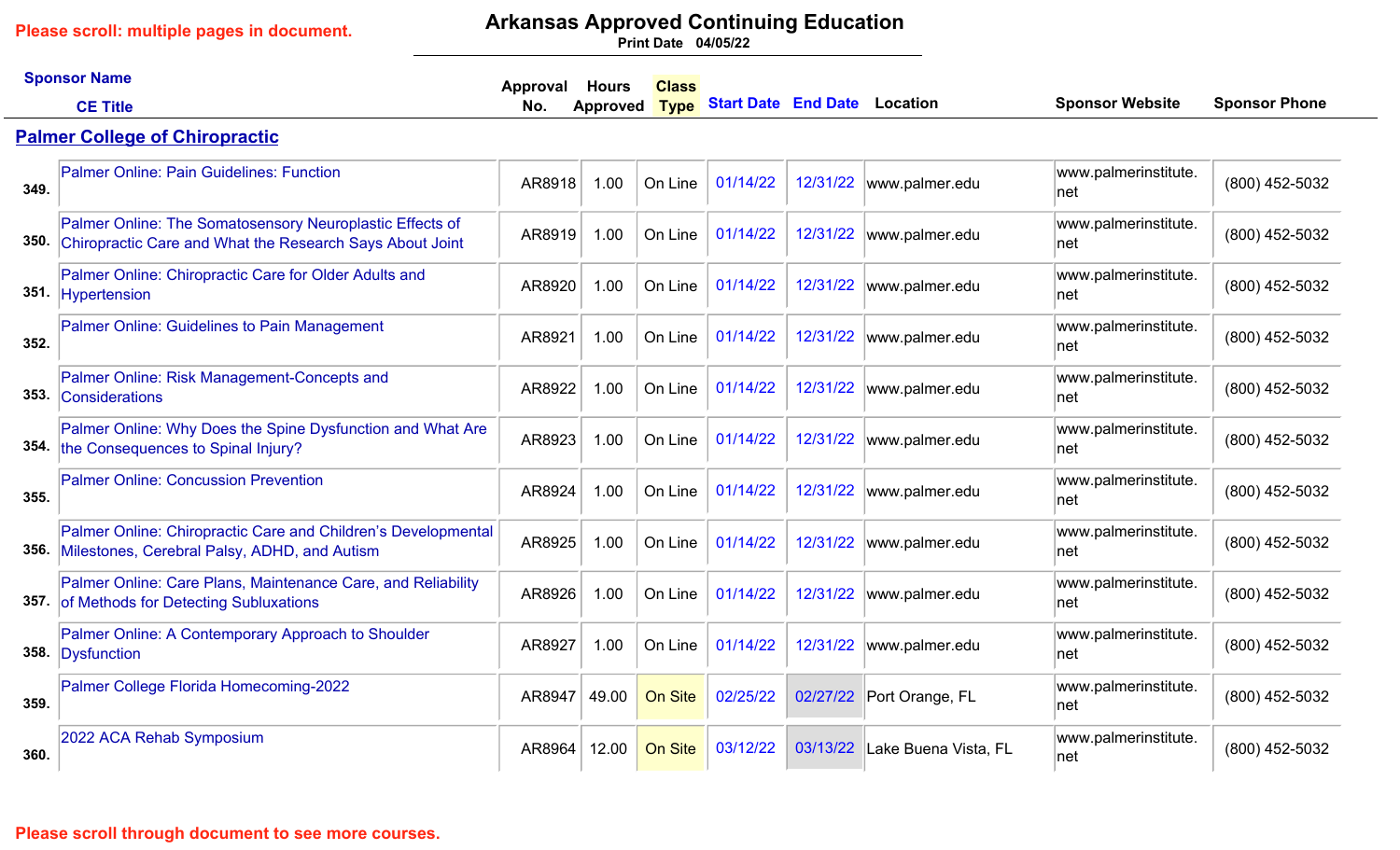# **Arkansas Approved Continuing Education**

|      | <b>Sponsor Name</b><br><b>CE Title</b>                                      | Approval<br>No. | Hours | <b>Class</b> | Approved Type Start Date End Date Location |                                                            | <b>Sponsor Website</b>       | <b>Sponsor Phone</b> |
|------|-----------------------------------------------------------------------------|-----------------|-------|--------------|--------------------------------------------|------------------------------------------------------------|------------------------------|----------------------|
| 361. | Sacro Occipital Research Society Midyear 2022<br>$(12$ Hours May be Earned) |                 |       |              |                                            | AR9019 28.50 On Site 04/01/22 04/02/22 Kansas City, KS     | www.palmerinstitute.<br>∣net | (800) 452-5032       |
| 362. | <b>Gonstead Technique</b>                                                   | AR9062          |       |              |                                            | 18.00 On Site 04/29/22 04/30/22 Milwaukee, WI              | www.palmerinstitute.<br>∣net | (800) 452-5032       |
| 363. | <b>Titlelist Performance Institute Level 1 Online Certification</b>         | AR9116          |       |              |                                            | 5.00   On Line $\vert$ 05/18/22   12/31/22   www.mytpi.com | www.palmerinstitute.<br>∣net | (800) 452-5032       |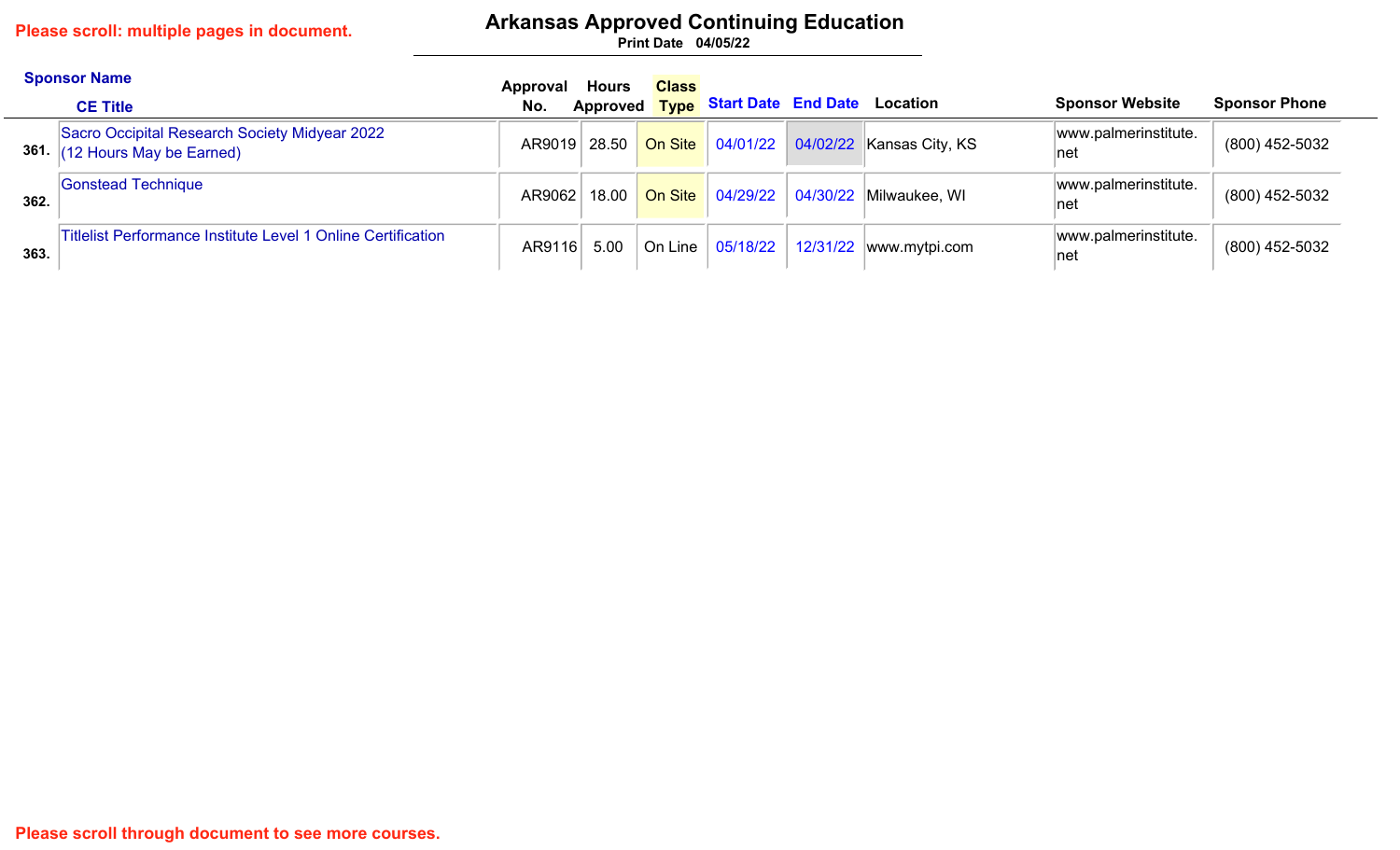# **Arkansas Approved Continuing Education**

**04/05/22 Print Date**

|      | <b>Sponsor Name</b>                                                               | <b>Approval</b> | <b>Hours</b> | <b>Class</b> |                                     |          |                                   |                        |                      |
|------|-----------------------------------------------------------------------------------|-----------------|--------------|--------------|-------------------------------------|----------|-----------------------------------|------------------------|----------------------|
|      | <b>CE Title</b>                                                                   | No.             | Approved     | <b>Type</b>  | <b>Start Date End Date Location</b> |          |                                   | <b>Sponsor Website</b> | <b>Sponsor Phone</b> |
|      | <b>Parker University</b>                                                          |                 |              |              |                                     |          |                                   |                        |                      |
| 364. | <b>Nutrition for Chiropractors</b>                                                | AR8661          | 6.00         | On Line      | 01/01/22                            | 12/31/22 | https:<br>//parkersuccessacademy. | www.parker.edu         | (800) 266-4723       |
| 365. | <b>The Prenatal Protocol</b>                                                      | AR8662          | 1.00         | On Line      | 01/01/22                            | 12/31/22 | https:<br>//parkersuccessacademy. | www.parker.edu         | (800) 266-4723       |
| 366. | Introduction to Functional Taping                                                 | AR8664          | 1.50         | On Line      | 01/01/22                            | 12/31/22 | https:<br>//parkersuccessacademy. | www.parker.edu         | (800) 266-4723       |
| 367. | <b>Family Chiropractic Care First</b>                                             | AR8665          | 1.00         | On Line      | 01/01/22                            | 12/31/22 | https:<br>//parkersuccessacademy. | www.parker.edu         | (800) 266-4723       |
| 368. | The Lumbar MRI in Clinical Practice: Systematic Interpretation                    | AR8666          | 4.00         | On Line      | 01/01/22                            | 12/31/22 | https:<br>//parkersuccessacademy. | www.parker.edu         | (800) 266-4723       |
| 369. | <b>Chiropractic Management of Lumbar Disc Derangements</b>                        | AR8667          | 5.00         | On Line      | 01/01/22                            | 12/31/22 | https:<br>//parkersuccessacademy. | www.parker.edu         | (800) 266-4723       |
| 370. | <b>Clinical Insights into Spondylolisthesis and Stenosis Patients</b>             | AR8668          | 1.00         | On Line      | 01/01/22                            | 12/31/22 | https:<br>//parkersuccessacademy. | www.parker.edu         | (800) 266-4723       |
|      | Aligning Subluxation Science, Office Procedures & Lifestyle<br>371. Balance       | AR8669          | 1.00         | On Line      | 01/01/22                            | 12/31/22 | https:<br>//parkersuccessacademy. | www.parker.edu         | (800) 266-4723       |
| 372. | Neurology of the Subluxation-How Symptoms Develop and How<br>the Adjustment Works | AR8670          | 1.00         | On Line      | 01/01/22                            | 12/31/22 | https:<br>//parkersuccessacademy. | www.parker.edu         | (800) 266-4723       |
| 373. | Document The Way The Auditor Wants You To                                         | AR8683          | 1.00         | On Line      | 01/01/22                            | 12/31/22 | https:<br>//parkersuccessacademy. | www.parker.edu         | (800) 266-4723       |
| 374. | Diagnosis Coding and Documentation: Tips & Tricks                                 | AR8684          | 1.00         | On Line      | 01/01/22                            | 12/31/22 | https:<br>//parkersuccessacademy. | www.parker.edu         | (800) 266-4723       |
| 375. | <b>Functionally Progressive Rehabilitation for the Chiropractor</b>               | AR8685          | 1.00         | On Line      | 01/01/22                            | 12/31/22 | https:<br>//parkersuccessacademy. | www.parker.edu         | (800) 266-4723       |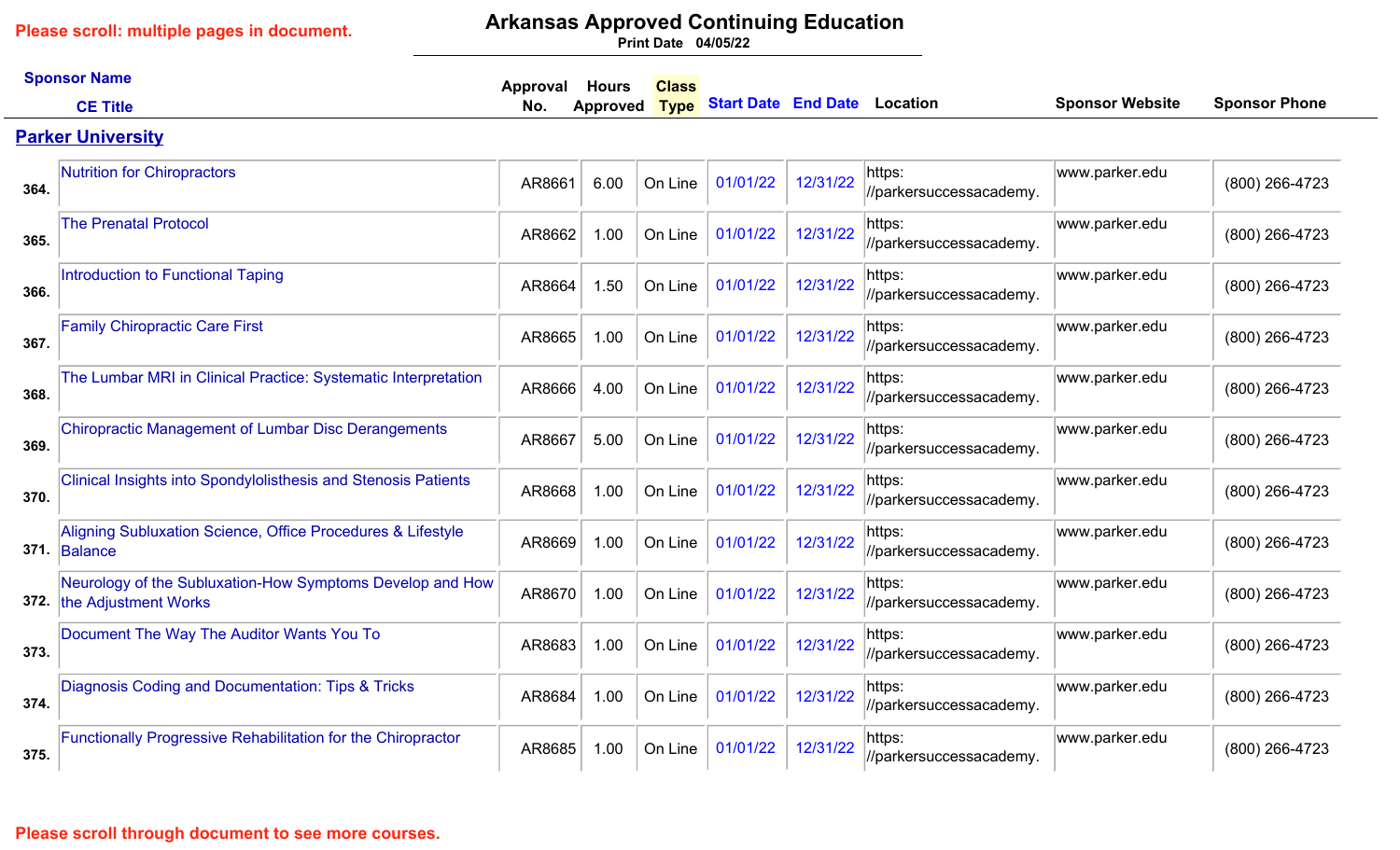# **Arkansas Approved Continuing Education**

|      | <b>Sponsor Name</b>                                                                            | Approval | <b>Hours</b>    | <b>Class</b> |                            |          |                                   |                        |                      |
|------|------------------------------------------------------------------------------------------------|----------|-----------------|--------------|----------------------------|----------|-----------------------------------|------------------------|----------------------|
|      | <b>CE Title</b>                                                                                | No.      | <b>Approved</b> | <b>Type</b>  | <b>Start Date End Date</b> |          | Location                          | <b>Sponsor Website</b> | <b>Sponsor Phone</b> |
| 376. | <b>Stress Factors: The New Science Behind Stress, Hormonal</b><br>Disruption, and Chronic Pain | AR8686   | 1.00            | On Line      | 01/01/22                   | 12/31/22 | https:<br>//parkersuccessacademy. | www.parker.edu         | (800) 266-4723       |
| 377. | <b>Your Better Body Now</b>                                                                    | AR8687   | 1.50            | On Line      | 01/01/22                   | 12/31/22 | https:<br>//parkersuccessacademy. | www.parker.edu         | (800) 266-4723       |
| 378. | Science Philosophy Art of Chiropractic                                                         | AR8688   | 1.00            | On Line      | 01/01/22                   | 12/31/22 | https:<br>//parkersuccessacademy. | www.parker.edu         | (800) 266-4723       |
| 379. | Seven Steps to a Complaint Financial Policy                                                    | AR8689   | 1.00            | On Line      | 01/01/22                   | 12/31/22 | https:<br>//parkersuccessacademy. | www.parker.edu         | (800) 266-4723       |
| 380. | The Business of Ethics in a Chiropractic Office                                                | AR8690   | 1.00            | On Line      | 01/01/22                   | 12/31/22 | https:<br>//parkersuccessacademy. | www.parker.edu         | (800) 266-4723       |
| 381. | The Opioid Crisis - An American Epidemic                                                       | AR8691   | 1.00            | On Line      | 01/01/22                   | 12/31/22 | https:<br>//parkersuccessacademy. | www.parker.edu         | (800) 266-4723       |
|      | What is the risk of not being Financially Compliant in your<br>382. Office?                    | AR8692   | 1.00            | On Line      | 01/01/22                   | 12/31/22 | https:<br>//parkersuccessacademy. | www.parker.edu         | (800) 266-4723       |
| 383. | Basic Neurology and Structural Patterns of the Lower Extremity                                 | AR8693   | 1.00            | On Line      | 01/01/22                   | 12/31/22 | https:<br>//parkersuccessacademy. | www.parker.edu         | (800) 266-4723       |
| 384. | <b>Chiropractic Effects on Biomechanics and Biochemistry</b>                                   | AR8694   | 1.00            | On Line      | 01/01/22                   | 12/31/22 | https:<br>//parkersuccessacademy. | www.parker.edu         | (800) 266-4723       |
|      | Perinatal Practice - A Chiropractor's Introduction to Caring for<br>385. the Expecting Mother  | AR8695   | 3.00            | On Line      | 01/01/22                   | 12/31/22 | https:<br>//parkersuccessacademy. | www.parker.edu         | (800) 266-4723       |
| 386. | Meat Re-imagined A New Plant-based Diet Trend                                                  | AR8699   | 1.00            | On Line      | 01/01/22                   | 12/31/22 | https:<br>//parkersuccessacademy. | www.parker.edu         | (800) 266-4723       |
| 387. | <b>Medicare Billing Compliance Made Simple</b>                                                 | AR8700   | 2.00            | On Line      | 01/01/22                   | 12/31/22 | https:<br>//parkersuccessacademy. | www.parker.edu         | (800) 266-4723       |
| 388. | <b>Care Plans That Prove Medical Necessity</b>                                                 | AR8701   | 1.00            | On Line      | 01/01/22                   | 12/31/22 | https:<br>//parkersuccessacademy. | www.parker.edu         | (800) 266-4723       |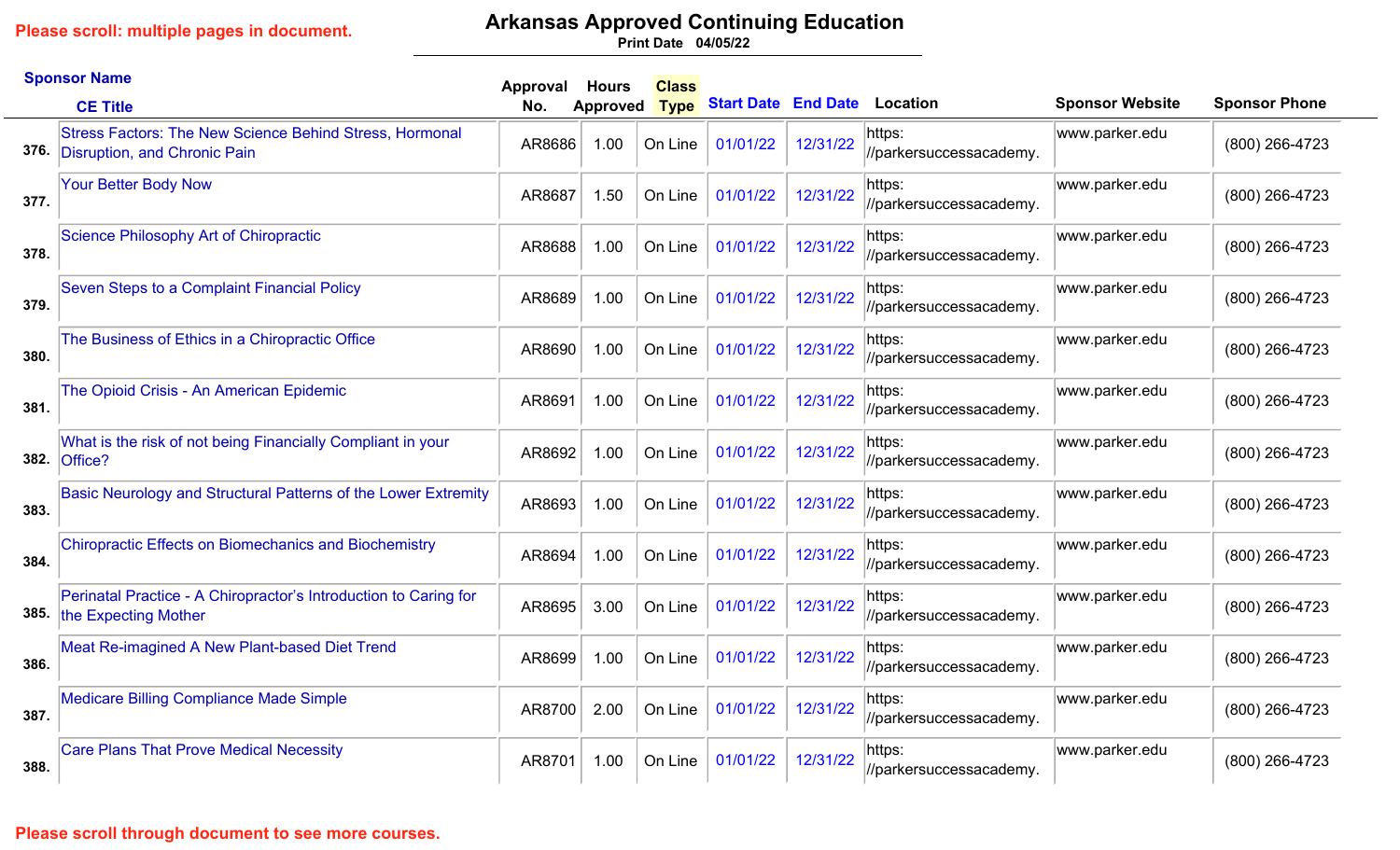# **Arkansas Approved Continuing Education**

**04/05/22 Print Date**

|      | <b>Sponsor Name</b>                                                               | Approval | <b>Hours</b>    | <b>Class</b> |                            |          |                                   |                        |                      |
|------|-----------------------------------------------------------------------------------|----------|-----------------|--------------|----------------------------|----------|-----------------------------------|------------------------|----------------------|
|      | <b>CE Title</b>                                                                   | No.      | <b>Approved</b> | <b>Type</b>  | <b>Start Date End Date</b> |          | <b>Location</b>                   | <b>Sponsor Website</b> | <b>Sponsor Phone</b> |
| 389. | N=1: The Why Behind the What of Rehab                                             | AR8702   | 1.00            | On Line      | 01/01/22                   | 12/31/22 | https:<br>//parkersuccessacademy. | www.parker.edu         | (800) 266-4723       |
| 390. | The Basic Training Elements: Keystones of                                         | AR8703   | 1.00            | On Line      | 01/01/22                   | 12/31/22 | https:<br>//parkersuccessacademy. | www.parker.edu         | (800) 266-4723       |
| 391. | First Principles of an Agile Approach to the Disability Crisis                    | AR8704   | 1.00            | On Line      | 01/01/22                   | 12/31/22 | https:<br>//parkersuccessacademy. | www.parker.edu         | (800) 266-4723       |
| 392. | <b>Case Management</b>                                                            | AR8705   | 1.00            | On Line      | 01/01/22                   | 12/31/22 | https:<br>//parkersuccessacademy. | www.parker.edu         | (800) 266-4723       |
| 393. | <b>Complex Systems Theory and Problem Solving</b>                                 | AR8706   | 1.00            | On Line      | 01/01/22                   | 12/31/22 | https:<br>//parkersuccessacademy. | www.parker.edu         | (800) 266-4723       |
| 394. | The Global Burden of Disease and Disability                                       | AR8707   | 1.00            | On Line      | 01/01/22                   | 12/31/22 | https:<br>//parkersuccessacademy. | www.parker.edu         | (800) 266-4723       |
| 395. | Health Span: Biological Vs. Chronological Age                                     | AR8708   | 1.00            | On Line      | 01/01/22                   | 12/31/22 | https:<br>//parkersuccessacademy. | www.parker.edu         | (800) 266-4723       |
| 396. | The Biopsychosocial Model: Pain Management, Prevention,<br><b>Quality of Life</b> | AR8709   | 2.00            | On Line      | 01/01/22                   | 12/31/22 | https:<br>//parkersuccessacademy. | www.parker.edu         | (800) 266-4723       |
| 397. | The Thrust of What We Do                                                          | AR8710   | 1.00            | On Line      | 01/01/22                   | 12/31/22 | https:<br>//parkersuccessacademy. | www.parker.edu         | (800) 266-4723       |
| 398. | <b>Rehabilitation Codes for Chiropractors</b>                                     | AR8711   | 1.00            | On Line      | 01/01/22                   | 12/31/22 | https:<br>//parkersuccessacademy. | www.parker.edu         | (800) 266-4723       |
| 399. | <b>Dissemination: Manuscripts and Scientific Posters</b>                          | AR8712   | 1.00            | On Line      | 01/01/22                   | 12/31/22 | https:<br>//parkersuccessacademy. | www.parker.edu         | (800) 266-4723       |
| 400. | Methods: The Key to a Successful Study                                            | AR8713   | 1.00            | On Line      | 01/01/22                   | 12/31/22 | https:<br>//parkersuccessacademy. | www.parker.edu         | (800) 266-4723       |
| 401. | <b>Study Designs</b>                                                              | AR8714   | 1.00            | On Line      | 01/01/22                   | 12/31/22 | https:<br>//parkersuccessacademy. | www.parker.edu         | (800) 266-4723       |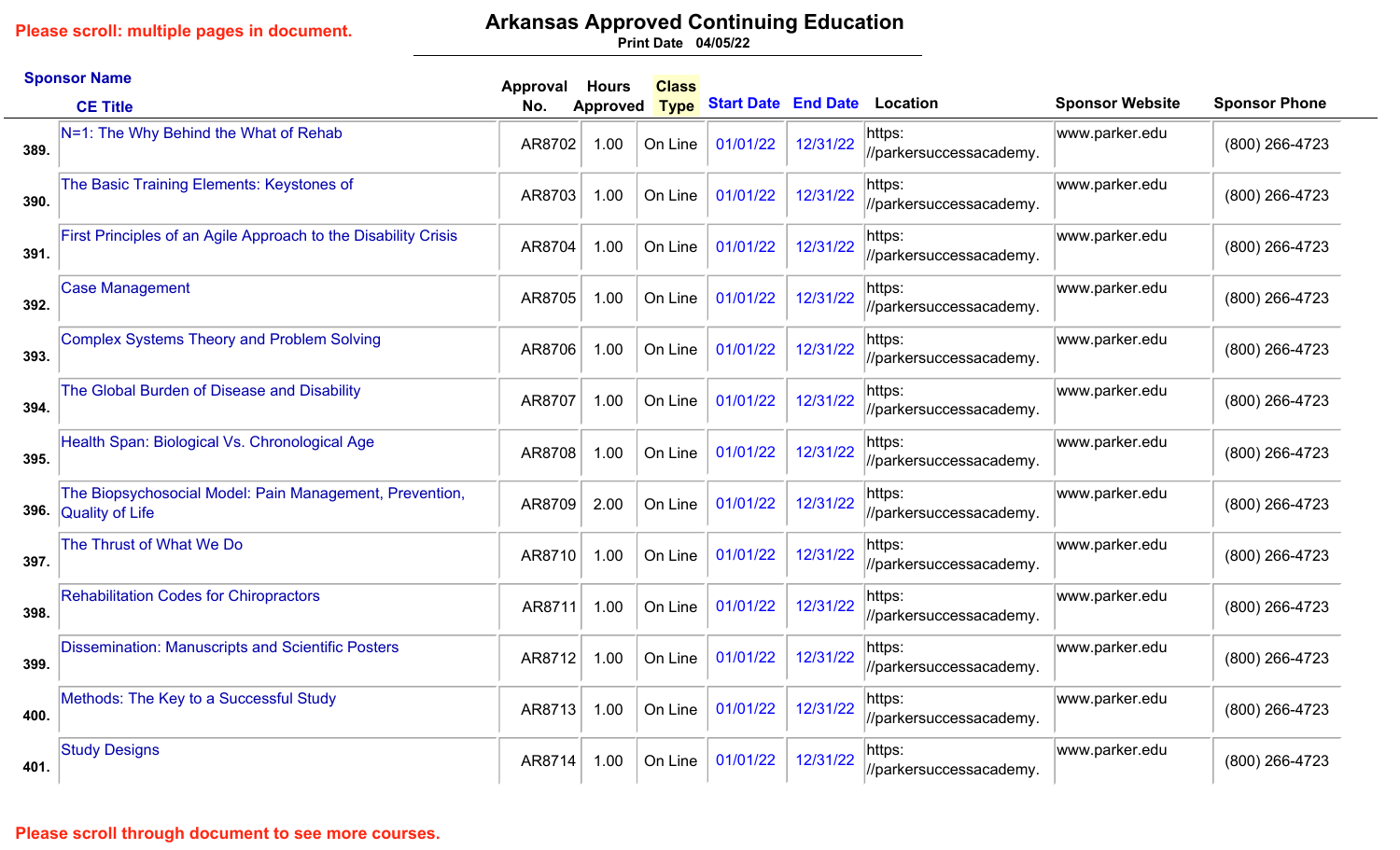# **Arkansas Approved Continuing Education**

**04/05/22 Print Date**

|      | <b>Sponsor Name</b>                                                                                     | Approval | <b>Hours</b>    | <b>Class</b> |                            |          |                                   |                        |                      |
|------|---------------------------------------------------------------------------------------------------------|----------|-----------------|--------------|----------------------------|----------|-----------------------------------|------------------------|----------------------|
|      | <b>CE Title</b>                                                                                         | No.      | <b>Approved</b> | <b>Type</b>  | <b>Start Date End Date</b> |          | <b>Location</b>                   | <b>Sponsor Website</b> | <b>Sponsor Phone</b> |
| 402. | <b>Searching the Literature</b>                                                                         | AR8715   | 1.00            | On Line      | 01/01/22                   | 12/31/22 | https:<br>//parkersuccessacademy. | www.parker.edu         | (800) 266-4723       |
| 403. | <b>Research Question</b>                                                                                | AR8716   | 1.00            | On Line      | 01/01/22                   | 12/31/22 | https:<br>//parkersuccessacademy. | www.parker.edu         | (800) 266-4723       |
| 404. | <b>Statistics: What Clinicians Need to Know</b>                                                         | AR8717   | 1.00            | On Line      | 01/01/22                   | 12/31/22 | https:<br>//parkersuccessacademy. | www.parker.edu         | (800) 266-4723       |
| 405. | Check your Blind Spot Chiropractic in the Era of Evidence-<br>based Practice                            | AR8718   | 1.00            | On Line      | 01/01/22                   | 12/31/22 | https:<br>//parkersuccessacademy. | www.parker.edu         | (800) 266-4723       |
| 406. | Chiropractic and the Immune System                                                                      | AR8719   | 1.00            | On Line      | 01/01/22                   | 12/31/22 | https:<br>//parkersuccessacademy. | www.parker.edu         | (800) 266-4723       |
| 407. | The Vexing Debate about Vaccinations                                                                    | AR8720   | 2.00            | On Line      | 01/01/22                   | 12/31/22 | https:<br>//parkersuccessacademy. | www.parker.edu         | (800) 266-4723       |
| 408. | Got Documentation - Communicating Chiropractic to the world                                             | AR8721   | 4.00            | On Line      | 01/01/22                   | 12/31/22 | https:<br>//parkersuccessacademy. | www.parker.edu         | (800) 266-4723       |
| 409. | <b>Transcranial Magnetic Stimulation: An Overview of Clinical</b><br>Applications                       | AR8722   | 1.00            | On Line      | 01/01/22                   | 12/31/22 | https:<br>//parkersuccessacademy. | www.parker.edu         | (800) 266-4723       |
| 410. | Dysautonomia and the Craniocervical Junction                                                            | AR8723   | 1.00            | On Line      | 01/01/22                   | 12/31/22 | https:<br>//parkersuccessacademy. | www.parker.edu         | (800) 266-4723       |
| 411. | <b>Can Fasting Save Your Life?</b>                                                                      | AR8724   | 2.00            | On Line      | 01/01/22                   | 12/31/22 | https:<br>//parkersuccessacademy. | www.parker.edu         | (800) 266-4723       |
| 412. | Respawn: A Gaming Based Approach to Medicine that<br>Optimized Therapeutic Success through Adaptive and | AR8725   | -1              | On Line      | 01/01/22                   | 12/31/22 | https:<br>//parkersuccessacademy. | www.parker.edu         | (800) 266-4723       |
| 413. | Structure, Function, and the Human Cell: The Future of<br><b>Wellness in America</b>                    | AR8726   | 2.00            | On Line      | 01/01/22                   | 12/31/22 | https:<br>//parkersuccessacademy. | www.parker.edu         | (800) 266-4723       |
| 414. | <b>Blood Flow Restriction Training for Spinal Cord Injuries</b>                                         | AR8727   | 1.00            | On Line      | 01/01/22                   | 12/31/22 | https:<br>//parkersuccessacademy. | www.parker.edu         | (800) 266-4723       |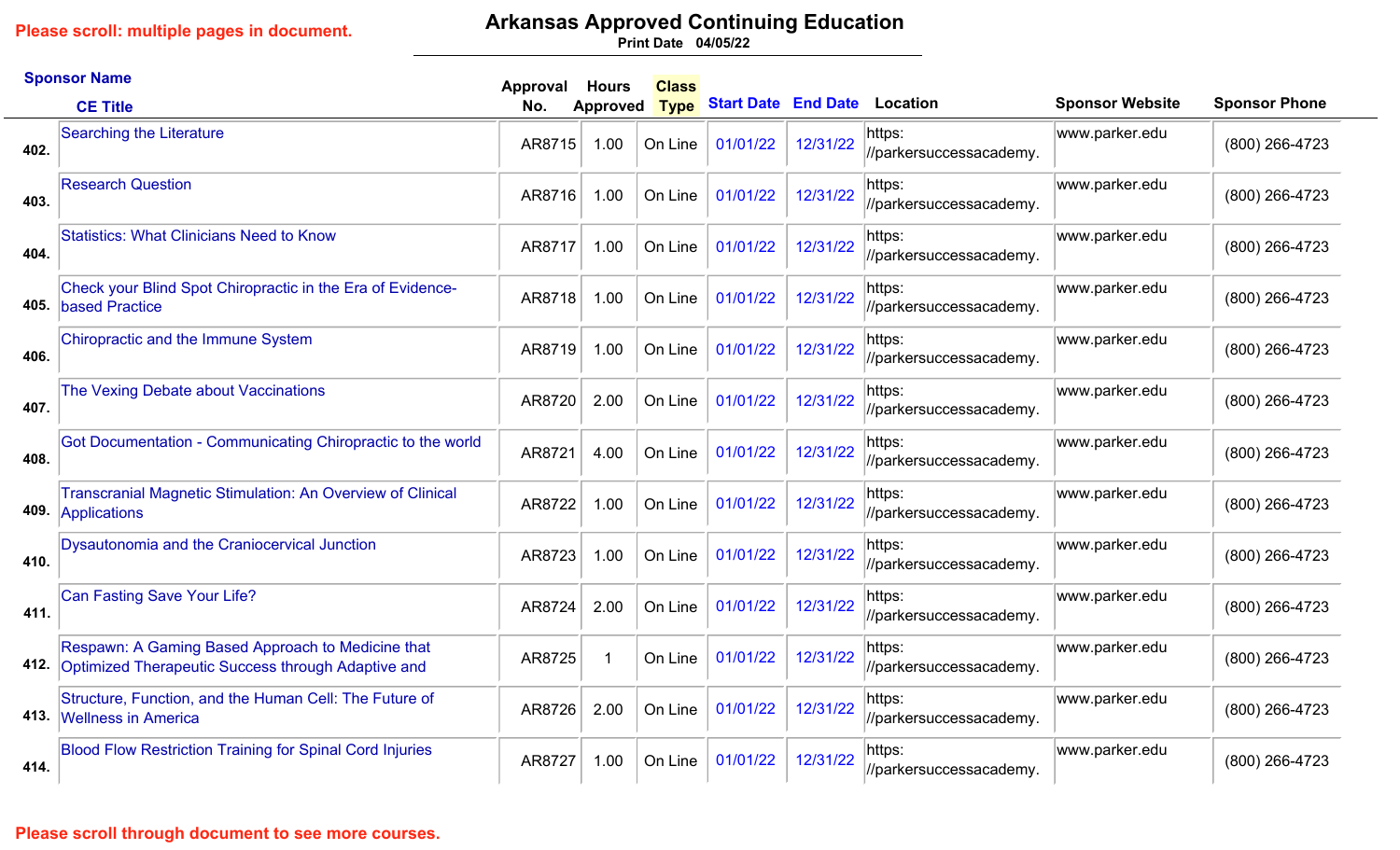# **Arkansas Approved Continuing Education**

|      | <b>Sponsor Name</b>                                                                                               | Approval | <b>Hours</b>   | <b>Class</b> |                                   |          |                                   |                        |                      |
|------|-------------------------------------------------------------------------------------------------------------------|----------|----------------|--------------|-----------------------------------|----------|-----------------------------------|------------------------|----------------------|
|      | <b>CE Title</b>                                                                                                   | No.      | Approved       |              | Type Start Date End Date Location |          |                                   | <b>Sponsor Website</b> | <b>Sponsor Phone</b> |
| 415. | Treating Patients with Primary and Comorbid Insomnia Using<br>$ CBT-1$                                            | AR8728   |                | On Line      | 01/01/22                          | 12/31/22 | https:<br>//parkersuccessacademy. | www.parker.edu         | (800) 266-4723       |
| 416. | Chronic Inflammation and the Nervous System                                                                       | AR8729   | 1.00           | On Line      | 01/01/22                          | 12/31/22 | https:<br>//parkersuccessacademy. | www.parker.edu         | (800) 266-4723       |
| 417. | <b>Lumbar Stenosis</b>                                                                                            | AR8730   | 1.00           | On Line      | 01/01/22                          | 12/31/22 | https:<br>//parkersuccessacademy. | www.parker.edu         | (800) 266-4723       |
| 418. | <b>Understanding Oxygen: Evidenced Based Review of</b><br><b>Hyperbarics</b>                                      | AR8739   | $\overline{2}$ | On Line      | 01/01/22                          | 12/31/22 | https:<br>//parkersuccessacademy. | www.parker.edu         | (800) 266-4723       |
| 419. | Benchmarking: A Global Approach to the Musculoskeletal<br>System and the Framework: Establishing Functional Goals | AR8761   | 2.00           | On Line      | 01/01/22                          | 12/31/22 | https:<br>//parkersuccessacademy. | www.parker.edu         | (800) 266-4723       |
| 420. | <b>Improving Patient Outcomes with Functional Blood Chemistry</b>                                                 | AR8889   | 1.25           | On Line      | 01/01/22                          | 12/31/22 | https:<br>//parkersuccessacademy. | www.parker.edu         | (800) 266-4723       |
| 421. | Precision Programming: A Person-Centered Approach                                                                 | AR8890   | 2.00           | On Line      | 01/01/22                          | 12/31/22 | https:<br>//parkersuccessacademy. | www.parker.edu         | (800) 266-4723       |
| 422. | Parker Seminars Las Vegas 2022                                                                                    | AR8941   | 51             | On Site      | 02/10/22                          | 02/12/22 | Las Vegas, NV                     | www.parker.edu         | $(800)$ 266-4723     |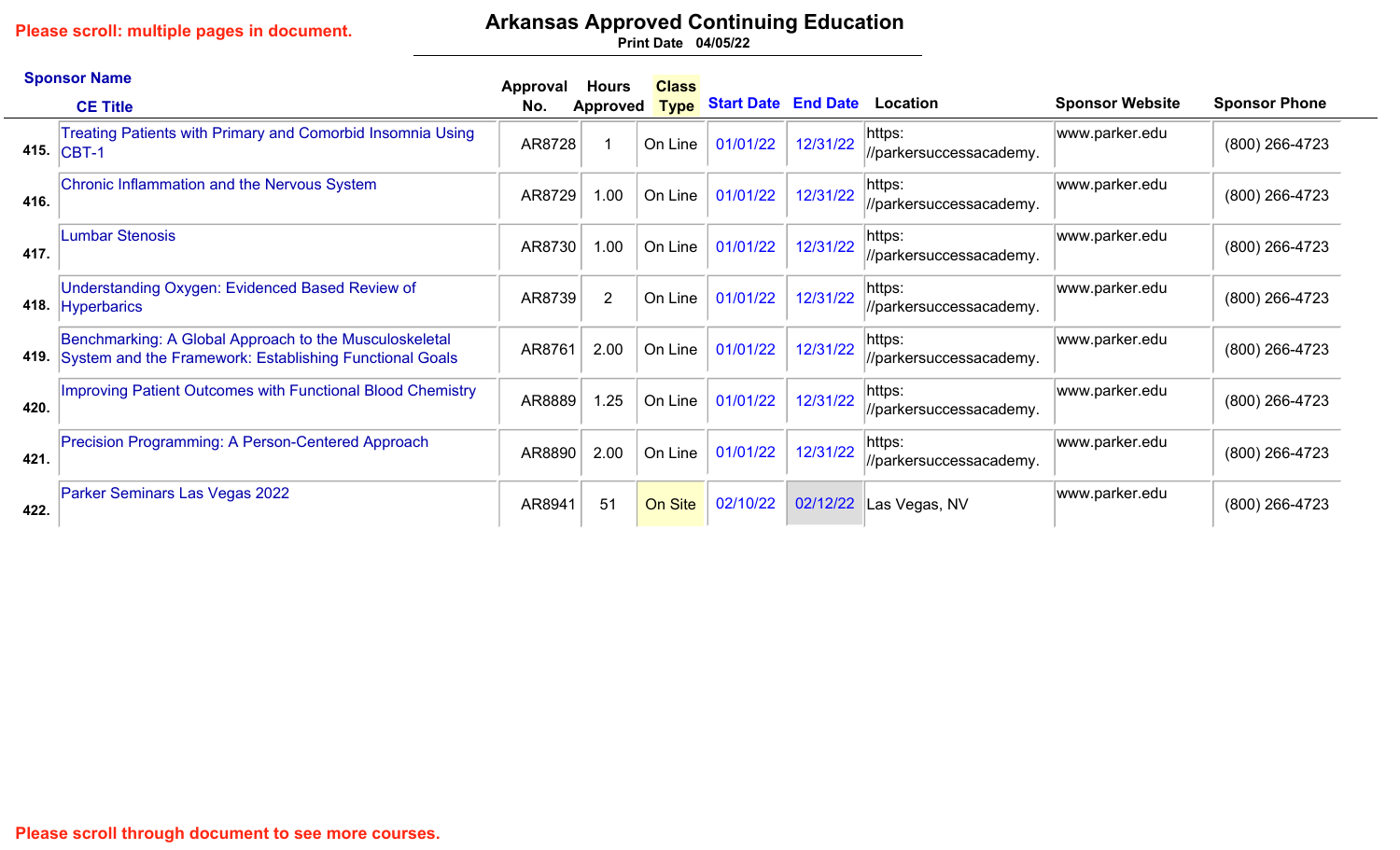## **Arkansas Approved Continuing Education**

**04/05/22 Print Date**

|      | <b>Sponsor Name</b>                                       | <b>Class</b><br>Approval<br><b>Hours</b> |                 |             |                                     |          |                                              |                                        |                      |
|------|-----------------------------------------------------------|------------------------------------------|-----------------|-------------|-------------------------------------|----------|----------------------------------------------|----------------------------------------|----------------------|
|      | <b>CE Title</b>                                           | No.                                      | <b>Approved</b> | <b>Type</b> | <b>Start Date End Date Location</b> |          |                                              | <b>Sponsor Website</b>                 | <b>Sponsor Phone</b> |
|      | <b>Sherman College of Chiropractic (SCC)</b>              |                                          |                 |             |                                     |          |                                              |                                        |                      |
| 423. | <b>GCC and Dynamic Essentials</b>                         | AR8894                                   | 6.00            | On Site     | 01/21/22                            |          | 01/22/22 Sarasota, FL                        | http://www.sherman.<br>edu/default.asp | (800) 849-8771       |
| 424. | NetworkSpinal-Discover Care Experience                    | AR8895                                   | 16.00           | On Site     | 01/22/22                            |          | 01/23/22 Atlanta, GA                         | http://www.sherman.<br>edu/default.asp | (800) 849-8771       |
| 425. | NetworkSpinal-Discover Care Experience                    | AR8896                                   | 16.00           | On Site     | 01/29/22                            | 01/30/22 | Daytona, FL                                  | http://www.sherman.<br>edu/default.asp | (800) 849-8771       |
| 426. | NetworkSpinal-Discover Care Experience                    | AR8897                                   | 16.00           | On Site     | 02/26/22                            | 02/27/22 | Dallas, TX                                   | http://www.sherman.<br>edu/default.asp | (800) 849-8771       |
| 427. | NetworkSpinal-Discover Care Experience                    | AR8898                                   | 16.00           | On Site     | 03/12/22                            | 03/13/22 | Davenport, IA                                | http://www.sherman.<br>edu/default.asp | (800) 849-8771       |
| 428. | NetworkSpinal-Discover Care Experience                    | AR8899                                   | 16.00           | On Site     | 04/02/22                            | 04/03/22 | Spartanburg, SC                              | http://www.sherman.<br>edu/default.asp | (800) 849-8771       |
| 429. | NetworkSpinal-Discover Care Experience                    | AR8900                                   | 16.00           | On Site     | 04/09/22                            | 04/10/22 | San Jose, CA                                 | http://www.sherman.<br>edu/default.asp | (800) 849-8771       |
| 430. | <b>Peds Plus Boot Camp</b>                                | AR8914                                   | 13.5            | On Site     | 02/24/22                            | 02/26/22 | Spartanburg, SC                              | http://www.sherman.<br>edu/default.asp | (800) 849-8771       |
| 431  | <b>Genesis Ped/Con</b>                                    | AR8963                                   | 12.00           | On Site     | 03/10/22                            | 03/11/22 | Nashville, TN                                | http://www.sherman.<br>edu/default.asp | (800) 849-8771       |
| 432. | How to Read a CBCT in the Chiropractic Practice (Webinar) | AR9024                                   | 18.00           | On Line     | 04/23/22                            | 04/24/22 | https://www.blairtechnique.<br>com/events/#! | http://www.sherman.<br>edu/default.asp | (800) 849-8771       |
| 433. | How to Read a CBCT in the Chiropractic Practice (Webinar) | AR9026                                   | 18.00           | On Line     | 05/07/22                            | 05/08/22 | https://www.blairtechnique.<br>com/events/#! | http://www.sherman.<br>edu/default.asp | (800) 849-8771       |
| 434. | Lyceum 2022                                               | AR9061                                   | 46.50           | On Site     | 04/28/22                            |          | 04/30/22 Spartanburg, SC                     | http://www.sherman.<br>edu/default.asp | (800) 849-8771       |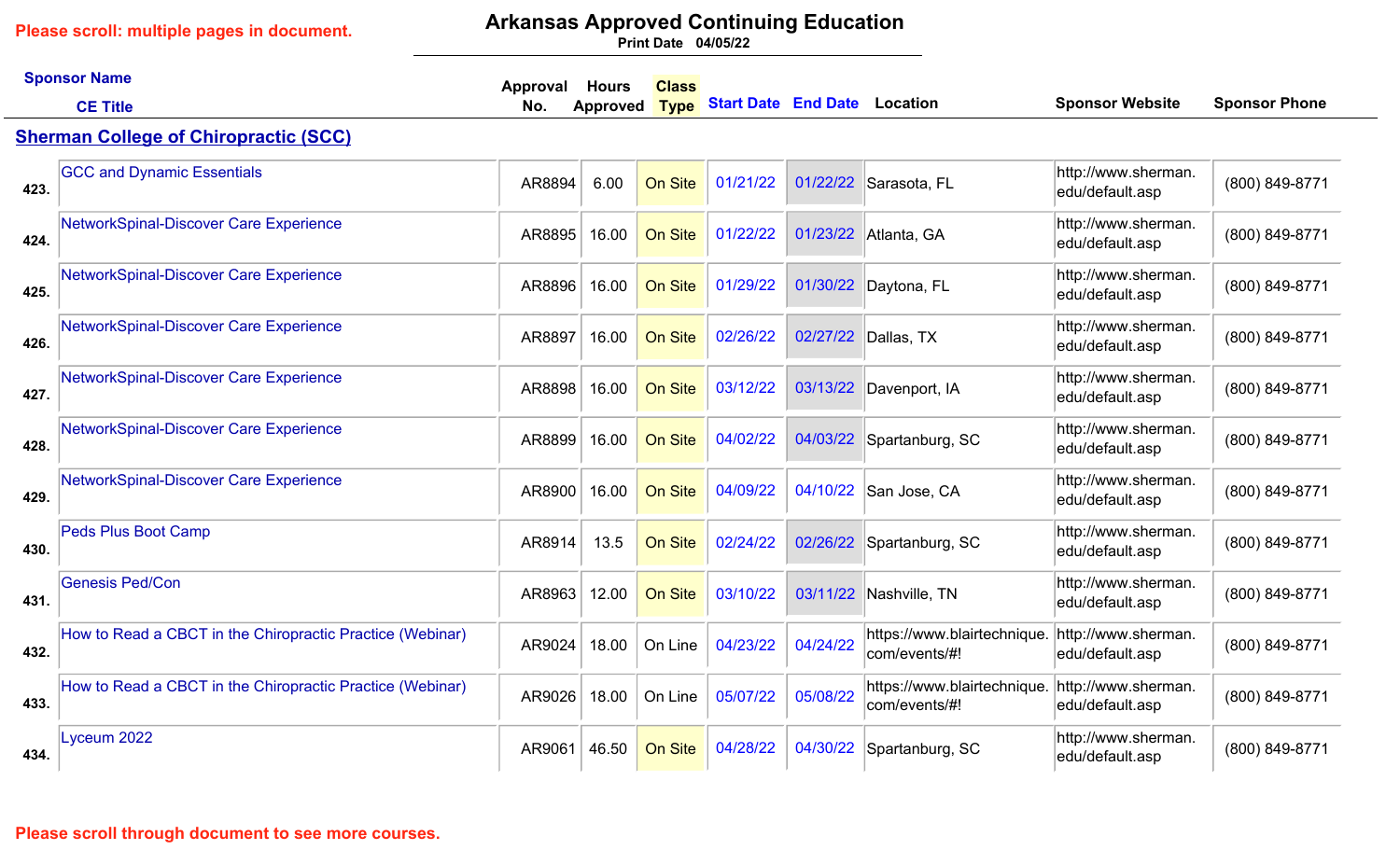# **Arkansas Approved Continuing Education**

|      | <b>Sponsor Name</b><br><b>CE Title</b>                 | Approval<br>No. | Hours | <b>Class</b> |  | Approved Type Start Date End Date Location             | <b>Sponsor Website</b>                 | <b>Sponsor Phone</b> |
|------|--------------------------------------------------------|-----------------|-------|--------------|--|--------------------------------------------------------|----------------------------------------|----------------------|
| 435. | Georgia Council of Chiropractic and Dynamic Essentials | AR9067          | 6.00  |              |  | On Site   04/22/22   04/23/22   Sarasota, FL           | http://www.sherman.<br>edu/default.asp | (800) 849-8771       |
| 436. | <b>ICA Annual Convention 2022</b>                      |                 |       |              |  | AR9117 14.00 On Site 04/08/22 04/09/22 Spartanburg, SC | http://www.sherman.<br>edu/default.asp | (800) 849-8771       |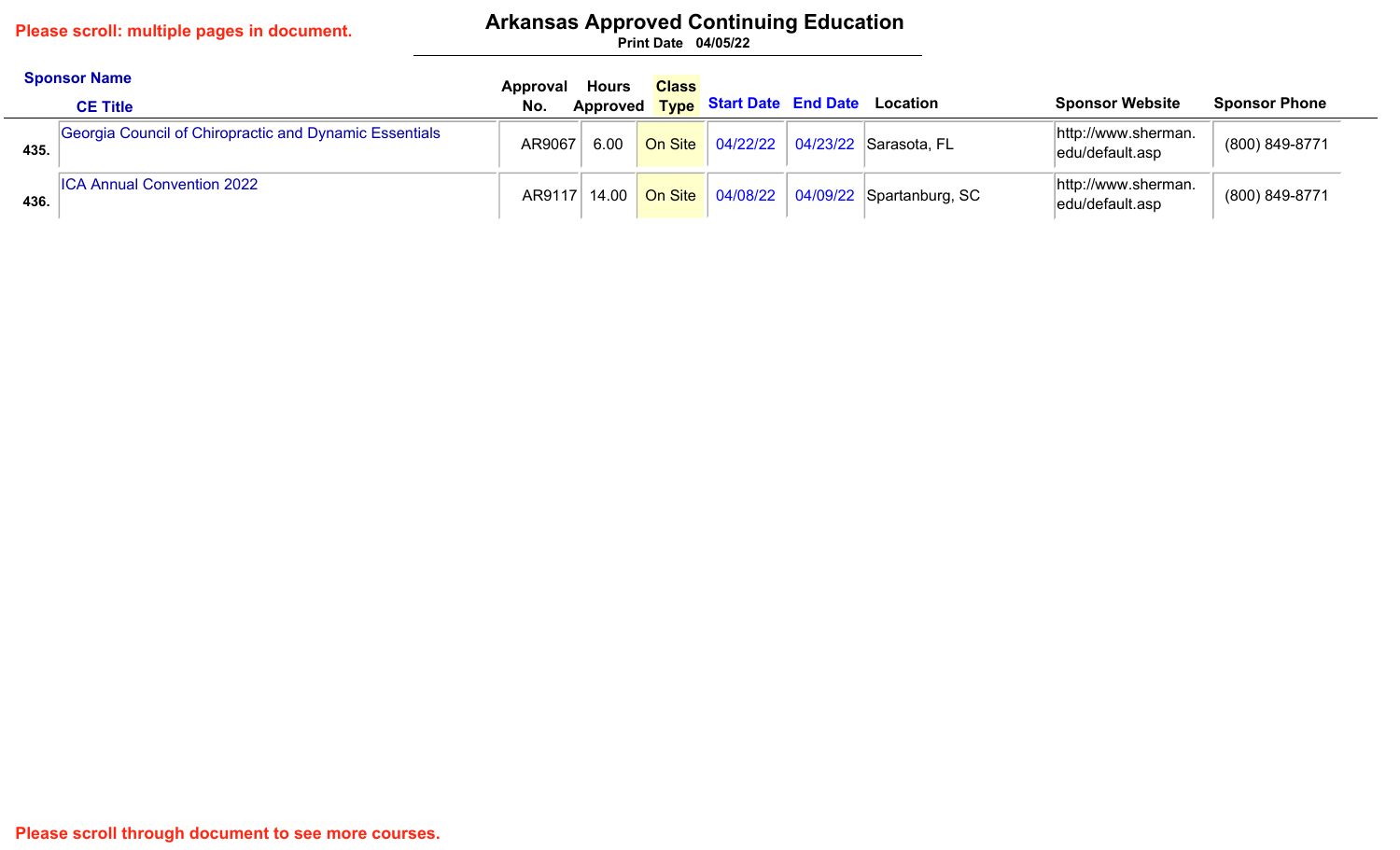# **Arkansas Approved Continuing Education**

|      | <b>Sponsor Name</b>                                                                                     | Approval | <b>Hours</b> | <b>Class</b> |                                     |          |                                    |                        |                      |
|------|---------------------------------------------------------------------------------------------------------|----------|--------------|--------------|-------------------------------------|----------|------------------------------------|------------------------|----------------------|
|      | <b>CE Title</b>                                                                                         | No.      | Approved     | <b>Type</b>  | <b>Start Date End Date Location</b> |          |                                    | <b>Sponsor Website</b> | <b>Sponsor Phone</b> |
|      | <b>Texas Chiropractic College (TCC)</b>                                                                 |          |              |              |                                     |          |                                    |                        |                      |
|      | Association of Chiropractic Colleges 29th Educational<br>437. Conference and Research Agenda Conference | AR8976   | 44.50        | On Site      | 07/24/22                            |          | 07/26/22 San Diego, CA             | www.txchiro.edu        | (281) 998-6063       |
| 438. | <b>Hypothalamic Reset Technique</b>                                                                     | AR9027   | 6.00         | On Line      | 02/16/22                            | 12/31/22 | https://www.<br>wholefoodpractice. | www.txchiro.edu        | (281) 998-6063       |
| 439. | <b>CrashCon 22</b>                                                                                      | AR9055   | 17.50        | On Site      | 05/20/22                            | 05/22/22 | New Orleans, LA                    | www.txchiro.edu        | (281) 998-6063       |
| 440. | <b>MYK System Upper Body Online</b>                                                                     | AR9056   | 17.50        | On Line      | 03/08/22                            | 12/31/22 | https://www.<br>myokinesthetic.    | www.txchiro.edu        | $(281)$ 998-6063     |
| 441. | <b>MYK System Lower Body Online</b>                                                                     | AR9057   | 15.00        | On Line      | 03/08/22                            | 12/31/22 | https://www.<br>myokinesthetic.    | www.txchiro.edu        | (281) 998-6063       |
| 442. | MSK Symposium: The Hip & Pelvis                                                                         | AR9064   | 16.00        | On Site      | 05/14/22                            | 05/15/22 | San Antonio, TX                    | www.txchiro.edu        | (281) 998-6063       |
| 443. | <b>Understanding Colorectal Cancer</b>                                                                  | AR9074   | 3.00         | On Line      | 03/14/22                            | 12/31/22 | https://chirohrs.com               | www.txchiro.edu        | (281) 998-6063       |
| 444. | <b>CPR Tips and Facts</b>                                                                               | AR9076   | 2.00         | On Line      | 03/14/22                            | 12/31/22 | https://chirohrs.com               | www.txchiro.edu        | $(281)$ 998-6063     |
| 445. | <b>HIV/AIDS and Infection Awareness</b>                                                                 | AR9077   | 2.00         | On Line      | 03/14/22                            |          | 12/31/22 https://chirohrs.com      | www.txchiro.edu        | (281) 998-6063       |
| 446. | <b>Professional Ethics and Boundaries</b>                                                               | AR9080   | 2.00         | On Line      | 03/15/22                            | 12/31/22 | https://chirohrs.com               | www.txchiro.edu        | (281) 998-6063       |
| 447. | <b>Nutrition Research</b>                                                                               | AR9081   | 2.00         | On Line      | 03/15/22                            |          | 12/31/22 https://chirohrs.com      | www.txchiro.edu        | (281) 998-6063       |
| 448. | <b>Understanding Piriformis Syndrome</b>                                                                | AR9082   | 4.00         | On Line      | 03/15/22                            | 12/31/22 | https://chirohrs.com               | www.txchiro.edu        | (281) 998-6063       |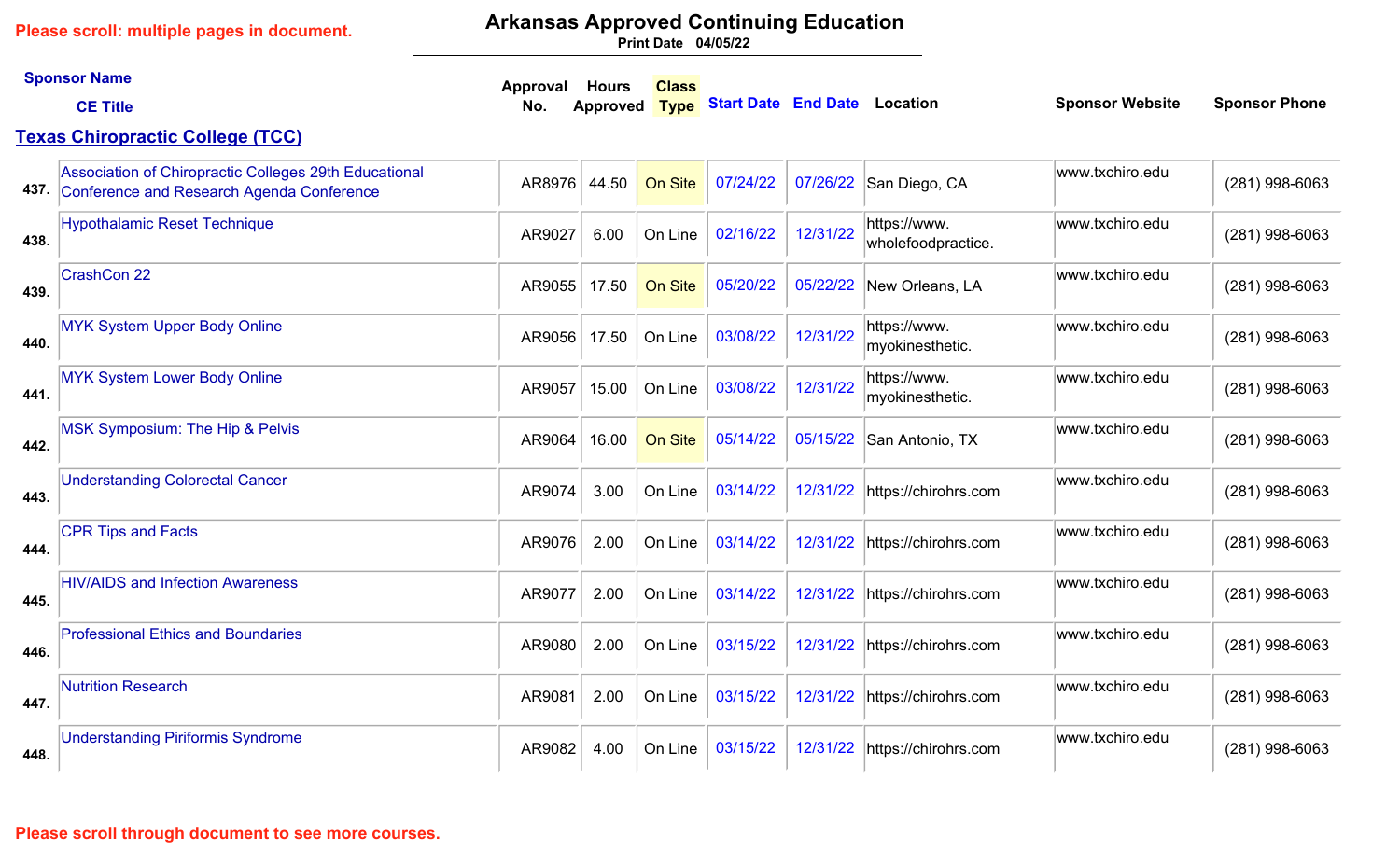## **Arkansas Approved Continuing Education**

|      | <b>Sponsor Name</b><br><b>CE Title</b>            | Approval<br>No. | Hours | <b>Class</b>                  | Approved Type Start Date End Date Location |                                     | <b>Sponsor Website</b> | <b>Sponsor Phone</b> |
|------|---------------------------------------------------|-----------------|-------|-------------------------------|--------------------------------------------|-------------------------------------|------------------------|----------------------|
| 449. | <b>LGBTQ Cultural Competency and Awareness</b>    | AR9084          | 2.00  | On Line                       | 03/15/22                                   | 12/31/22 https://chirohrs.com       | www.txchiro.edu        | $(281)$ 998-6063     |
| 450. | Chiropractic Guide to the Most Common Blood Tests | AR9086          | 5.00  | On Line                       | 03/15/22                                   | 12/31/22 https://chirohrs.com       | www.txchiro.edu        | $(281)$ 998-6063     |
| 451. | MSK Symposium: The Hip & Pelvis (Webinar)         | AR9097          |       | 16.00 $\vert$ On Line $\vert$ | $05/14/22$ 05/15/22                        | http://patientcenteredceus.<br>∣com | www.txchiro.edu        | $(281)$ 998-6063     |
| 452. | <b>Foundational Laboratory Analysis</b>           | AR9100          | 12.00 | On Site                       |                                            | 09/10/22 09/11/22 New Orleans, LA   | www.txchiro.edu        | $(281)$ 998-6063     |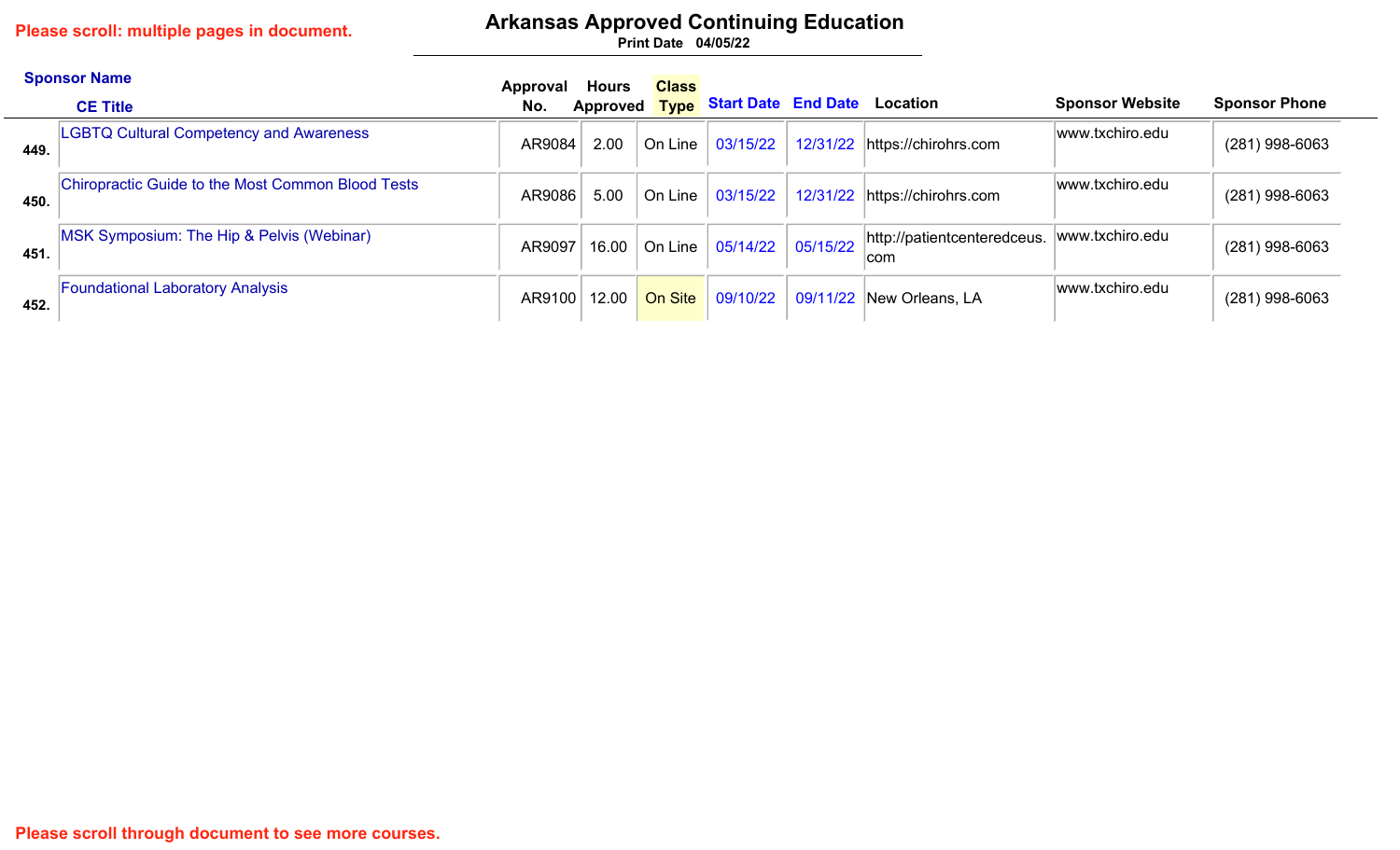# **Arkansas Approved Continuing Education**

**04/05/22 Print Date**

|      | <b>Sponsor Name</b>                                                                          | Approval | <b>Hours</b>    | <b>Class</b> |                                     |          |                                                                                                                |                        |                      |
|------|----------------------------------------------------------------------------------------------|----------|-----------------|--------------|-------------------------------------|----------|----------------------------------------------------------------------------------------------------------------|------------------------|----------------------|
|      | <b>CE Title</b>                                                                              | No.      | <b>Approved</b> | <b>Type</b>  | <b>Start Date End Date Location</b> |          |                                                                                                                | <b>Sponsor Website</b> | <b>Sponsor Phone</b> |
|      | <b>University of Bridgeport (UBCC)</b>                                                       |          |                 |              |                                     |          |                                                                                                                |                        |                      |
| 453. | <b>ACA Engage 2022</b>                                                                       | AR8671   | 20.00           | On Line      | 02/02/22                            | 02/05/22 | https://www.acatoday.<br>org/education-events/aca-<br>$\sim$ $\sim$ $\sim$ $\sim$<br>$\sim 10^{-10}$ m $^{-1}$ | www.bridgeport.edu     | (203) 576-4880       |
| 454. | Posture, Rehab, & Motor Control Exercise (MCE)                                               | AR8744   | 20.00           | On Line      | 01/01/22                            | 12/31/22 | https://cesoup.com                                                                                             | www.bridgeport.edu     | (203) 576-4880       |
| 455. | <b>Got Documentation 201-204</b>                                                             | AR8809   | 12.00           | On Line      | 01/01/22                            | 12/31/22 | www.chirocredit.com                                                                                            | www.bridgeport.edu     | (203) 576-4880       |
| 456. | Laser 213-217                                                                                | AR8810   | 25.00           | On Line      | 01/01/22                            | 12/31/22 | www.chirocredit.com                                                                                            | www.bridgeport.edu     | (203) 576-4880       |
|      | Accredited Training for the National Registry of Certified<br>457. Medical Examiners 301-304 | AR8811   | 12.00           | On Line      | 01/01/22                            | 12/31/22 | www.chirocredit.com                                                                                            | www.bridgeport.edu     | (203) 576-4880       |
| 458. | Biomechanics 226-231                                                                         | AR8812   | 6.00            | On Line      | 01/01/22                            | 12/31/22 | www.chirocredit.com                                                                                            | www.bridgeport.edu     | (203) 576-4880       |
| 459. | <b>FAA BasicMed Physician Training</b>                                                       | AR8813   | 2.00            | On Line      | 01/01/22                            | 12/31/22 | www.chirocredit.com                                                                                            | www.bridgeport.edu     | (203) 576-4880       |
| 460. | <b>Functional Medicine and Nutrition Virtual Classroom 201-215</b>                           | AR8814   | 33.00           | On Line      | 01/01/22                            | 12/31/22 | www.chirocredit.com                                                                                            | www.bridgeport.edu     | (203) 576-4880       |
| 461. | <b>Management of Common Conditions 242</b>                                                   | AR8815   | 1.00            | On Line      | 01/01/22                            | 12/31/22 | www.chirocredit.com                                                                                            | www.bridgeport.edu     | (203) 576-4880       |
| 462. | Pain 200-201                                                                                 | AR8816   | 13.00           | On Line      | 01/01/22                            | 12/31/22 | www.chirocredit.com                                                                                            | www.bridgeport.edu     | (203) 576-4880       |
| 463. | Personal Injury 201-202                                                                      | AR8817   | 4.00            | On Line      | 01/01/22                            | 12/31/22 | www.chirocredit.com                                                                                            | www.bridgeport.edu     | (203) 576-4880       |
| 464. | <b>Physical Therapy 101</b>                                                                  | AR8818   | 1.00            | On Line      | 01/01/22                            | 12/31/22 | www.chirocredit.com                                                                                            | www.bridgeport.edu     | (203) 576-4880       |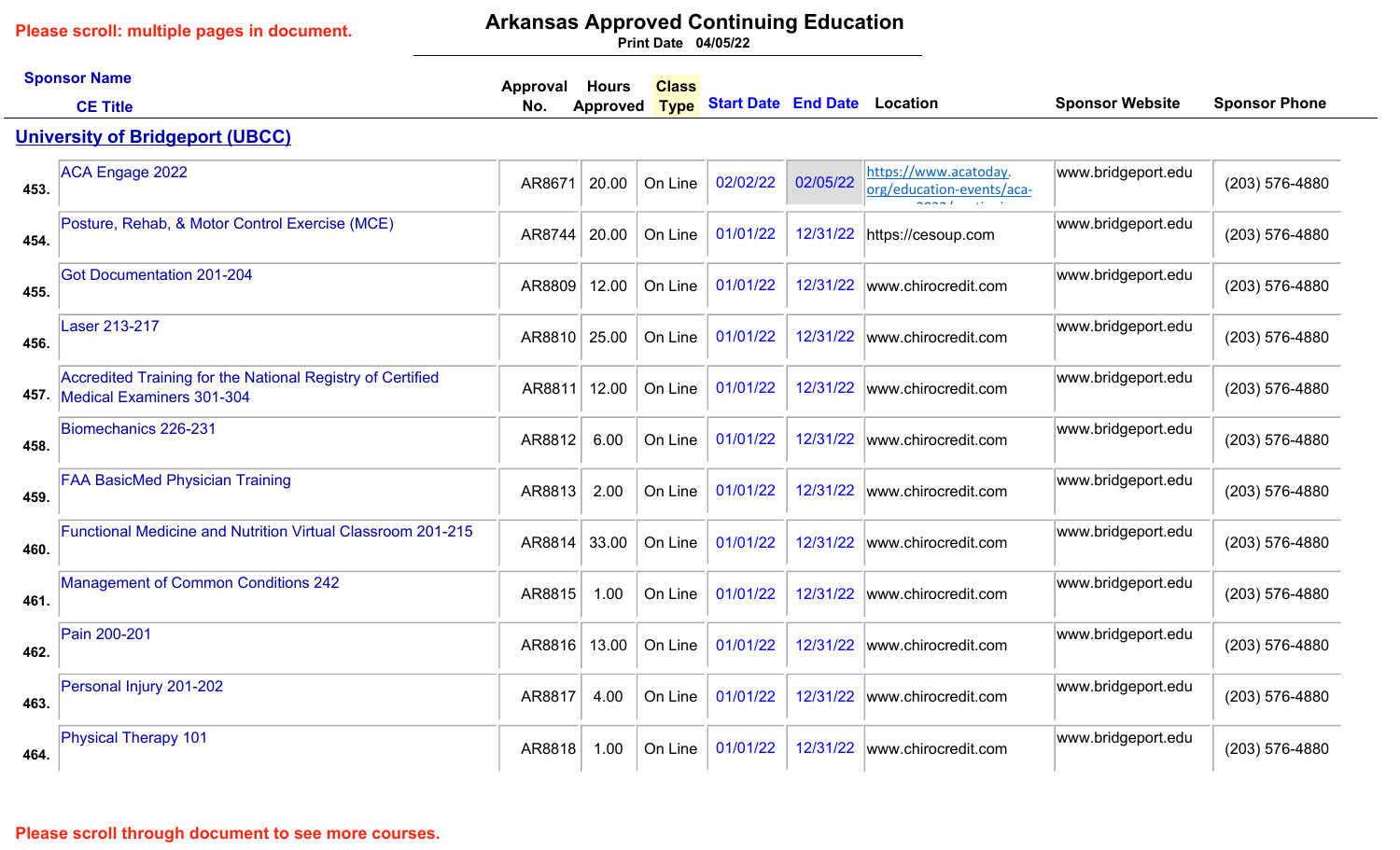# **Arkansas Approved Continuing Education**

|      | <b>Sponsor Name</b>                                   | Approval | Hours           | <b>Class</b> |                                          |          |                              |                        |                      |
|------|-------------------------------------------------------|----------|-----------------|--------------|------------------------------------------|----------|------------------------------|------------------------|----------------------|
|      | <b>CE Title</b>                                       | No.      | <b>Approved</b> |              | <b>Type Start Date End Date Location</b> |          |                              | <b>Sponsor Website</b> | <b>Sponsor Phone</b> |
| 465. | Sports Medicine 112-113                               | AR8819   | 4.00            | On Line      | 01/01/22                                 |          | 12/31/22 www.chirocredit.com | www.bridgeport.edu     | (203) 576-4880       |
| 466. | Women's Health 203                                    | AR8820   | 3.00            | On Line      | 01/01/22                                 | 12/31/22 | www.chirocredit.com          | www.bridgeport.edu     | (203) 576-4880       |
| 467  | <b>Xray 179-186</b>                                   | AR8821   | 9.00            | On Line      | 01/01/22                                 | 12/31/22 | www.chirocredit.com          | www.bridgeport.edu     | (203) 576-4880       |
| 468. | Cultural Competency 206-209                           | AR8901   | 4.00            | On Line      | 01/12/22                                 |          | 12/31/22 www.ChiroCredit.com | www.bridgeport.edu     | (203) 576-4880       |
| 469. | Government HIPAA and Cybersecurity Compliance 201-208 | AR8928   | 8.00            | On Line      | 01/18/22                                 |          | 12/31/22 www.chirocredit.com | www.bridgeport.edu     | (203) 576-4880       |
| 470. | Dry Needling 201-206                                  | AR8957   | 6.00            | On Line      | 01/24/22                                 | 12/31/22 | www.ChiroCredit.com          | www.bridgeport.edu     | (203) 576-4880       |